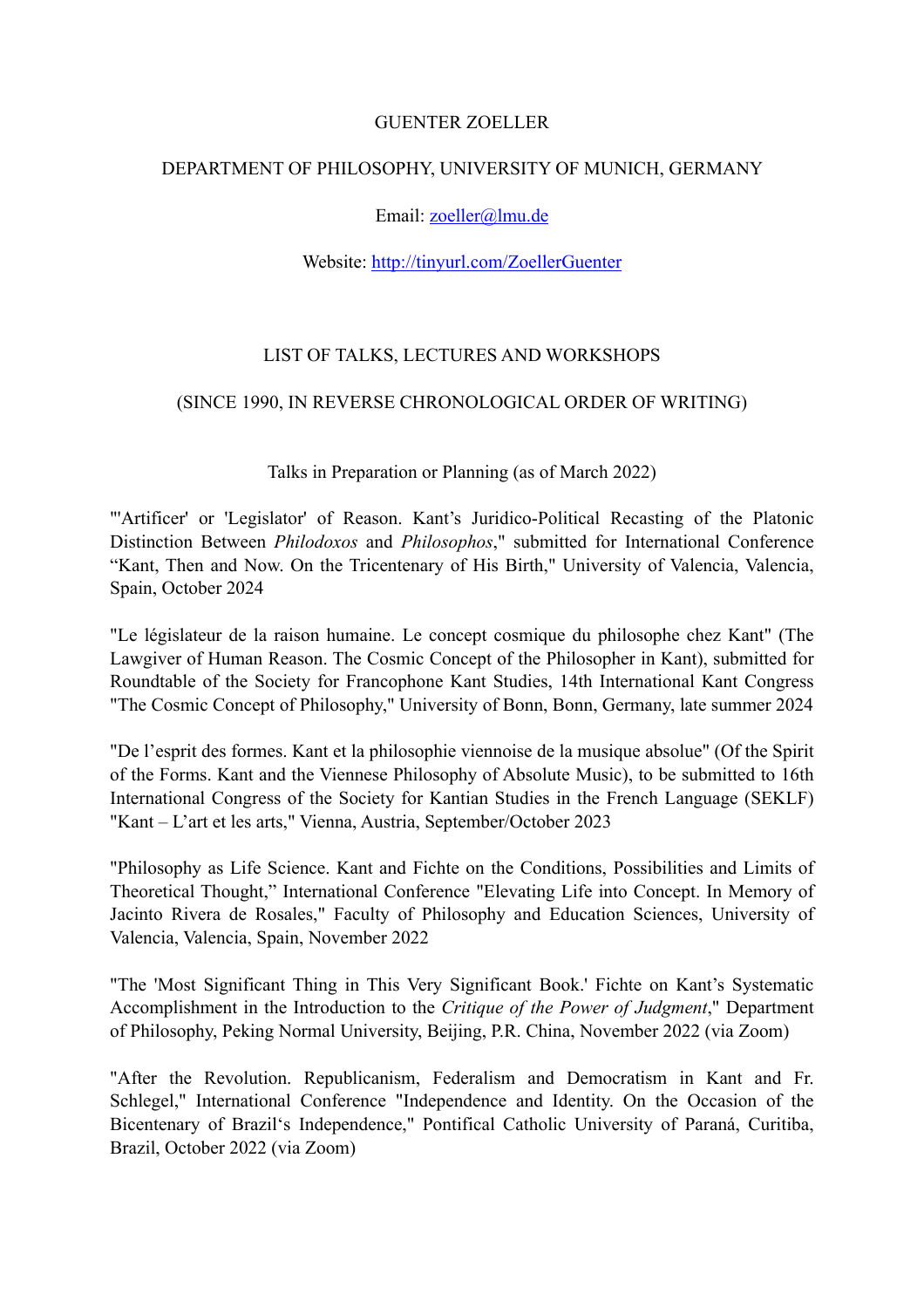"'Transzendentalismus.' Fichtes kantische Selbstinterpretation der Wissenschaftslehre in den 'Aphorismen über das Wesen der Philosophie als Wißenschaft' von 1804" ("Transcendentalism." Fichte's Kantian Self-Interpretation of the *Wissenschaftslehre* in the "Aphorisms on the Essence of Philosophy as a Science" from 1804), 11th International Congress of the J. G. Fichte Society, Leipzig, Germany, September/October 2022

"Das 'Allerbedeutendste[] an diesem sehr bedeutenden Buche.' Fichte über Kants systematische Leistung in der Einleitung zur Kants *Critik der Urtheilskraft*" (The "Most Significant Thing in This Very Significant Book." Fichte on Kant's Systematic Accomplishment in the Introduction to the *Critique of the Power of Judgment*), International Conference "Kant's *Critique of the Power of Judgment*. Speculation – Reception – Reading Today," University of Vienna, Vienna, Austria, September 2022

"Elucidating History by Laws and Laws by History. Learning from Montesquieu about the Normative Force of Natural and Cultural Facts," submitted to Humboldt Normativity Conference 2022, Humboldt University, Berlin, Germany, September 2022

"Zwei Arten von Staat und zwei Formen von Freiheit. Wie Hegel und B. Constant praktisch gleichzeitig die moderne bürgerliche Gesellschaft entdeckten" (Two Kinds of State and Two Forms of Freedom. How Hegel and B. Constant Practically Simultaneously Discovered Modern Civil Society), submitted to "The Spirit of Art and Culture," 34th International Congress of the International Hegel Society, University of Zadar, Zadar, Croatia, September 2022

"'*Si vis pacem para pactum*. Kant, Fr. Schlegel and the Triple Tradition of Republicanism, Federalism and Democratism," International Conference "The Kantian Foundations of Democracy," University of Oslo, Oslo, Norway, August 2022 (via Zoom)

"'Moral Politicians' and 'Political Moralists.' Kant on the Relation between Ethics, Law and Politics," International Workshop "Right and Virtue: Kant and Early Modern German Philosophy," University of Oslo, Oslo, Norway, August 2022 (via Zoom)

"Subjekt-Objektivität. Überlegungen im Anschluss an Kants und Fichtes Transzendentalphilosophie" (Subject-Objectivity. Reflections Following Kant's and Fichte's Transcendental Philosophy), International Workshop "Subjectivity Today," University of Wuppertal, Germany, July 2022 (via Zoom)

"'Der Erbe Hegels.' Richard Wagners *Der Ring des Nibelungen* als anthropologischtheologisches Weltmusikdrama" ("Hegel's Heir." Richard Wagner's *The Ring of the Nibelung* as Anthropo-Theological World Music Drama), International Conference "On the Run With God. Religion in Classical German Philosophy," Augustana University, Neuendettelsau, Germany, June 2022 (via Zoom)

"'Hegel's Heir.' Richard Wagner's *The Ring of the Nibelung* as Anthropo-Theological World Music Drama," International Conference "The Quadrature of the Circle. Revisiting German Idealism," University of Lisbon, Lisbon, Portugal, June 2022 (via Zoom)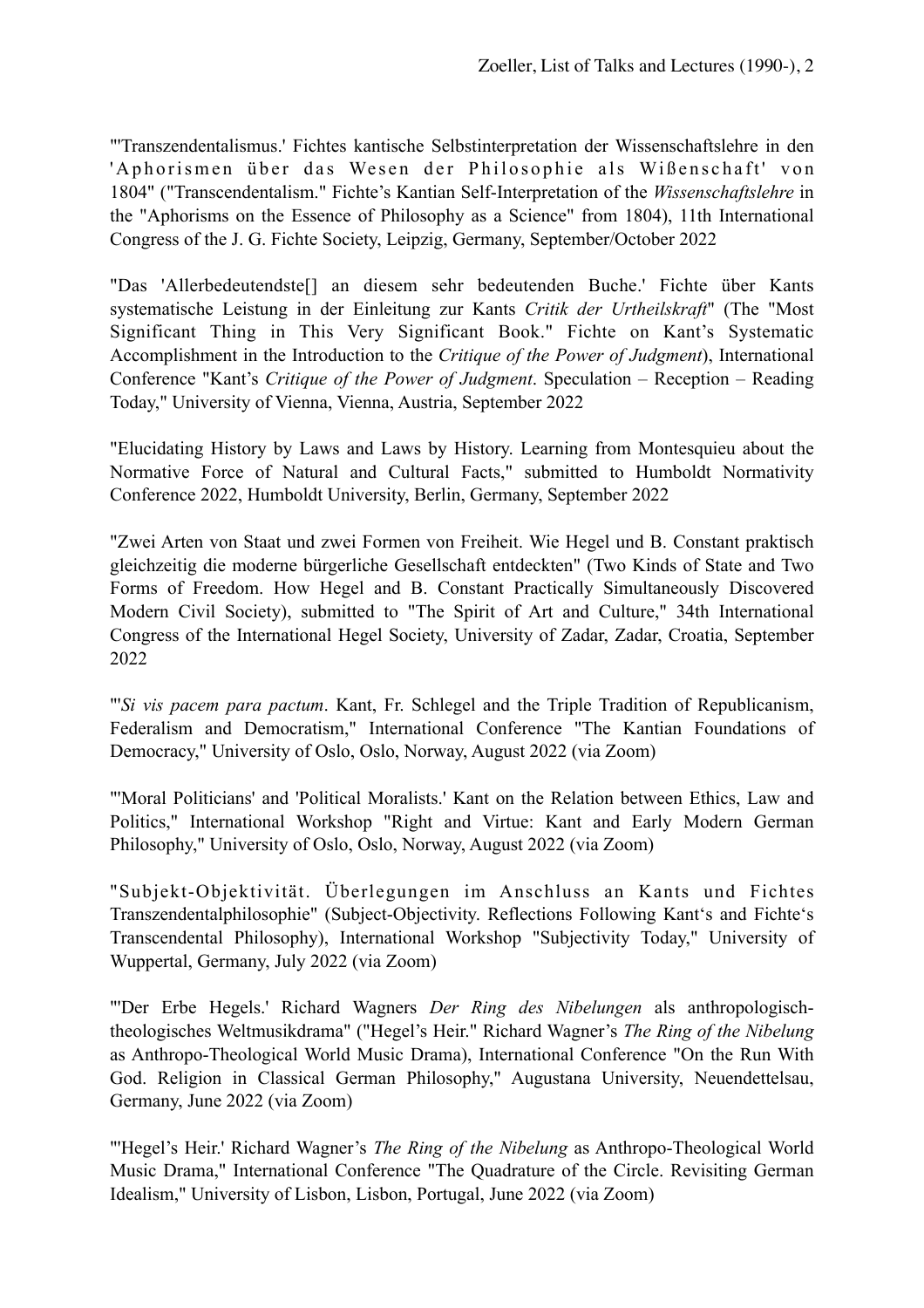"'Political Reason' *contra* 'Political Experience.' Kant and F. Schlegel on Republicanism and Democratism," Leuven Kant Conference 2022 "The Early Reception of Kant's Critical Philosophy (1781-1804)," Katholieke Universiteit Leuven, Leuven, Belgium, May 2022 (via Zoom)

"Art and Revolution. Richard Wagner's Republican Vision of a Free and Equal Civil Society," submitted for International Conference "Republics and Republicanism," Venice International University, San Servolo, Venice, Italy, May 2022

"How (Not) to Write the First Polylogic Epistolary Novel. Philosophy and Fiction in Montesquieu's *Persian Letters*," submitted for Workshop "Expanding the Early Modern Canon," New York City Workshop in Early Modern Philosophy, Fordham University, May 2022

"From Equality of Right to Equality of Rights. Fichte on Civil and Political Freedom," International Conference of the North American Fichte Society "Fichte's Practical Philosophy," DePaul University, Chicago, U.S.A., May 2022 participation cancelled due to lack of hybrid format

# Talks Given (as of March 2022)

"The Sonic Sublime. Richard Wagner's Philosophy of Modern Music," Guest Lecture, Seminar "The Ethics and the Aesthetics of the Sublime in Art and Society," Department of Music and Department of Philosophy, Clark University, Worcester, Mass., U.S.A., March 2022 (via Zoom)

"'Transcendentalism.' Fichte's Kantian Conception of First Philosophy Between Obscurity and Popularity," Keynote Address, Italian-Brazilian PhD Candidates Workshop "History and Forms of Transcendental Philosophy," Pontifical Universidade Católica do Paraná, Curitiba, Brazil and Università degli Studi di Ferrara, Ferrara, Italy, March 2022 (via Zoom)

"'Logologia.' Fichtes kantische Selbstinterpretation der Wissenschaftslehre in den 'Aphorismen über das Wesen der Philosophie als Wißenschaft' von 1804" ("Logology." Fichte's Kantian Self-Interpretation of the *Wissenschaftslehre* in the "Aphorisms on the Essence of Philosophy as a Science" from 1804), Seminar on Fichte's *Wissenschaftslehre* from 1805 ("Erlangen"), University of Munich, February 2022 (via Zoom)

"Madison *cum* Hamilton. The Twin Legacy of American Republicanism and Federalism for a Unified Europe," International Conference "Political Philosophy 'Classics' and the European Integration," Université Catholique de Louvain, Louvain-la-Neuve, Belgium, January 2022 (via Teams)

"*Si vis pacem para pactum*. The Peace to End All War in the Political Thinking of Immanuel Kant and James Madison," International Conference "Nature and Freedom from Kant's Perspective," Fudan University, Shanghai, P. R. China, November 2021 (via Zoom)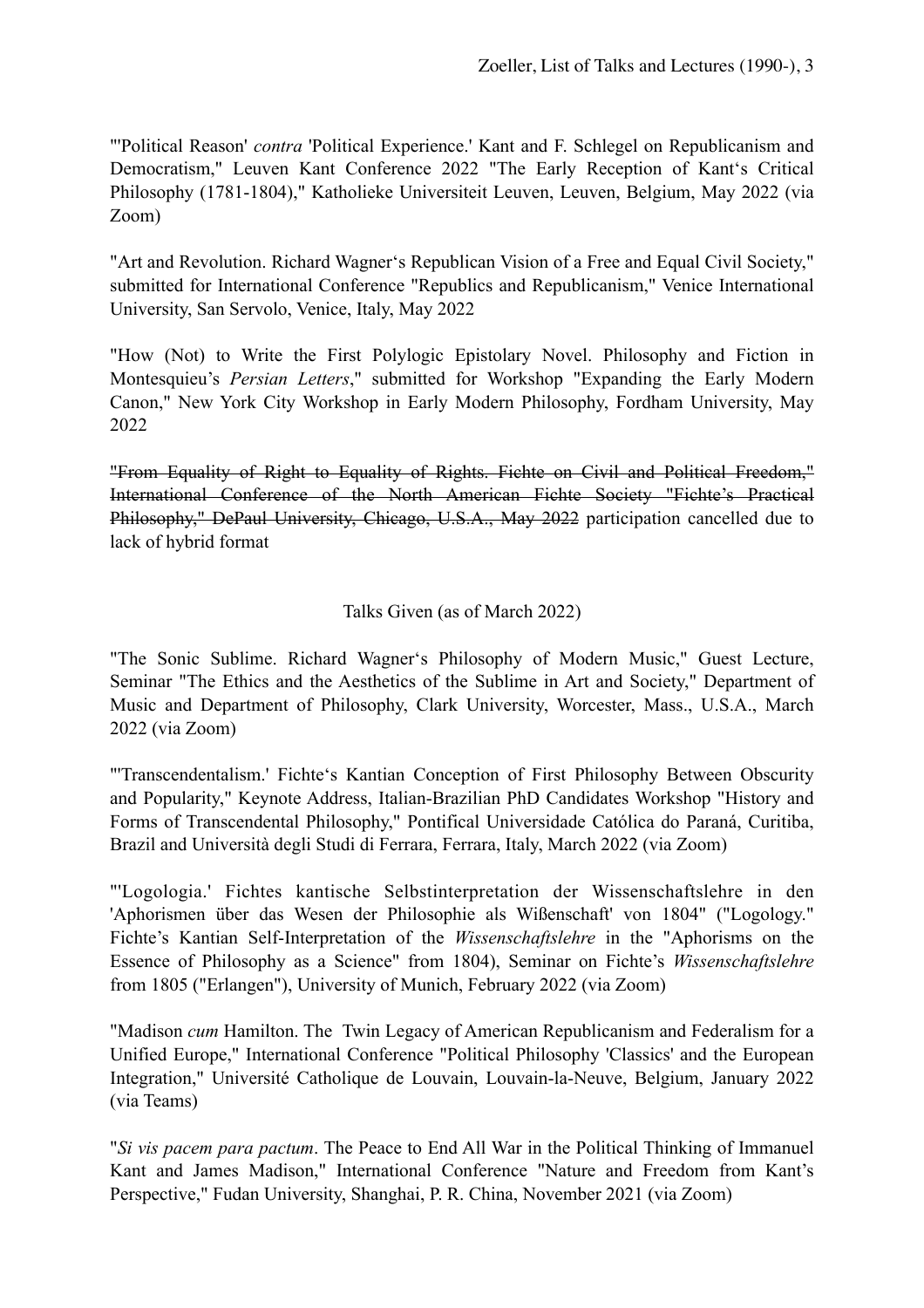"'Ewiger und allgemeiner Friede.' Immanuel Kant und James Madison über internationale Beziehungen" ("Universal and Perpetual Peace." Immanuel Kant and James Madison on International Relations), Adult University Munich North, Munich, November 2021 (via Zoom)

"Forms of Freedom. Hegel on Civil and Political Liberty," 7th International Conference of the Spanish Hegel Society "Hegel and the Philosophy of Right," Málaga, Spain, October 2021 (via Meet)

"'Conformité à des lois.' Métaphysique et mœurs dans la philosophie critique de Kant." ("Lawfulness." Metaphysics and Morals in Kant's Critical Philosophy), 15th International Congress of the Society for Kantian Studies in the French Language (SEKLF) "Kant – Ontologie et métaphysique: Sources, transformations et héritages," Milan, Italy, September 2021 (via Meet)

"'I Cannot Stand the Word Practical Reason.' Universalism and Negationism of the Will in Kant and Schopenhauer," International Conference "Kant and Schopenhauer in Conversation," University of Mainz, Germany, September 2021 (via Zoom)

"'Universal and Perpetual Peace.' Immanuel Kant and James Madison on International Relations," IX. Multilateral Kant Colloquium "Justice, Peace and Cosmopolitan Values," University of Lisbon, Portugal, September 2021 (via Zoom)

"'Universal and Perpetual Peace.' Immanuel Kant and James Madison on International Relations," Third International Workshop of the German Research Agency (DFG) Network "Practical Philosophy After Kant (1785-1800)" on Political Philosophy and Philosophy of Law, Munich, September 2021 (via Zoom)

"Comment (ne pas) écrire le premier roman épistolaire polyphonique. Philosophie et fiction dans les « Lettres Persanes » de Montesquieu" (How (Not) to Write the First Polylogical Epistolary Novel. Philosophy and Fiction in Montesquieu's *Persian Letters)*, International Conference "Autour des *Lettres persanes*. Montesquieu et la fiction," University of Bordeaux, Bordeaux, France, September 2021 (via Youtube)

"*Et in America ego*. Fichte's Liberal and Egalitarian Critique of Colonization, Servitude and Slavery," seminar presentation, Departments of Philosophy, Federal University of Minas Gerais, Belo Horizonte and Pontifical Catholic University of Paraná, Curitiba, Brazil, July 2021 (via Zoom)

"'Participation of the People Through Its Deputies.' Montesquieu, Kant and Hegel on German Freedom," Seminar of the Research Group on the History of Philosophy, Center for Philosophy, University of Lisbon, Lisbon, Portugal, June 2021 (via Zoom)

"Republicanism Without Republic. Kant's Political Philosophy In Context," Leuven Kant Conference, Katholieke Universiteit Leuven, Leuven, Belgium, May 2021 (via Zoom)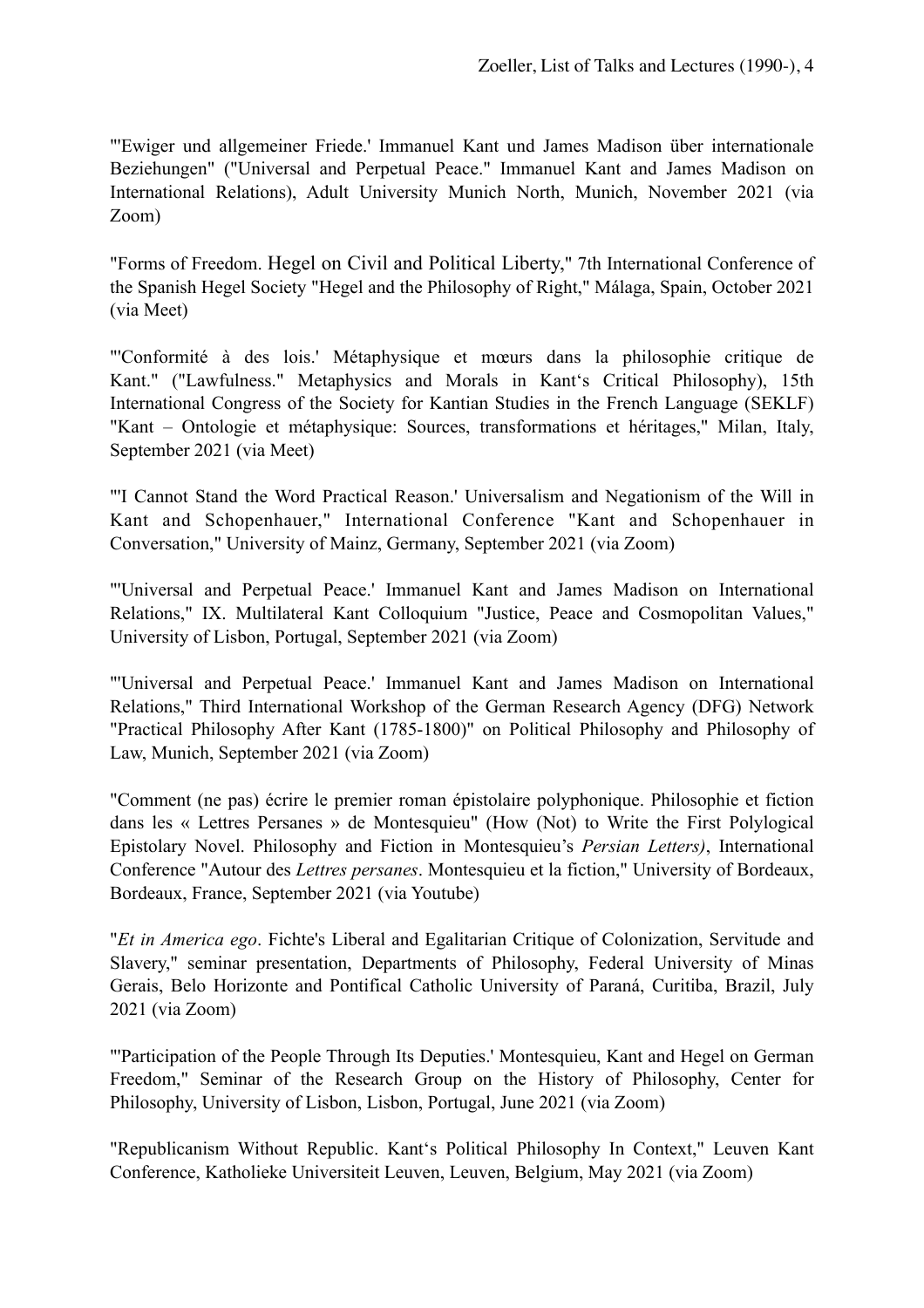"Universal and Perpetual Peace. James Madison and Immanuel Kant on International Relations," invited lecture series, Federal University of Santa Catarina, Florianópolis and Federal University of Paraná, Curitiba, Brazil, May 2021 (via Zoom)

"Republicanism Without Republic. Kant's Political Philosophy In Its Historico-Systematic Context," Research Seminar on Kant, National Autonomous University of Mexico, Mexico City, April 2021 (via Zoom)

"Of Tropes, Clocks and Despots," Comments on "Kant's Critique of the Modern Machine Metaphor," Gasson Chair Lecture in Philosophy by Giovanni Pietro Basile, Department of Philosophy, Boston College, Chestnut Hill, USA, April 2021 (via Zoom)

"*Et in America ego*. Fichte's Liberal and Egalitarian Critique of Colonization, Servitude and Slavery," Opening Address, 6th International Congress of the Latin-American Association of Fichte Studies (ALEF) "Fichte in the Americas," Buenos Aires, Argentina, April 2021 (via Zoom)

"Von Isfahan nach Paris. Montesquieus *Persische Briefe* (1721) zwischen Gesellschaftssatire und Kulturvergleich" (From Isfahan to Paris. Montesquieu's *Persian Letters* [1721] Between Social Satire and Cultural Comparison), Adult University Munich North, Munich, March 2021 (via Zoom)

"Eadem sed aliter. Die *Grundlage der gesamten Wissenschaftslehre* im Spiegel von Fichtes späteren Darstellungen seiner Transzendentalphilosophie" (The Same Only Different. The *Foundation of the Entire Science of Knowledge* in the Mirror of Fichte's Later Presentations of His Transcendental Philosophy), Department of Philosophy, University of Munich, February 2021 (via Zoom)

"*Imperium fragile*. E. Gibbons *Geschichte des Verfalls und Untergangs des Römischen Reiches* als politische Parabel" (Fragile Empire. E. Gibbon's *History of the Decline and Fall of the Roman Empire* as Political Parable), lecture series "(Im-)Balance in Nature and Culture," University of Munich Senior Education Center, Munich, October 2020 (via Zoom)

"'[...] der ewigen Götter Ende dämmert ewig da auf.' Richard Wagners *Ring des Nibelungen*  als politisch-philosophisches Weltuntergangstheater" ("[...] the Eternal Gods' End Eternally There Looms." Richard Wagner's *Ring of the Nibelung* as Politico-Philosophical World's End Theater), lecture series "Aesthetic and Cultural Reflections of Crisis," University of Munich Senior Education Center, Munich, October 2020 (via Zoom)

"Zwischen Spätaufklärung und Frühliberalismus. Hegels Vita, Werk und Wirken im politischphilosophischen Kontext" (Between Late Enlightenment and Early Liberalism. Hegel's Life, Work and Influence in Its Politico-Philosophical Context), Adult University Munich North, Munich, September 2020 (via Zoom)

"*Obligatio ethica est practica simpliciter talis*. Kant on Mere Lawfulness as Moral Principle," International Workshop "The Good and the Just. Metaphilosophical Issues in the German Enlightenment," University of Würzburg, Germany, September 2020 (via Zoom)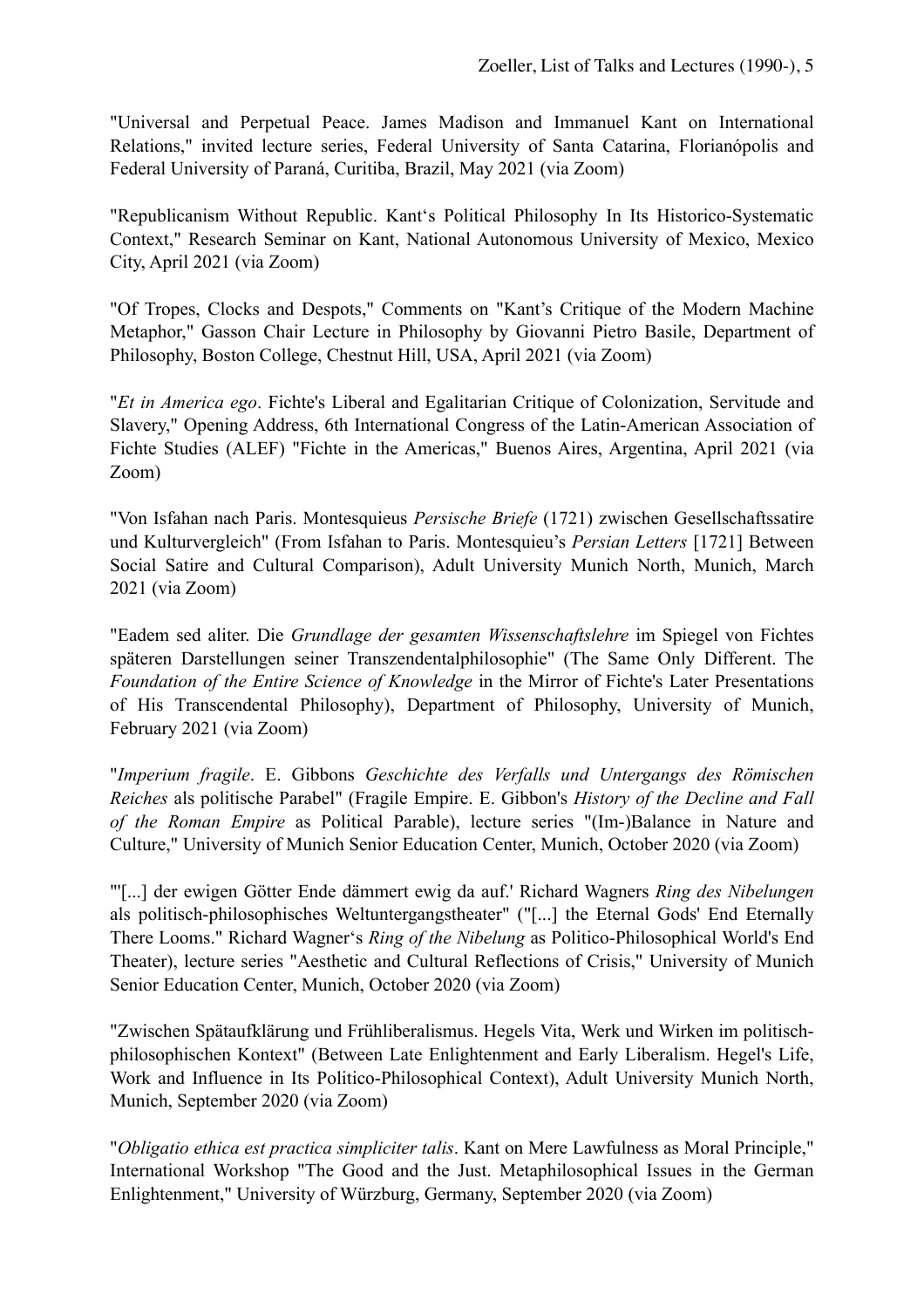"Zwischen Spätaufklärung und Frühliberalismus. Hegels Vita, Werk und Wirken im politischphilosophischen Kontext" (Between Late Enlightenment and Early Liberalism. Hegel's Life, Work and Influence in Their Politico-Philosophical Context), Lecture Series "1770 – A Strong Vintage. Beethoven, Hegel and Hölderlin in the Year of Their 250th Birthday," University of Munich, May 2020 (via Zoom)

"Synnoetik. Hegels und Beethovens gemeinsame Sache" (Synnoetics. Beethoven's and Hegel's Common Cause), International Concert-Symposium "'the freedom ... to break open ...' 1770-2020. Hölderlin — Hegel — Beethoven," University of Vienna, Austria, March 2020 (via Zoom)

"Aufklärungen über Aufklärungen. Zu Antiquierheit, Ambiguität und Aktualität eines Projekts" (Enlightenments After Enlightenments. On the Antiquity, Ambiguity and Actuality of a Project), Opening Address, International Conference "Enlightenment About Enlightenment. On the Contemporary Relevance of Classical German Philosophy," Carl Friedrich von Siemens Foundation, Munich, December 2019

"Liberales Lernen. Die Philosophie zum Leben" (Liberal Learning. Philosophy For Life), address at degree awards ceremony of the Faculty of Philosophy, Theory of Science and Religious Studies, University of Munich, November 2019

"D'une république à l'autre. Kant sur Platon sur l'idée de politie" (From One Republic to Another. Kant on Plato on the Idea of Polity), International Conference "Kant and the Greeks," Athens, Greece, October 2019

"Equine Driving. Plato, Kant and Fichte on the Teamwork of the Mind," International Conference "The Concept of Drive in Classical German Philosophy," University of Munich, October 2019

"Freedom under Laws. The Juridico-Political Sources of Agency in Kant," [International](http://www.apple.com) Workshop with Patricia Kitcher "Sources of Agency in Kant," Munich Center for Ethics, University of Munich, June 2019

"'Right Rests Solely on Freedom.' The Historical and Systematic Significance of Kant's *Natural Law Feyerabend*," International Conference "The Place of the *Natural Law Feyerabend* in the Development of Kant's Moral Thinking. Analyses and Perspectives, University of Mainz and International Kant Society, Mainz, July 2018

"Kant on the Productive Power of the Imagination," Keynote Address, 3rd International Summer School on Kant and German Idealism, "Aesthetics and Cognition in Kant and Post-Kantian German Idealism," University of Tübingen, Tübingen, Germany, June 2018

"Eleutheronomy. The Esoterically Political Character of Kant's Practical Philosophy," International conference "Dimensions of Normativity: Kant on Morality, Legality, and Humanity," Purdue University, February 2018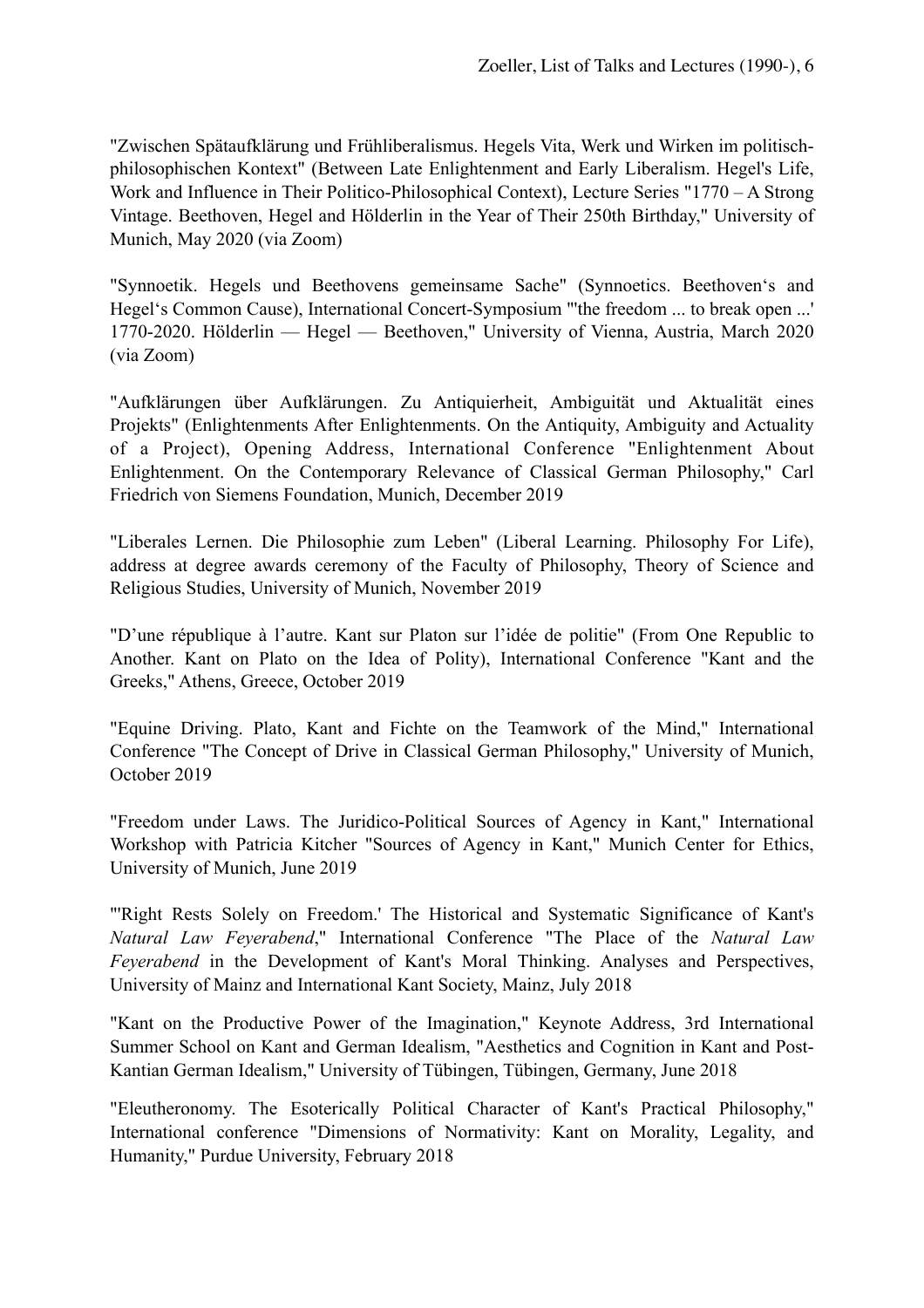"'Der letzte Zweck aller Politik.' W. v. Humboldt über bürgerliche Freiheit" ("The Final End of All Politics. W. v. Humboldt on Civil Liberty), Lecture series "Formation and Science. Wilhelm and Alexander von Humboldt," University of Munich, January 2018

"Von der Moralität ohne Religion zur Religion ohne Moralität. Der sinokritische Diskurs der klassischen deutschen Philosophie" (From Morality Without Religion to Religion Without Morality. The Sino-Critical Discourse of Classical German Philosophy), China Center, University of Salzburg, Salzburg, Austria, January 2018

"Bedingungen der Möglichkeit. Kant über apriorische Gegenstandsbeziehung," Colloquium talk, Department of Philosophy, Technical University Berlin, Berlin, January 2018

"Arthur Schopenhauer: *Die Welt als Wille und Vorstellung*" (Arthur Schopenhauer: *The World as Will and Representation*), Colloquium series "Works of Modern Philosophy," Department of Philosophy, University of Erlangen, December 2017

"Eleutheronomy. Will, Law and Liberty in Kant's Esoterically Political Philosophy," International Conference "The Concept of Will in Classical German Philosophy," University of Munich, November 2017

"Loi et liberté. Emmanuel Kant et James Madison sur l'état républicain fédéral moderne" (Law and Liberty. Kant and Madison on the Modern Federal Republican Polity), Colloquium series "Séminaire Kant," Ecole normale supérieure, Paris, November 2017

"'Zum Raum wird hier die Zeit.' Konfigurationen der Zeit in Kants *Kritik der reinen Vernunf*t" ("Time Here Becomes Space." Configurations of Time in Kant's *Critique of Pure Reason*), International Conference "Zeitfigurationen. Zur räumlichen Darstellung der Zeit" (Figurations of Time. On the Spatial Presentation of Time), Carl Friedrich von Siemens Foundation, Munich, November 2017

"From Morality Without Religion to Religion Without Morality. The Reception of Confucian Thought in Classical German Philosophy," Fourth Annual Conference of the North American Korean Philosophy Association, Sungkyunkwan University, Seoul, South Korea, October 2017

"Anthroponomy. Kant on the Natural and the Rational Human Being," Department of Philosophy, Sogang University, Seoul, South Korea, October 2017

"Law and Liberty. Immanuel Kant and James Madison on the Modern Federal Republican Polity," Department of Philosophy, Seoul National University, Seoul, South Korea, October 2017

"Revolutions Sicilian and French. J. G. Schlosser on Plato on Politics," International Workshop "Text and Context in German Philosophical Thought," University of Munich, Munich, June 2017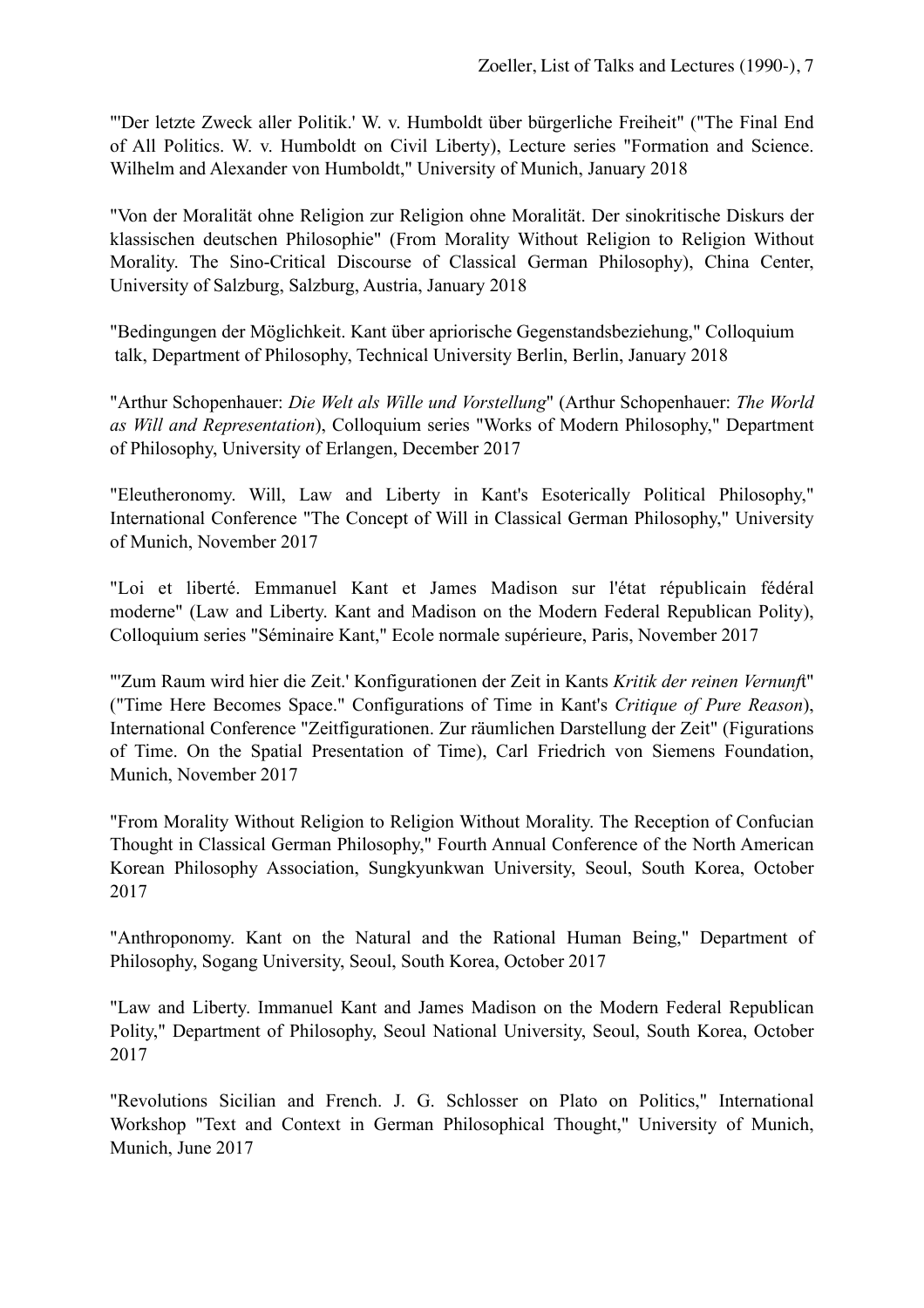"Anthroponomy. Kant on the Natural and the Rational Human Being," International Conference "Humankind and Humanity in in the Philosophy of the Enlightenment," Carl Friedrich von Siemens Foundation and University of Munich, Munich, June 2017

"To secure the public good and private rights ....' Immanuel Kant and James Madison on the Modern Federal Republican Polity," colloquium talk, Department of Philosophy, Peking University, Beijing, P.R. China, March 2107

"The Logic of Feeling. Kant on the Kinds of Aesthetic Objects," International Workshop "Kant: *Critique of the Power of Judgment*," Department of Philosophy, Peking Normal University, Beijing, P.R. China, March 2017

"'The Communal Being, the Communist Being.' Hegel and Marx on Civil Society and the Political State, International Conference "Hegel and Marx," Center for Marx-Engels Literature Research, Tsinghua University, Beijing, P.R. China, March 2017

"Rites and Rights. A Comparative Phenomenology of Confucianism and Kantianism," colloquium talk, Department of Political Science, University of Catania, Catania. Italy, April 2016

"Plato on Revolution. Political Conservativism in Kant and J. G. Schlosser," 7th Multilateral Kant Colloquium, Halle/Saale, Germany, April 2017

"*Eadem sed aliter*. Die *Grundlage der gesamten Wissenschaftslehre* im Spiegel von Fichtes späteren Darstellungen seiner Transzendentalphilosophie" (The Same Only Different. The *Foundation of the Entire Science of Knowledge* in the Mirror of Fichte's Later Presentations of His Transcendental Philosophy), International Conference "Johann Gottlieb Fichte, *Grundlage der gesamten Wissenschaftslehre*," Goethe Institute Thessaloniki, Thessaloniki, Greece, January 2017

"Conditions of Objectivity. Kant's Critical Conception of Transcendental Logic," Keynote Address, International Conference "Kant's A Deduction," Katholieke Universiteit Leuven, Leuven, Belgium, December 2016

"Mystery, Not Miracle. Schopenhauer on Human Freedom," International Conference "Freedom After Kant," University of Munich, December 2016

"Fortschritt. Eine geschichtsphilosophische Kategorie der Philosophiegeschichte" (Progress. A Category from the Philosophy of History in the History of Philosophy), Faculty Colloquium "Is There Progress in Philosophy? And If So, Why Is There Not More of It?", University of Munich, November 2016

"Art and Life. Self and World," Conference Review, International Conference "Aesthetics and the Life World," Institute of Philosophy, Chinese Academy of Social Sciences, Chengdu, Sichuan, PR China, November 2016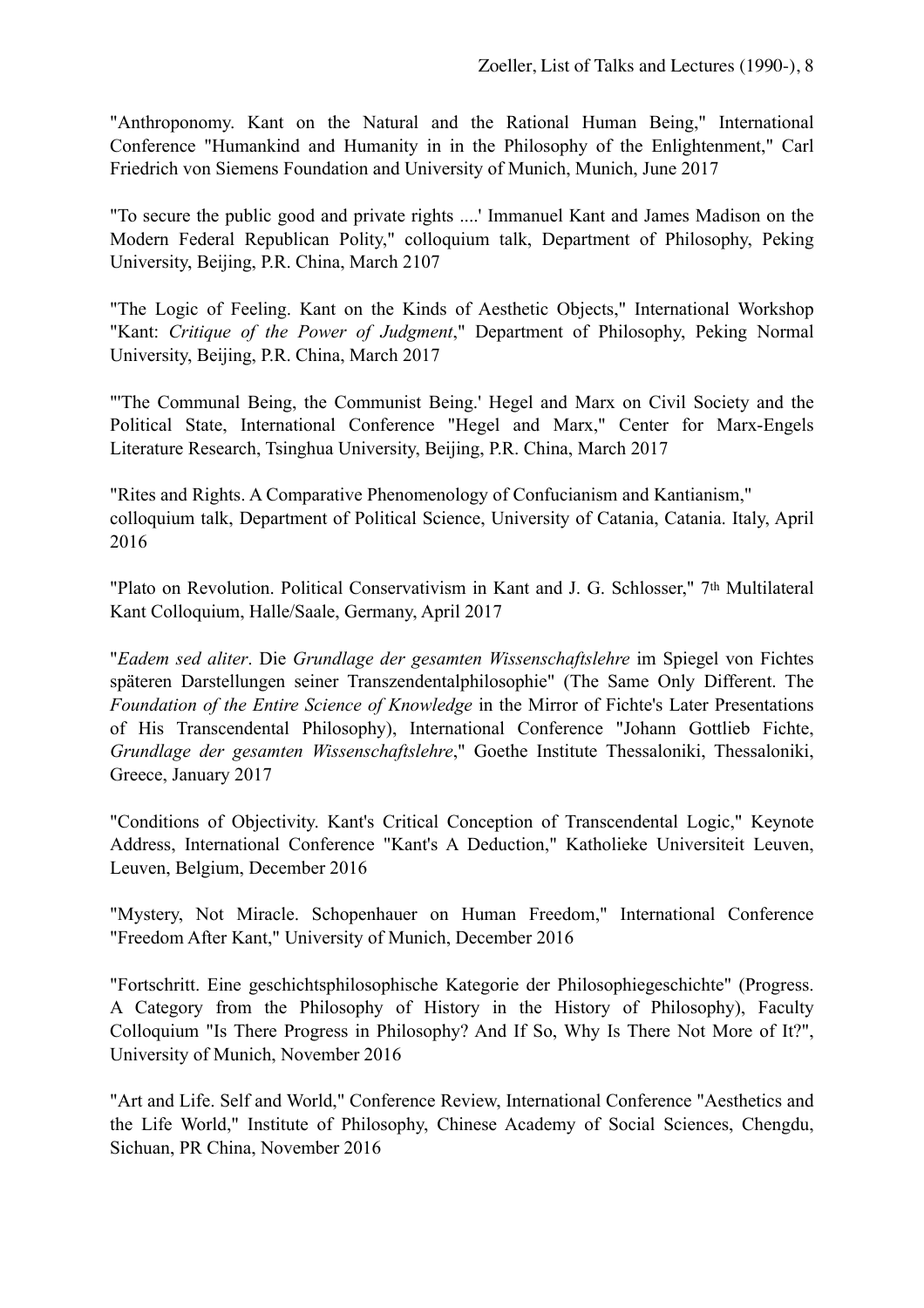"Aesthetic Cognition. Kant on the Productive Power oft he Imagination," International Conference "Aesthetics and the Life World," Institute of Philosophy, Chinese Academy of Social Sciences, Chengdu, Sichuan, PR China, November 2016

"Modern Ethical Life. A Republican Reading," International Conference "Philosophy and the Modern Time," School of Philosophy, Fudan University, Shanghai, P.R. China, October 2016

"Licht-Bilder. Photophilosophische Einführung in das Thema" (Light Images. Photophilosophical Introduction into the Topic), Opening Lecture, Lectures Series "Light – in Art, Culture and Society," Center for Senior Students, University of Munich, October 2016

"'(D)ieser wechselseitig entgegengesetzte Selbstzwang.' Kant über ethische Freiheit" ("That Mutually Opposed Self-Coercion." Kant on Ethical Freedom"), International Conference "Kant as Virtue Ethicist? Systematic and Historical Perspectives in Kant's Doctrine of Virtue, Haus am Dom, Frankfurt, October 2016

"Rites and Rights. A Comparative Phenomenology of Confucianism and Kantianism," Colloquium talk, Department of Philosophy, Sogang University, Seoul South Korea, October 2016

"*E pluribus unum*. Republicanism and Federalism in Political Thinking Past and Present," Opening Statement, Public Forum "Thinking Republicanism and Federalism Today," National Chengchi University, Taipei Taiwan, October 2016

"Thinking is Doing. Fichte and Schopenhauer on Action," Colloquium talk, Department of Philosophy, Tunghai University, Taicheng, Taiwan, October 2016

"Rites and Rights. A Comparative Phenomenology of Confucianism and Kantianism," Opening address, International Conference of the Taiwanese Phenomenological Association "Phenomenology and Confucianism," National Chengchi University, Taipei, Taiwan, September/October 2016

"'Inborn Freedom.' Kant's Republicanism and Its Historico-Systematic Context," Colloquium talk, Academica Sinica, Taipei, Taiwan, September 2016

"Sistema y Vida. El legado filosófico de Fichte" (System and Life. Fichte's Legacy), Plenary talk, 4th International Congress of the Latin-American Study Association on Fichte (ALEF) "Fichte en el laberinto del Idealismo," Buenos Aires, Argentina, September 2016

"(R)evolution. Kant's Position in Its Historic and Systematic Context," Multilateral Kant Colloquium, Hofstra University, Hofstra, U.S.A., August 2016

"Anthroponomy. Kant on the Natural and the Rational Human Being," Freedom and Human Nature in Kant, Fichte and Hegel. 2nd International Summer School in Kant and German Idealism, University of Tübingen, Tübingen, Germany, June 2016

"Conditions of Objectivity. Kant's Critical Conception of Transcendental Logic," Department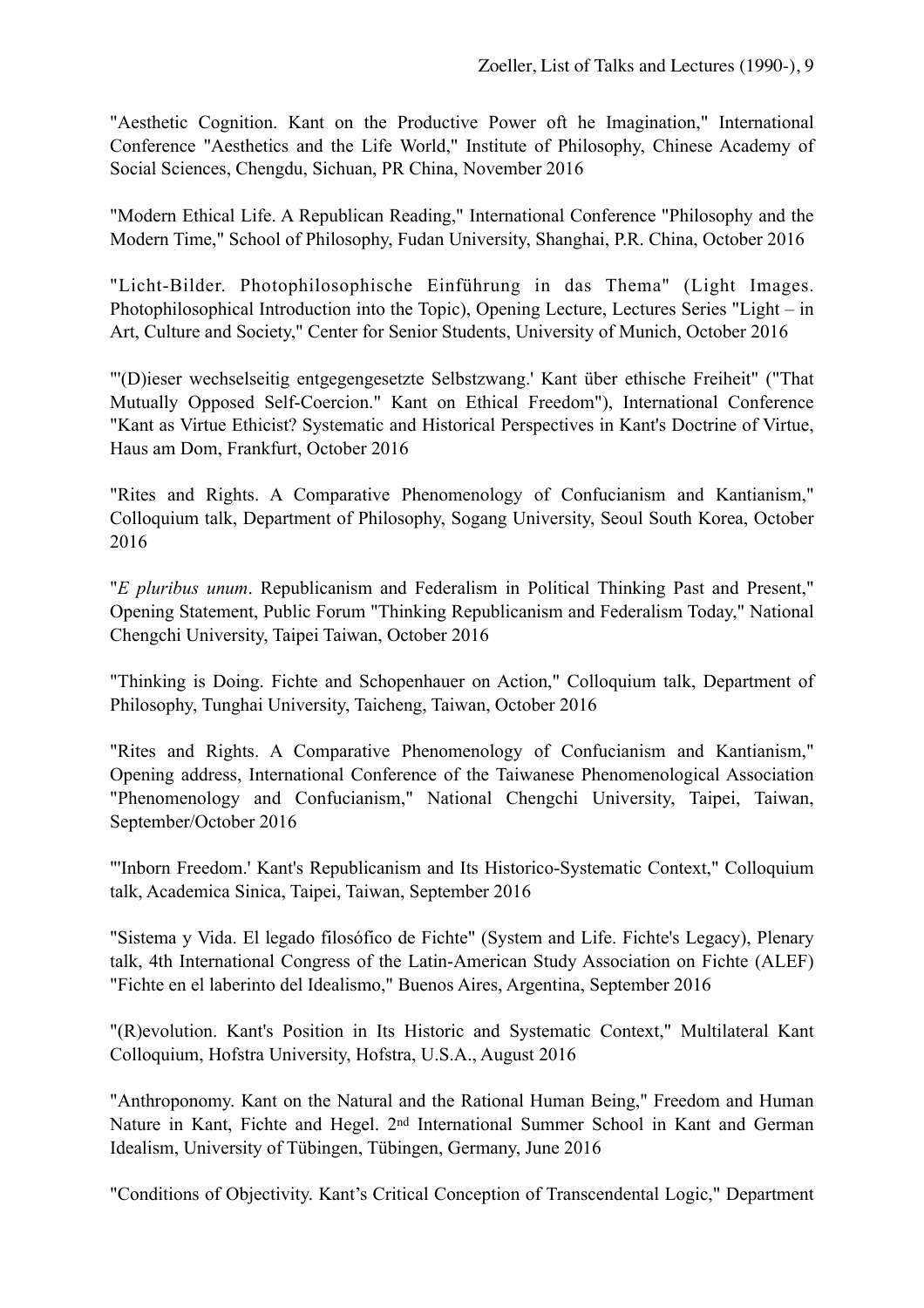of Philosophy, University of Graz, Graz, Austria June 2016

"The Productive Power of the Imagination. Kant on the Schematism of the Understanding and the Symbolism of Reason," International Conference "Productive Imagination: Its History, Meaning and Significance," The Chinese University of Hong Kong, Hong Kong, May 2016

"Der Mensch als Bürger. Zivische Anthropologie bei Hegel" (The Human Being as Citizen. Civic Anthropology in Hegel), "Erkenne dich selbst. Anthropologische Perspektiven" (Know Thyself. Anthropological Perspectives). 31st International Hegel Congress of the Hegel Society, University of Bochum, May 2016

"Systematische Philosophie der Freiheit. Kant und Fichte in kritischer Komparation" (Systematic Philosophy of Freedom. Kant and Fichte in Critical Comparison), International Workshop "Transcendental Idealism after Kant: Continuity or Rupture?", Institute for Philosophical Research, National Autonomous University of Mexico, May 2016

"System und Leben. Praktische Philosophie beim späten Fichte" (System and Life. Practical Philosophy in Late Fichte), International Colloquium "Kant and German Idealism. System Conceptions in the Horizon of the Theism Dispute (1811-1821), University of Vienna, April 2016

"Weder Methode noch Disziplin. Zum historisch-systematischen Ort transzendentalen Philosophierens" (Neither Method Nor Discipline. On the Historico-Systematic Place of Transcendental Philosophy), International Colloquium "The Actuality of Transcendental Philosophy. Accomplishments and Perspectives of the 'Munich School,'" Carl Friedrich von Siemens Foundation, Munich, December 2015

"General Civil Liberty. Kant's Republicanism in Its Historico-Systematic Context," Colloquium talk, Department of Religion and Philosophy, Hong Kong Baptist University together with Hong Kong Kant Society, Hong Kong, December 2015

"Vital Vision. Ocular Conceptions of Knowledge in Fichte's *Wissenschaftslehre*," Colloquium talk, Department of Philosophy, The Chinese University of Hong Kong, Hong Kong, December 2015

"War and Peace. The Classical German Philosophical Perspective," International Conference "Commemorative Activities for the 70th Anniversary of the Victory of the Anti-Fascist World War," China Academy of Culture, City University of Hong Kong, Hong Kong, December 2015

"*Imperium in imperio*. Fichte's Juridico-Political Critique of Judaism in Its Historico-Systematic Context," International Conference "The Concept of Judaism in Classical German Philosophy, University of Munich with the support of the Israelite Cultus Community Munich, December 2015

"'Free Self-Constraint.' Kant on the Difference Between Duty of Right and Duty of Virtue," International Workshop "Values and Virtues in Kant's Ethics," University of Luxembourg,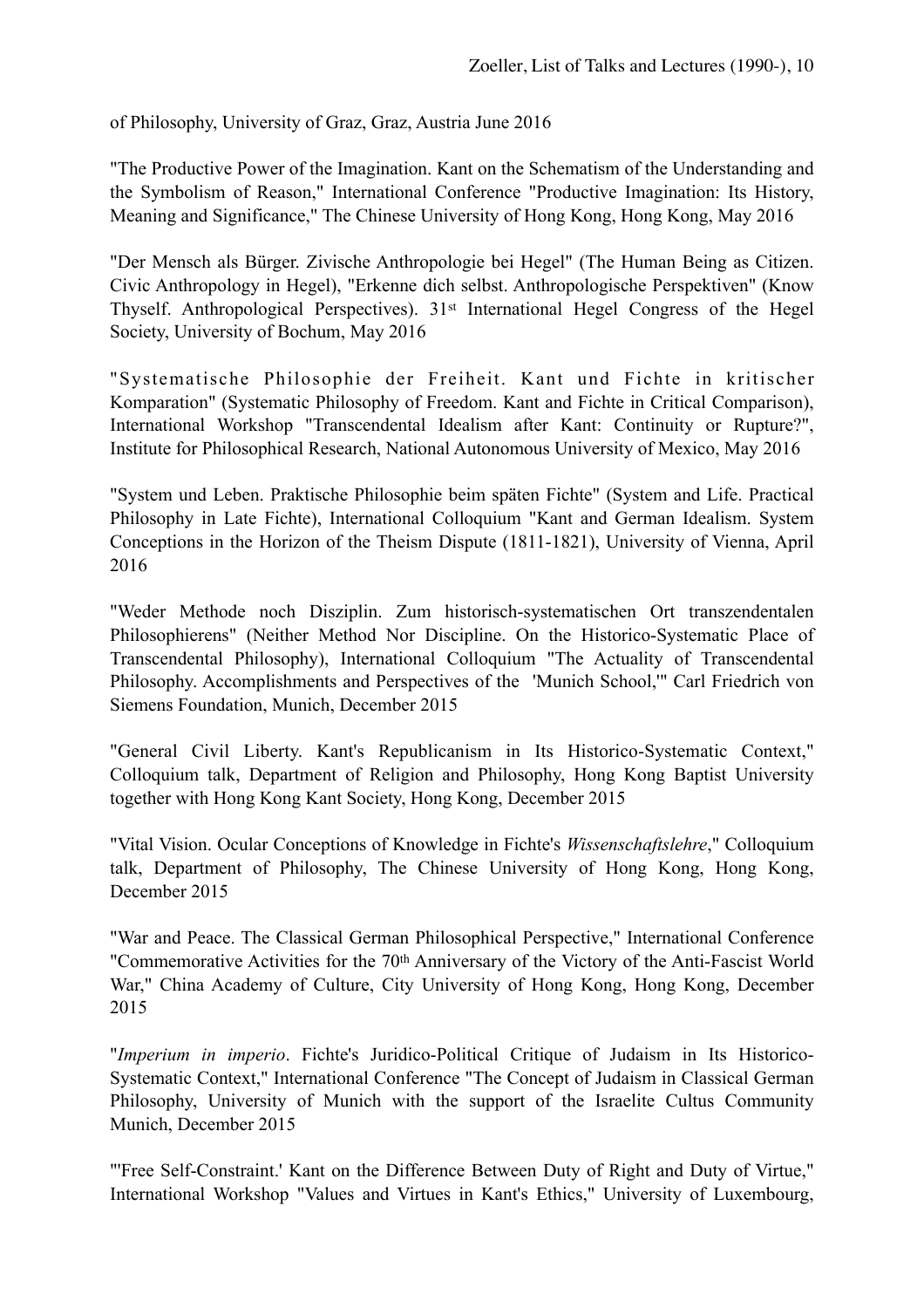Luxembourg, November 2015

"Form and Function. Kinds of Purposiveness in Kant's *Critique of the Power of Judgment*," Four-Part Faculty Seminar, Department of Foreign Philosophy, Peking University, Beijing, P.R. China, October 2015

"Aesthetic Autonomy. Art, Ethics and Politics," Five-Part Faculty Seminar, Department of Philosophy, Peking Normal University, Bejing, P.R. China, October 2015

"Das 'System der Legalität'. Hegel über Zwang, Recht und Gesetz" (The "System of Ethical Life." Hegel on Coercion, Right and Law), Colloquium on Hegel on Natural Law of the German Section of the International Association for Legal and Social Philosophy, Bergkirchen n. Hannover, Germany, October 2015

"'Lois de la liberté.' Autonomie et Conformité à la loi dans le cours *Naturrecht Feyerabend* de Kant" (Autonomy and Lawfulness in Kant's *Naturrecht Feyerabend*), XXe Congrès d'Études Kantiennes de Langue Française, Mainz, Germany, September 2015

"'General Civic Liberty.' Kant's Republicanism and Its Historico-Systematic Context," Main Speaker, 12th International Kant Congress, Vienna, Austria, September 2015

"Predecessor or Ancestor. Kant on Plato in the *Critique of Pure Reason*," International Conference "Kant and His Predecessors," University of Munich, September 2015

"Republicity.The Forensic Form of Life," Universidade de São Paulo, São Paulo, Brazil, August 2015

"The Platonic Republic. The Beginnings of Kant's Juridico-Political Philosophy in the *Critique of Pure Reason*," I Colóquio Kant de Natal, Universidade Federal do Rio Grande do Norte, Natal, Brazil, August 2015

"Possibiliser l'expérience. Kant sur la relation entre le transcendantal et l'empirique" (Making Experience Possible. Kant on the Relation Between the Transcendental and the Empirical), IXt Colóquio Kant "Clélia Martins" – Pensar [o] A-Priori: Tema e Variações/IXth Kant Colloquium "Clélia Martins" – Thinking [the] A-Priori. Theme and Variations, Marília, S.P., Brazil, August 2015

"Cruise Control. Venice and the *Grandi Navi*," Statement, Panel Discussion on Cruise Ships in Venice, Venice International University, Venice, Italy, May 2015

"'Der absolute Anfänger des Seyns'. Fichtes letzte Gedanken über Wissen und Willen" ("The Absolute Beginner of Being." Fichte's Final Thoughts on Knowing and Willing), Department of Philosophy, University of Essen, Germany, January 2015

"Metaphor or Method. Jennifer Mensch's Organicist Kant Interpretation," American Philosophical Association, Group Meeting, North American Kant Society, Philadelphia, December 2014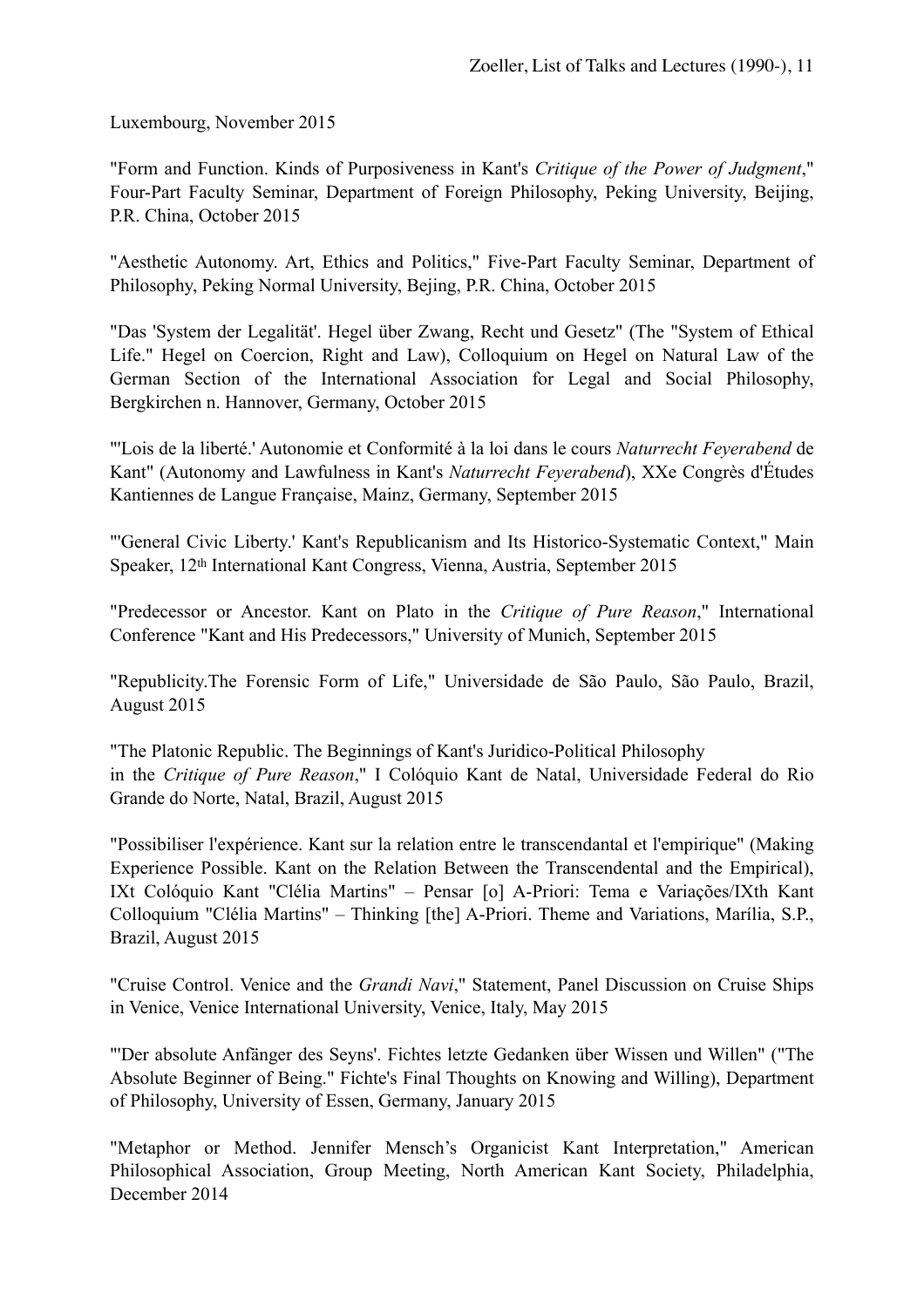"Philosophy and Life," Opening Statement, Panel Discussion "Philosophy and Society Today," Shiraz Hafez University, Shiraz, I. R. of Iran, December 2014

"Machine or Organism. Kant on the Symbolic Representation of the State," International Colloquium "Metaphor and Imagination," Book City Institute, Tehran, I. R. of Iran, December 2014

"Non plus ultra. Der kritische Kant und der frühe Fichte über Anschauung und Begriff" (*Non plus ultra*. The Critical Kant and the Early Fichte on Intuition and Concept), International Colloquium "Die Rolle von Anschauung und Begriff bei Johann Gottlieb Fichte" (The Role of Intuition and Concept in J. G. Fichte), University of Vienna, Vienna, Austria, December 2014

"Fichtes *Der Geschlossene Handelsstaat*. Drittes Buch. Politik: 33 Thesen" (Fichte's *The Closed Commercial State*, Book Three. Politics: 33 Theses), International Conference "Fichtes *Geschlossener Handelsstaat* – Über Ort und Ortlosigkeit der Ökonomie im transzendentalen System", FernUniversität Hagen, Berlin, November 2014

"'Der absolute Anfänger des Seyns'. Fichtes letzte Gedanken über Wissen und Willen" ("The Absolute Beginner of Being." Fichte's Final Thoughts on Knowing and Willing), 30th Meeting of the Japanese Fichte Society, Doshisha University, Kyoto, November 2014

"Freiheit und System. Kant oder Fichte" (Freedom and System. Kant or Fichte), Lecture Series "Kant im Deutschen Idealismus" (Kant in German Idealism), Department of Philosophy, University of Vienna, October 2014

"'Allgemeine Freiheit'. Kants *Naturrecht Feyerabend* über Pflicht, Recht und Zwang" ("Common Freedom. Kant's Natural Law Feyerabend on Duty, Right and Constraint), International Colloquium "Law and Morals in Kant's Practical Philosophy", Haus am Dom, Frankfurt, October 2014

"'True Republic.' Kant's Pure Doctrine of Law on the Mode of Government and the Forms of State," Peking Normal University, Beijing, P.R, China, October 2014

"Republicity. The Forensic From of Life," First Editorial Conference of the *Yearbook for Eastern and Western Philosophy*, "Publicity and the Public Sphere," Chinese Academy of Social Sciences and Peking University, Beijing, P.R. China, October 2014

"Von der Wissenschaft zur Weisheit. Kant über die Fortschritte der Metaphysik" (From Science to Wisdom. Kant on the Advances of Metaphysics), International Workshop "Kritische und vorkritische Metaphysik. Zur 'konsequenten Denkungsart' in der praktischen und theoretischen Philosophie Kants" (Critical and Pre-Critical Metaphysics. On the "Consistent Manner of Thinking'" in Kant's Practical and Theoretical Philosophy), University of Göttingen, September 2014

"'True Republic.' Kant's Pure Doctrine of Law on the Mode of Government and the Forms of State," Universidade de São Paulo, São Paulo, Brazil, September 2014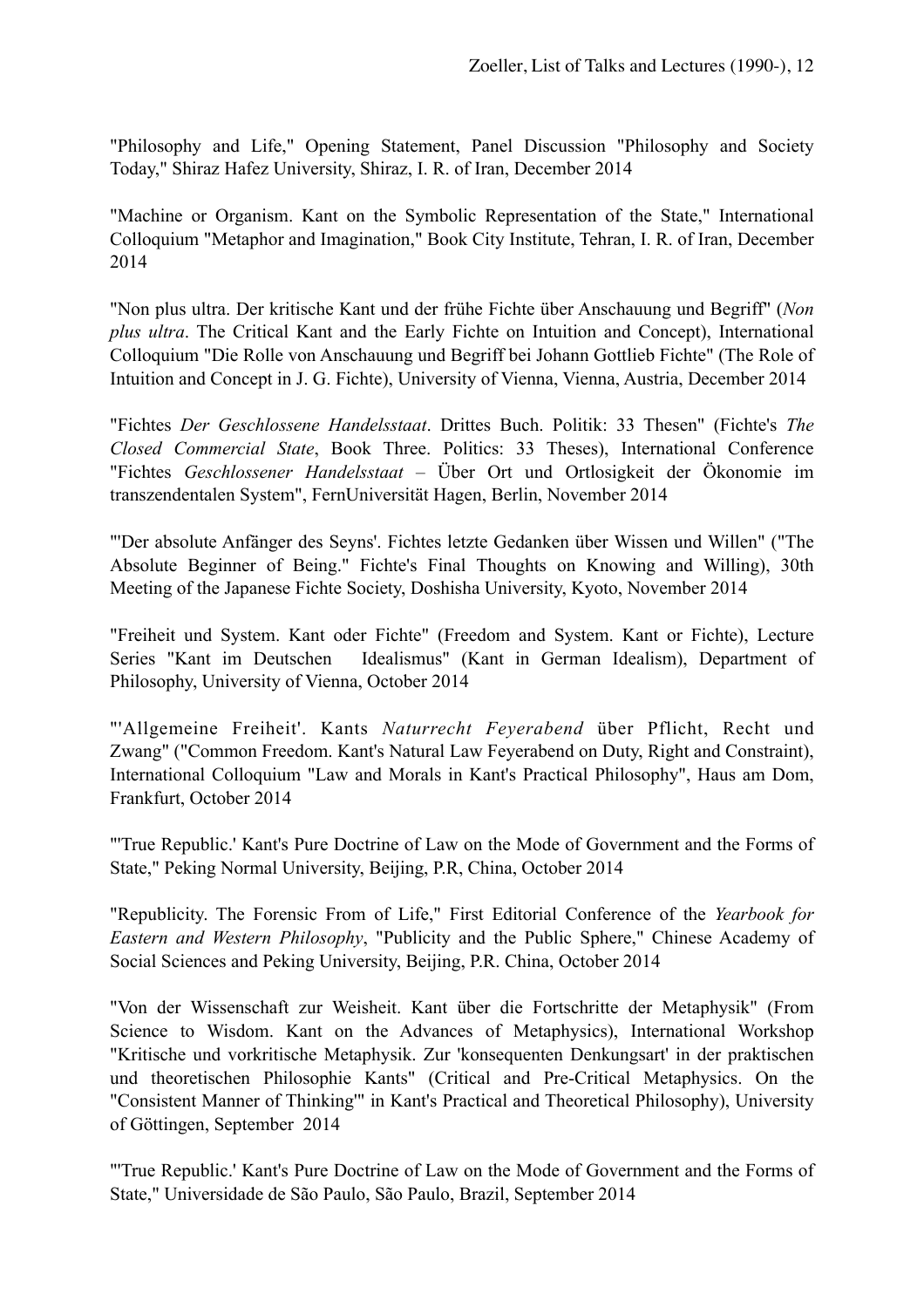"'True Republic.' Kant's Pure Doctrine of Law on the Mode of Government and the Forms of State," Universidade Federal di Santa Catarina, Florianópolis, Brazil, August 2014

"'Liberté, Égalité, Fraternité' – 'Ich', "Du', 'Wir'. Fichtes politisches Philosophieren" ("Liberté, Égalité, Fraternité" – "I," "You," "We." Fichte's Political Philosophizing), 3rd International South-American Fichte Colloquium "J.G. Fichte – A Philosophical Life, A Living Philosophy," Universidade Federal de Minas Gerais, Belo Horizonte, Brazil, August 2014

"'The supersensible ... in us, above us and after us.' Kant on the Unity of Theoretical and Practical Reason," Universidade Federal de São Carlos, São Carlos, Brazil, August 2014

"'The supersensible ... in us, above us and after us.' Kant on the Unity of Theoretical and Practical Reason," Universidade Federal do ABC, Santo André, Brazil, August 2014

"'True Republic.' Kant's Pure Doctrine of Law on the Mode of Government and the Forms of State," International conference "Kant's Doctrine of Right," University of Vechta, Germany, July 2014

"Kant on Transcendental Logic," International Summer School "Transcendental Logic. Its Origin and Development," Department of Philosophy, University of Tübingen, Germany, July 2014

"Possibiliser l'expérience. Kant sur la relation entre le transcendantal et l'empirique" (Rendering Experience Possible. Kant on the Relation Between the Transcendental and the Emprical), International Colloquium "Kant et les empirismes," École normale supérieure de Lyon, Lyon, France, May 2014

"'Liberté, Égalité, Fraternité' – 'Ich', "Du', 'Wir'. Fichtes politisches Philosophieren" ("Liberté, Égalité, Fraternité" – "I," "You," "We." Fichte's Political Philosophizing), Department of Philosophy, University of Mannheim, Germany, May 2014

"Vernunft ohne Verstand ist leer, Verstand ohne Vernunft ist blind. Die Grenzbestimmung der Vernunft bei Kant und Hegel" (Reason Without Understanding Is Empty. Understanding Without Reason Is Blind. Determining the Boundaries of Reason in Kant and Hegel), 30th International Hegel Congress "Hegel's Answer to Kant," University of Vienna, Austria, April 2014

'"J. G. Fichte, Political Philosopher," Department of Philosophy, Fudan University, Shanghai, P. R. China, April 2014

"Between Rousseau and Freud. Kant on Cultural Uneasiness," Department of Philosophy, Fudan University, Shanghai, P. R. China, April 2014

"*Homo homini civis*. The Modernity of Classical German Philosophy," Department of Philosophy, Fudan University, Shanghai, P. R. China, April 2014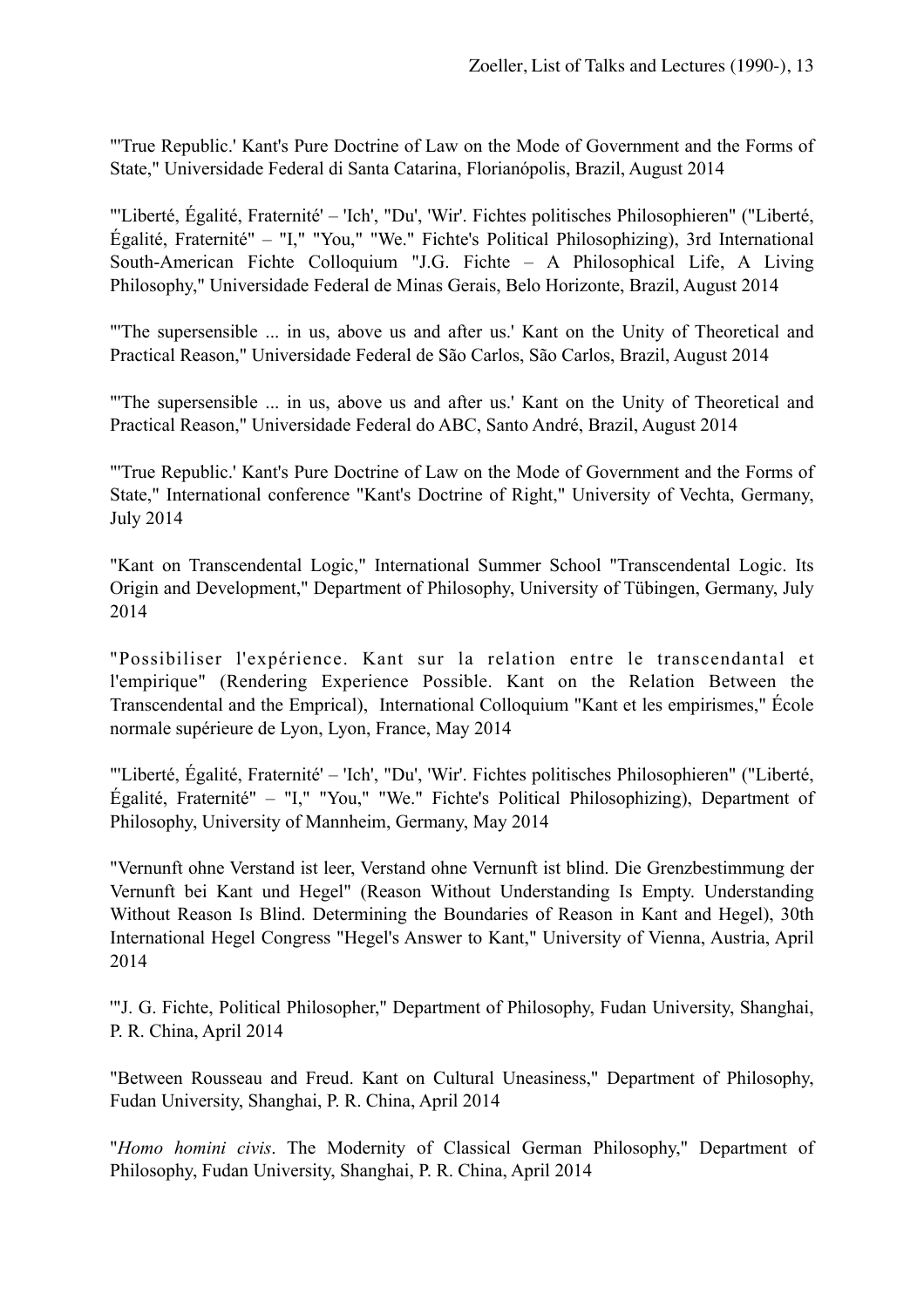"Kant on the Crimean Conflict," opening statement, Symposium "German Philosophy and Politics," Huozhong University of Science and Technology (HUST), March 2014

"The Body Politic. Biomorphic Models of the State in Classical Greek and Classical German Philosophy," Graduate Course, Department of Philosophy, Huozhong University of Science and Technology (HUST), March 2014

"The Virtuous Republic. Rousseau and Kant on Civil and Moral Religion," Department of Philosophy, University of Wuhan, Wuhan, P. R. China, March 2014

"'You Shall Not Be a Victim.' Comments on Prof. Zhang's paper," International Conference "Philosophy and Public Policy," University of Wuhan, Wuhan, P. R. Republic, March 2014

"Political Business. Comments on Prof. Bell's Paper," International Conference "Philosophy and Public Policy," University of Wuhan, Wuhan, P. R. Republic, March 2014

"Animate Body or Handmill. Schematism and Symbolism in Kant's *Critique of Judgment*," Department of Philosophy, Beijing Normal University, Beijing, P. R. China, March 2014

"'The supersensible ... in us, above us and after us.' Kant on the Unity of Theoretical and Practical Reason," Department of Philosophy, Peking University, Beijing, P. R. China, March 2014

"'Life Into Which An Eye Has Been Inserted.' Fichte on the Fusion of Vitality and Vision," Department of Philosophy, Peking University, Beijing, P. R. China, March 2014

"'Freiheit, Gleichheit, Gemeinschaftlichkeit.' Fichtes Politisches Philosophieren" ("Liberty, Equality, Sociality." Fichte's Political Philosophizing), public lecture in the series, "What Philosophy One Chooses Depends On What Kind Of a Human Being One Is," on the occasion of the 200th anniversary of the death of J. G. Fichte, Volkshochschule München (Munich Adult Education University), Munich, January 2014

"'Liberté, Égalité, Fraternité' – 'Ich', "Du', 'Wir'. Fichtes politisches Philosophieren" ("Liberté, Égalité, Fraternité" – "I," "You," "We." Fichte's Political Philosophizing), Interational Conference "Mit Fichte philosophieren. Perspektiven seiner Philosophie heute (Berlin 1814-2014) (Philosophizing With Fichte. Perspectives of His Philosophy Today [Berlin 1814-2014]), Humboldt University, Berlin, January 2014

"Noble Lügen? Über die Aufrichtigkeit und die Grenzen der Aufklärung" (Noble Lies? Truthfulness and the Limits of Enlightenment), Workshop of the Emmy Noether Research Group of the German Research Council (DFG) "Aufrichtigkeit in der Goethezeit" (Truthfulness in the Age of Goethe), University of Paderborn, Germany, December 2013

"Somatic Symbolism. Kant on the Analogical Representation of the Body Politic, International Conference "Logic and Politics," University of Paderborn, Germany, December 2013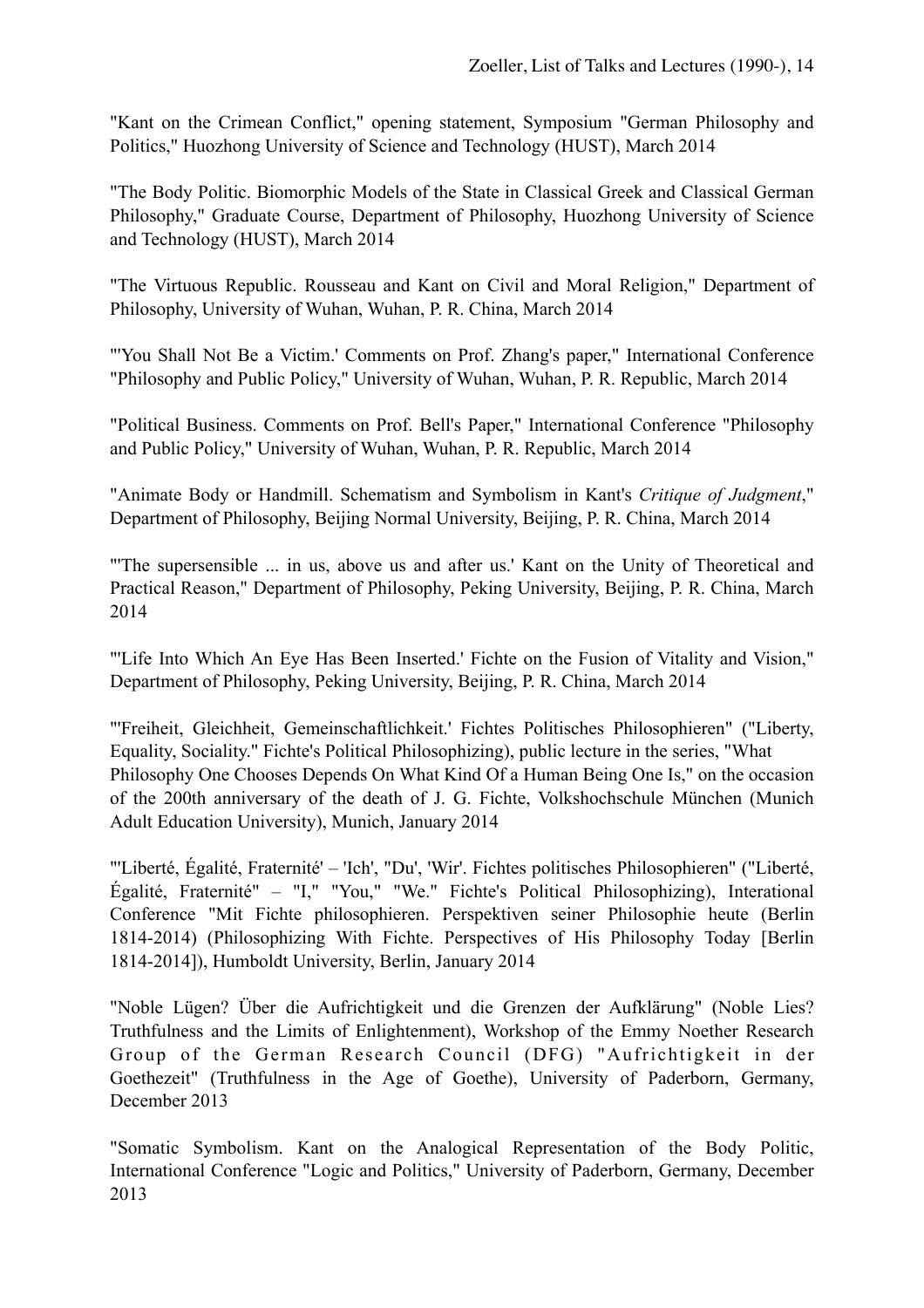"'... die wahre πολιτεία ist nur im Himmel'. Politische Geschichtsphilosophie

im Spätwerk Fichtes und Schellings" ("The True πολιτεία Is Only in Heaven." Political Philosophy of History in Late Fichte and Schelling), Philosophy Colloquium, University of Paderborn, Germany, December 2013

"Not Seeing and Seeing Nothing. Kant on the Twin Conditions of Objective Reference," XVth Kant Colloqium Unicamp, "Intuitions Without Concepts are Blind," Universidade Estadual de Campinas, Campinas, Brazil, October 2013

"L'intelligible en nous. Liberté transcendantale et chose en soi-même dans l'Examen critique de l'Analytique de la raison pratique pure de Kant" (The Intelligible in Us. Transcendental Freedom and Thing in Itself in Kant's Critical Elucidation of the Analytic of Pure Practical Reason), XIIth Congress of the Interamerican Philosophy Society (SIF) together with the 11th Congress of the Society for Francophone Kant Studies (SEKLF), Salvador de Bahía, Brazil, October 2013

"Mechanism or Organism. Kant on the Symbolic Representation of the Body Politic," International Colloqiuum "Kant e idealismo alemão: crítica, reflexão e política" (Kant and German Idealism. Critic, Reflection and Politics), Universidade de Saõ Paulo, Saõ Paulo, Brazil, October 2013

"'The supersensible . . . in us, above us and after us.' The Critical Conception of the Highest Good in Kant's Practico-Dogmatic Metaphysics," International Conference "The Highest Good in Kant's Philosophy – Das höchste Gut in der Philosophie Kants," University of Frankfurt, Frankfurt, September 2013

"Johann Gottlieb Fichte, Political Philosopher," colloquium talk, Departamento de Filosofia, Universidade Federal de Santa Catarina, Florianópolis, Brazil, August 2013

"The Body Politic. Political Biology From Aristotle to Hegel," mini graduate course, Departamento de Filosofia, Universidade de Federal Santa Catarina, Florianópolis, Brazil, August 2013

"'[O]hne Hofnung und Furcht'. Kants *Naturrecht Feyerabend* über den Grund der Verbindlichkeit zu einer Handlung" ("Without Hope and Fear." Kant's *Naturrecht Feyerabend* on the Ground of Obligation to an Action), VIIIth Kant Colloquium of Marília "As *Vorlesungen* de Kant" (Kant's Lectures), Marília, Brazil, August 2013

"Kant on Apperception and Self-Consciousness," graduate workshop, Departamento de Filosofia, Universidade Federal do Rio Grande do Sul, Porto Alegre, Brazil, August 2013

"Johann Gottlieb Fichte, Political Philosopher," colloquium talk, Departamento de Filosofia, Universidade Federal do Rio Grande do Sul, Porto Alegre, Brazil, August 2013

"Machine or Organism. Kant on the Symbolic Representation of the State," 4th Multilateral Kant Colloquium "Kant e as metáforas da razão" (Kant and the Metaphors of Reason),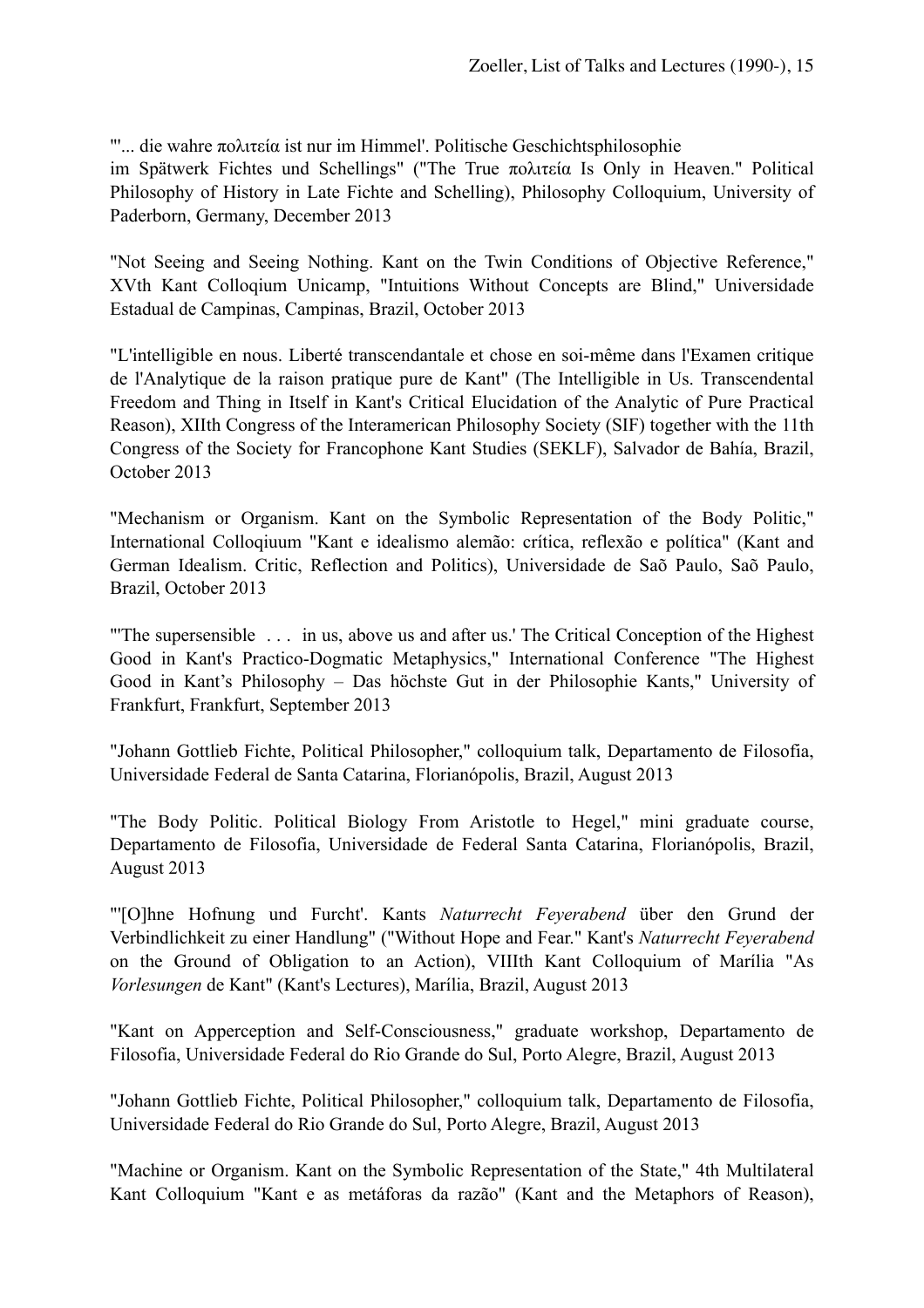Universidade Federal de Minas Gerais, Tiradentes, Brazil, August 2013

"Politischer Realismus und juridischer Idealismus. Fichte und Machiavelli" (Political Realism and Juridical Idealism. Fichte and Machiavelli), International Symposium "*Philosophia-Transalpina*. Deutsch-italienische Wechselwirkungen in der Philosophie der Moderne" (Transalpine Philosophy. German-Italian Reciprocal Relations in Modern Philosophy), University of Munich, August 2013

"'[O]hne Hofnung und Furcht'. Kants *Naturrecht Feyerabend* über den Grund der Verbindlichkeit zu einer Handlung" ("Without Hope and Fear." Kant's *Naturrecht Feyerabend* on the Ground of Obligation to an Action), International Symposium "Kant as Lecturer/ Philosopher. Connections between His Lectures and His Philosophy," University of Munich, May 2013

"'Wahnspiel'. Staat, Religion und Kunst in Richard Wagners Münchner Meta-Politik" (State, Religion and Art in Richard Wagner's Munich Meta-Politics), Interdisciplinary Symposium "Richard Wagner in Munich. On the Occasion of the Composer's 200th Birthday," Munich, April 2013

"'[O]hne Hofnung und Furcht'. Kants *Naturrecht Feyerabend* über den Grund der Verbindlichkeit zu einer Handlung" ("Without Hope and Fear." Kant's *Naturrecht Feyerabend* on the Ground of Obligation to an Action), Interdisciplinary Symposium "Models of Obligation 18th Century German Culture," University of Paderborn, March 2013

"The Virtuous Republic. Rousseau and Kant on Moral and Civil Religion," International Workshop, "Newer Research in German Philosophy. Innocence, Cognition and Interest, Transcendental Idealism, Civil Religion," Marquette University, Milwaukee, November 2012

"The Virtuous Republic. Rousseau and Kant on Moral and Civil Religion," The Chicago Area Consortium in German Philosophy, Northwestern Unversity, Chicago, November 2012

"Reflection and Regulation. Understanding and Reason in Kant's *Critique of Judgment*," Department of Philosophy, Memorial University, St. John's, Newfoundland, Canada, November 2012

"Church and State. Schelling's Political Philosophy of Religion," The Bradley Memorial Lectures in Speculative Philosophy, Memorial University, St. John's, Newfoundland, Canada, November 2012

"The Musically Sublime. Richard Wagner's Philosophy of Modern Music," Research Colloquium, The University of Hong Kong, Department of Music, October 2012

"The Real Republic. Hegel and Plato," Faculty Seminar, Tang Chun-I Visiting Professorship in Philosophy, The Chinese University of Hong Kong, Hong Kong, October 2012

"The Ideal Republic. Kant and Plato," Public Lecture, Tang Chun-I Visiting Professorship in Philosophy, The Chinese University of Hong Kong, Hong Kong, October 2012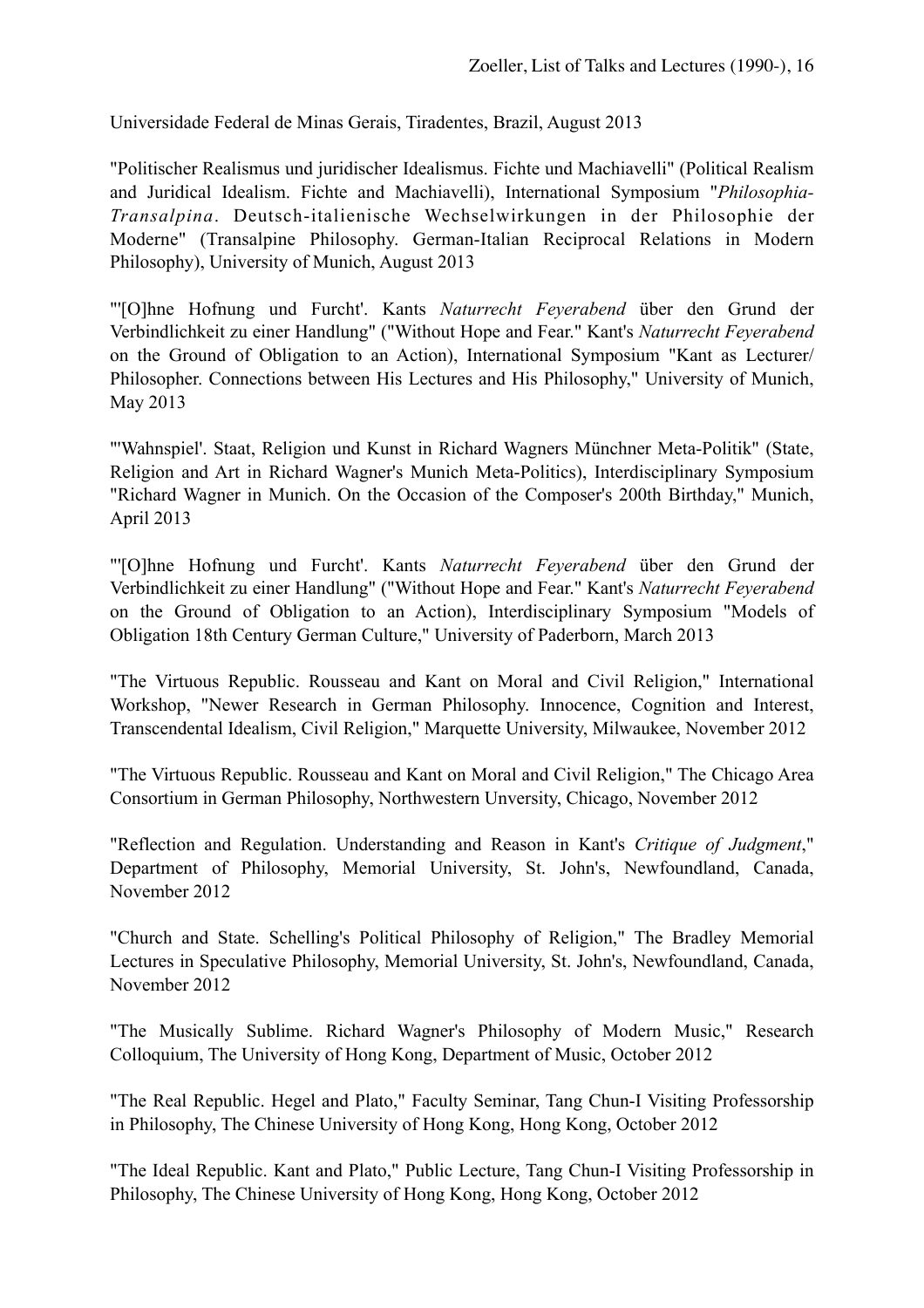"Genese und Geltung. Der Entwicklungsgedanke in der Rechtsreflexion von Kant" (Genesis and Validity. The Concept of Development in Kant's Thinknig About Law), "Evolution – Development – Epigenesis of Law". Conference of the German Section of the International Association for Philosophy of Law and Social Philosophy 2012, University of Münster, Münster, September 2012

"The Virtuous Republic. Rousseau and Kant on Moral and Civil Religion," colloqium talk at the University of Hawaii/Manoa, Honolulu, Hawaii, September 2012

"*Homo homini civis*. The Modernity of Classical German Political Philosophy," lecture at the University of Hawaii/Manoa, Honolulu, Hawaii, September 2012

"O sublime musical. A filosofia da música moderna de Richard Wagner," lecture at Universidade Federal da Bahia, Salvador, Brazil, August 2012

"The Virtuous Republic. Rousseau and Kant on the Relation Between Civil and Moral Religion," VII Colóquio Kant de Marília, Universidade Estuadal de São Paulo, Marília, Brazil, August 2012

"Between Rousseau and Kant. Kant on Cultural Uneasiness," Seminário de discussão sobre Kant, Universidade Federeral do Rio Grande do Sul, Porte Alegre, Brazil, August 2012

"Homo homini civis. The Modernity of Classical German Political Philosophy," lecture at Universidade Federal de Goiás, Goiânia, Brazil, August 2012

"*Homo homini civis*. The Modernity of Classical German Political Philosophy," Colóquio Internacional: Política, Direito e Cosmopolitismo/International Colloquium: Politics, Right and Cosmopolitanism, Universidade de São Paulo, Brazil, August 2012

"The Musically Sublime. Richard Wagner's Philosophy of Modern Music," Plenary Address, 2nd Annual Conference of the Royal Music Assocation, Music and Philosophy Discussion Group, King's College London, London, July 2012

"Reason's Rule. Kant's Historic and Systematic Contribution in the Context of Modern European Philosophy," international conference "Foundations of Reason and Morality? A Philosophical Dialogue Between Confucianism and German Philosophy," Academy for Civic Education Tutzing, Tutzing, Germany, July 2012

"Meaning in Music. Philosophical Reflections on Sound and Ultrasound", International Research-Creation Workshop "Comprovisations – Improvisation Technologies for the Performing Arts," Hexagram Concordia & matralab, Concordia University Montreal, Kanada, May 2012

"Popular Method. On Truth and Lie in Fichte's Exoteric Philosophy," 11th Biannual Meeting of the North American Fichte Society, Université Laval, Quebec City, May 2012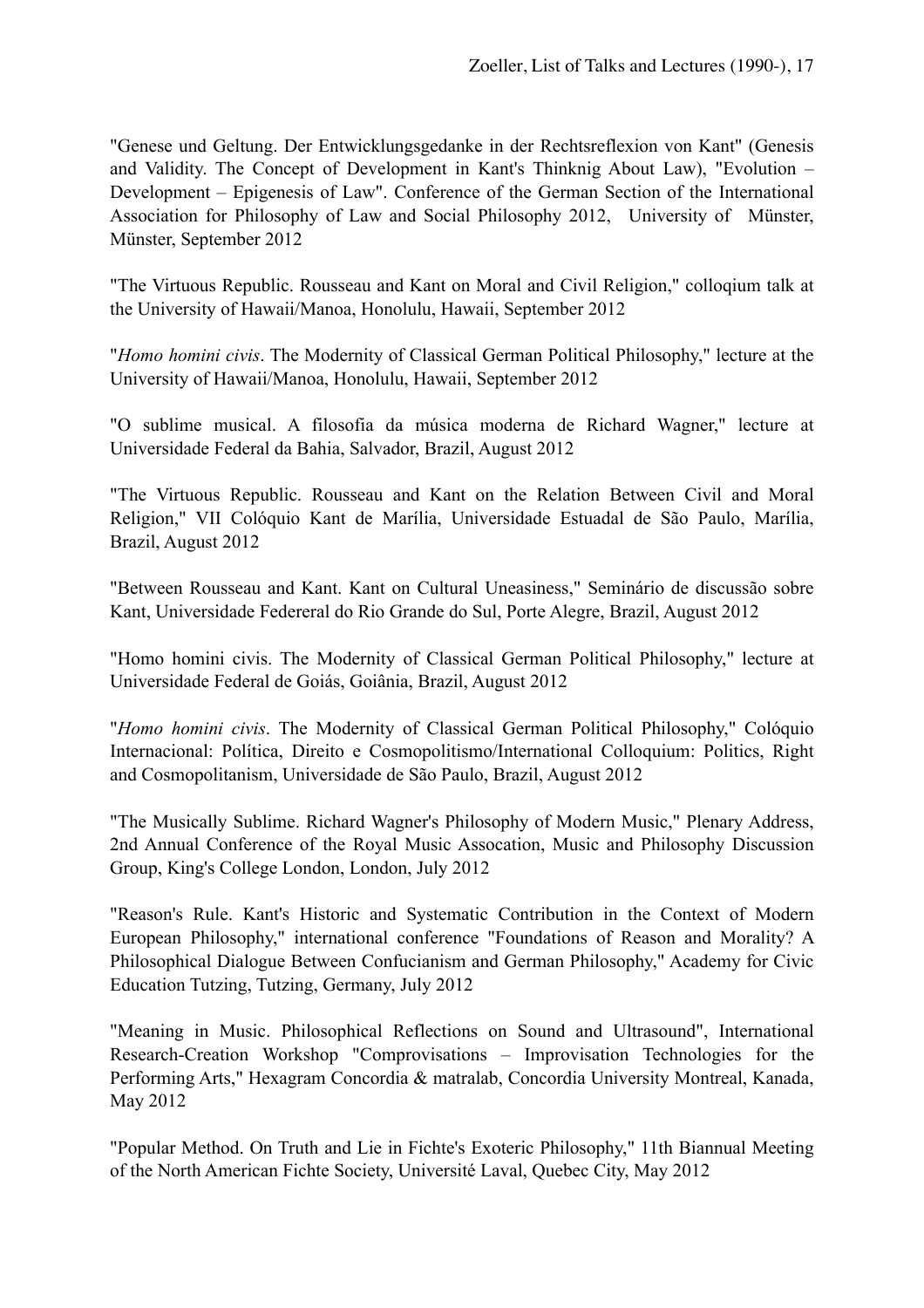"*Homo homini civis*. The Modernity of Classical German Political Philosophy," University of Memphis, April 2012

"Wagner's Music Drama and Beethoven's Dramatic Music. Comments on Ken Gemes' and Chris Sykes' 'Nietzsche, Wagner and the Project of Cultural Renewal,'" International Conference "Nietzsche and Community," Wake Forest University, Winston-Salem, April 2012

"The Virtuous Republic. Rousseau and Kant on the Relation Between Civil and Moral Religion," International Conference "Kant, Fichte and the Legacy of German Idealism," University of Nebraska, Omaha, April 2012

"*Homo homini civis*. The Modernity of Classical German Political Philosophy," DePaul University, Chicago, April 2012

"The Choice of the Philosopher. A Response to Michelle Kosch's 'Agency and Self-Sufficiency in Fichte's Ethics," American Philosophical Association, Pacific Division Meeting, Main Program, Seattle, April 2012

"*Homo homini civis*. The Modernity of Classical German Political Philosophy," McMaster University, Hamilton, Ontario, April 2012

"*Homo homini civis*. The Modernity of Classical German Political Philosophy," University of Toronto, March 2012

"'[E]in ewiges Werden'. Die Selbstdarstellung des Absoluten als Wissen beim mittleren Fichte" ("An Eternal Becoming," The Self-Presentation of the Absolute as Knowledge in Middle Fichte), international conference "Systems in Movement (1800-1809)," Austrian Academy of Sciences. Vienna, February 2012

"*Homo homini civis*. The Politico-Philosophical Actuality of German Idealism,"Nordic Network for German Idealism, Sixth International Conference, "German Idealism Today," Aarhus University, Denmark, October/November 2011

"Between Rousseau and Freud. Kant on Cultural Uneasiness," Department of Philosophy, University of Turin, October 2011

"Between Rousseau and Freud. Kant on Cultural Uneasiness," Department of Philosophy, University of Bologna, October 2011

"'. . . eine merkwürdige Antinomie der menschlichen Vernunft mit ihr selbst'. Kant über das Verhältnis von historischem Kirchenglauben und reinem Religionsglauben" (". . . a Peculiar Antinomy of Human Reason With Itself." Kant on the Relation Between Historical Church Faith and Pure Religious Faith), Multinational Colloquium "Kant and Antinomical Thinking," Mainz, October 2011

"'Religion libre'. La Religion dans les Limites de la simple raison de Kant en tant que Traité théologico-politique" ("Free Religion." Kant's *Religion Within the Bounds of Reason Alone* as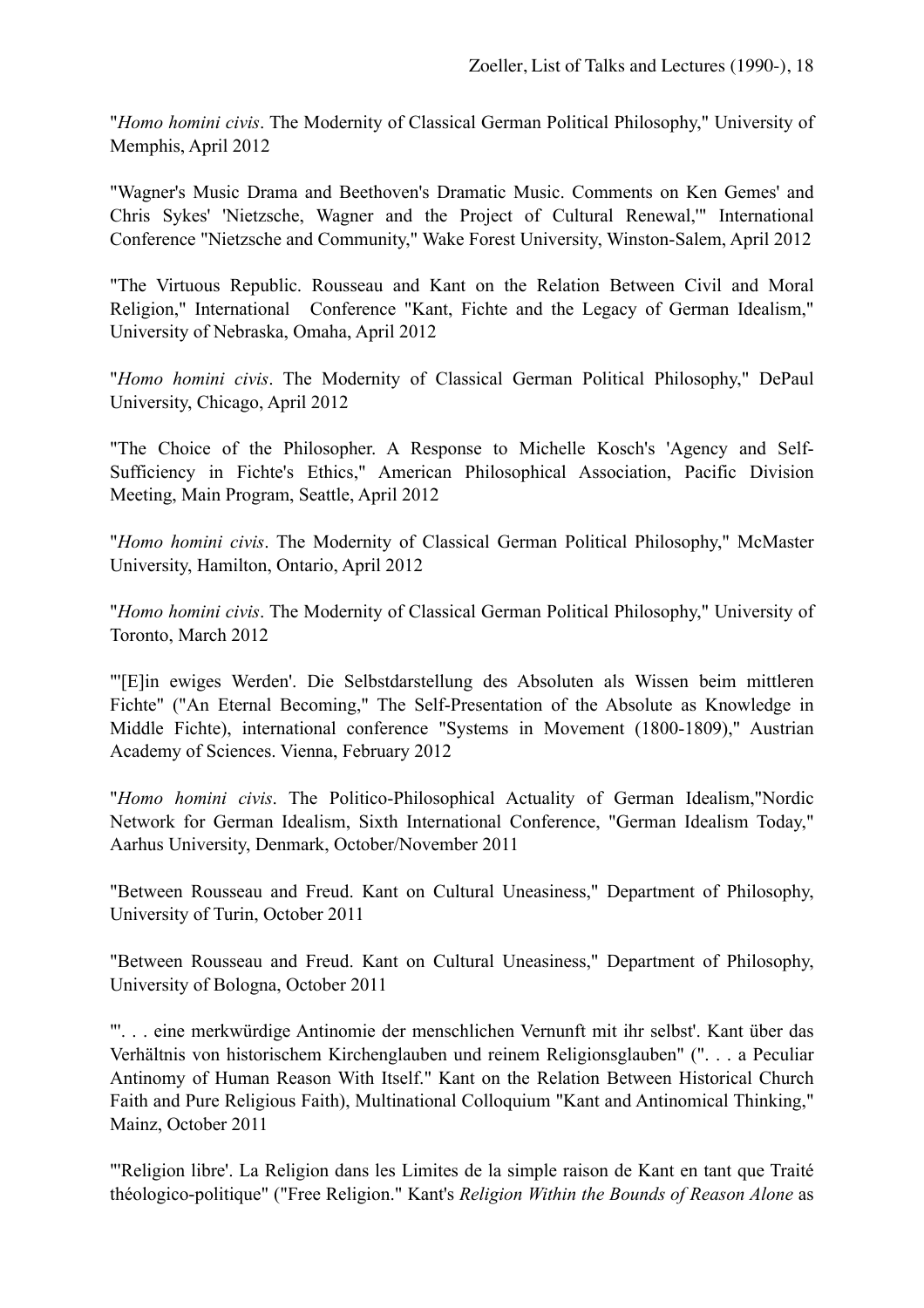a Politico-Theological Treatise), International Congress of the Francophone Kant Society "Kant. Religion et Théologie," University of Luxemburg, October 2011

"'One and Three Chairs'. Platon und Joseph Kosuth über Kunst und Konzept" ("One and Three Chairs." Plato and Joseph Kosuth on Art and Concept), International Colloquium "Philosophy of Art," Graz, Austria, September-October 2011

"Between Rousseau and Freud. Kant on Cultural Uneasiness," Department of Philosophy, University of Padua, September 2011

"A musica como vontade e representação" (Music as Will and Representation), Universidade Federal de Minas Gerais, Belo Horizonte, Brazil, August 2011

"Libertas philosophandi. Reflections on the Political Relation Between Philosophy and Religion", II. Kant Encounter of the Pontificia Universidade Católica do Rio de Janeiro, Brazil, August 2011

"'A atividade propriamente metafísica do homem'. Nietzsche acerca da justificação estética da existência do mundo" ("The Properly Metaphysical Activity of the Human Being." Nietzsche on the Aesthetic Justification of the World), Universidade Federal de Minas Gerais, Belo Horizonte, Brazil, August 2011

"*Credo quia rationale*. Kants kritische Begründung des moralischen Glaubens" (I Believe It Because It Is Rational. The Critical Foundation of Moral Faith in Kant), VIth Kant Colloqium Marília "As Críticas e suas Methodenlehren," Marília, Brazil, August 2011

"*Homo homini civis*. The Political Principle of Individuation in Rousseau, Kant and Fichte," 17th International Philosophical Colloquium Evian, "Individuals – Individuals – Individuality," Evian, France, July 2011

"Kant über die Vernunft des Gefühls" (Kant on Feeling's Reason), Workshop "Passions and the Bounds of Reason. Rationalist Theories of Feeling in the Mirror of German Idealism," University of Munich, July 2011

"'[D]as Element aller Erkenntniß und Würksamkeit'. Friedrich Heinrich Jacobi über David Hume über den Glauben" ("The Element of All Cognition and Efficacy." Friedrich Heinrich Jacobi on David Hume on Faith and Belief), lecture cycle "David Hume (1711-1776) After 300 Years," University of Mainz, July 2011

"Between Rousseau and Freud. Kant on Cultural Uneasiness," Lecture Series "Art, Culture, Society," University of Munich, June 2011

"The Value of Knowledge and the Knowledge of Value. A Modernist Reply to Professor Guo", International Colloquium "Metaphysical Foundations of Knowledge and Ethics in Chinese and European Philosophy," Internationales Kolleg Morphomata, University of Cologne, June 2011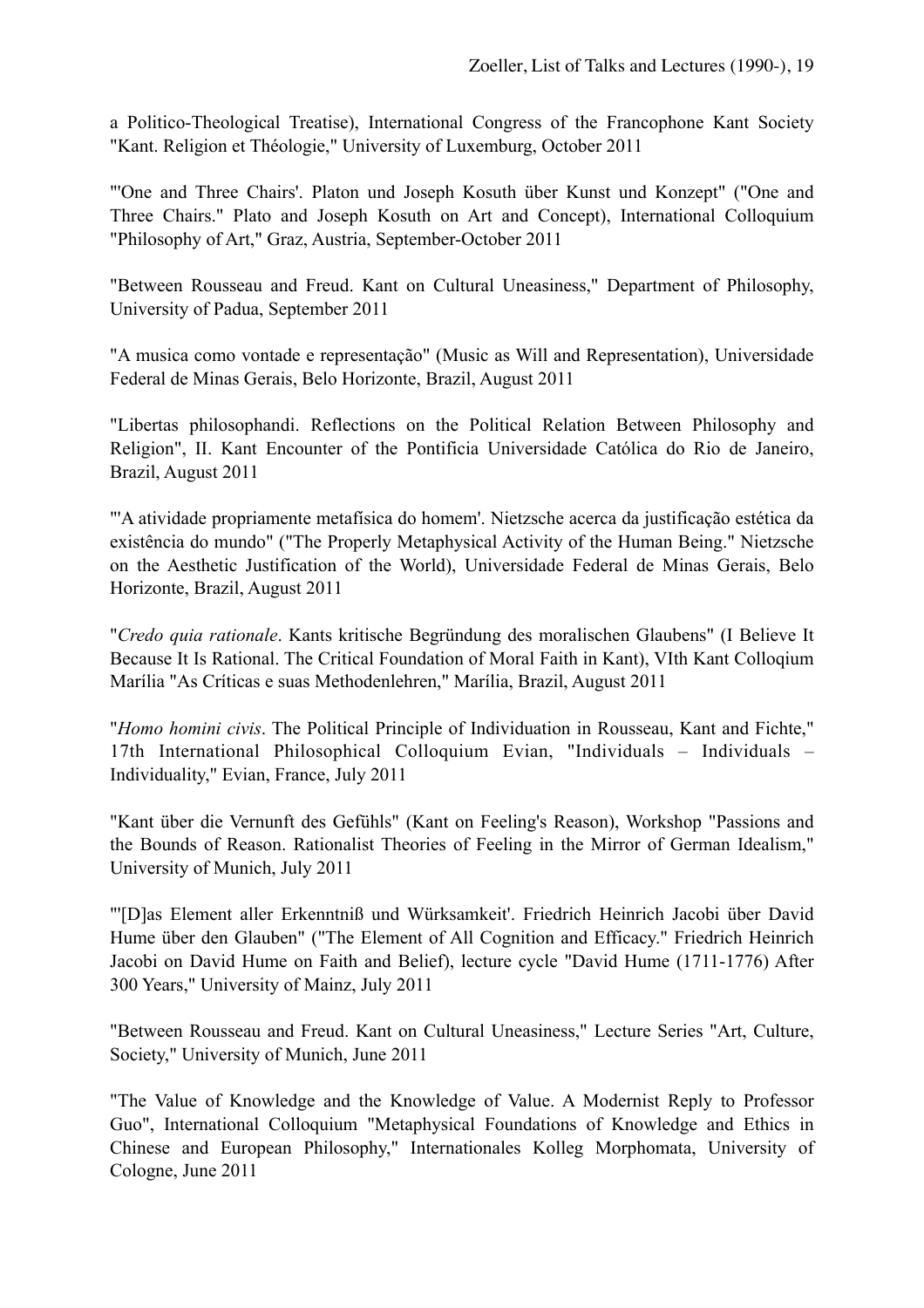"Tod als Erlösung. Sterben-Wollen und Nicht-Sterben-Können im Werk Richard Wagners" (Death as Salvation. Wanting-to-die and Not-being-able-to-die in Modern Art), Symposium "Aesthetics of Death. Dying and Deceasing in Modern Art", Alanus Academy, Bonn, June 2011

"Comnents on Mike Stange 'Justifying the Self-Evident? Fichte on the Principle of Identity,'" International Colloquium "Aspects of Reason. Justification and Expalantion," Center for Advanced Studies, Munich, June 2011

"Die Ästhetik von Raumform und Zeitgestalt" (The Aesthetics of Spatial and Temporal Form). Opening address for the exhibition "Da.Zwischen/In.Between" by Franz Xaver Lutz and Susanne Wiegner (drawings, paintings and digital films), Galerie49, Munich, May 2011

"Between Rousseau and Freud. Kant on Cultural Uneasiness," Plenary Address, Eastern Study Group Meeting, North American Kant Society, Boston College, Chestnut Hill, April 2011

"Höffen-Dürfen. Kants kritische Begründung des moralischen Glaubens" (Hope's Maybe. Kant's Critical Foundation of Moral Faith), International Colloquium "Glaube und Vernunft/ Foi et raison", University of Luxemburg, Luxemburg, January 2011

"The Normative and the Natural. Comments on Hannah Ginsborg's 'Oughts Without Intentions. A Kantian Approach to Biological Functions,'" International Symposium on Kant's Theory of Biology, Schloß Hohentübingen, Tübingen, December 2010

"'Hierarchie.' Schelling über Staat und Kirche in den Stuttgarter Privatvorlesungen" ("Hierarchy." Schelling on Church and State in the *Stuttgart Private Lecture Course*), International Colloquium "Natur und Anthropologie. Zum 200. Jubiläum von Schellings Stuttgarter Privatvorlesungen (Nature and Anthropology. On the Occasion of the 200th Anniversary of Schelling's *Stuttgart Private Lecture Course*), University of Freiburg, October 2010

"Anerkennung. Der außerindische Ursprung von Schopenhauers unindischer Auffassung des 'tat twam asi'" (Recognition. The Extra-Indian Origin of Schopenhauer's Un-Indian Interpretation of the "tat twam asi"), "Schopenhauer – Was die Welt bewegt." International Congress on the occasion of the 150th anniversary of the death of Arthur Schopenhauer, Frankfurt/M., September 2010

"Die 'Nothwendigkeit von politischtheologischen Geheimnissen'. Reinhold und Schiller über Theokratie und Freiheit" (The "Necessity of Politico-Theological Secrets." K. L. Reinhold on Theocracy and Necessity), International Colloquium "Wille, Willkür, Freiheit. Reinholds Freiheitskonzeption im Kontext der Philosophie des 18. Jahrhundert", University of Siegen, September 2010

"Die Musik als Wille und Vorstellung/A música como vontade e representação" (Music as Will and Representation), Mesa-Rodonda sobre Filosofia Alemã Clássica, Departamento de Filosofia, Universidad de São Paulo, São Paulo, Brazil, August 2010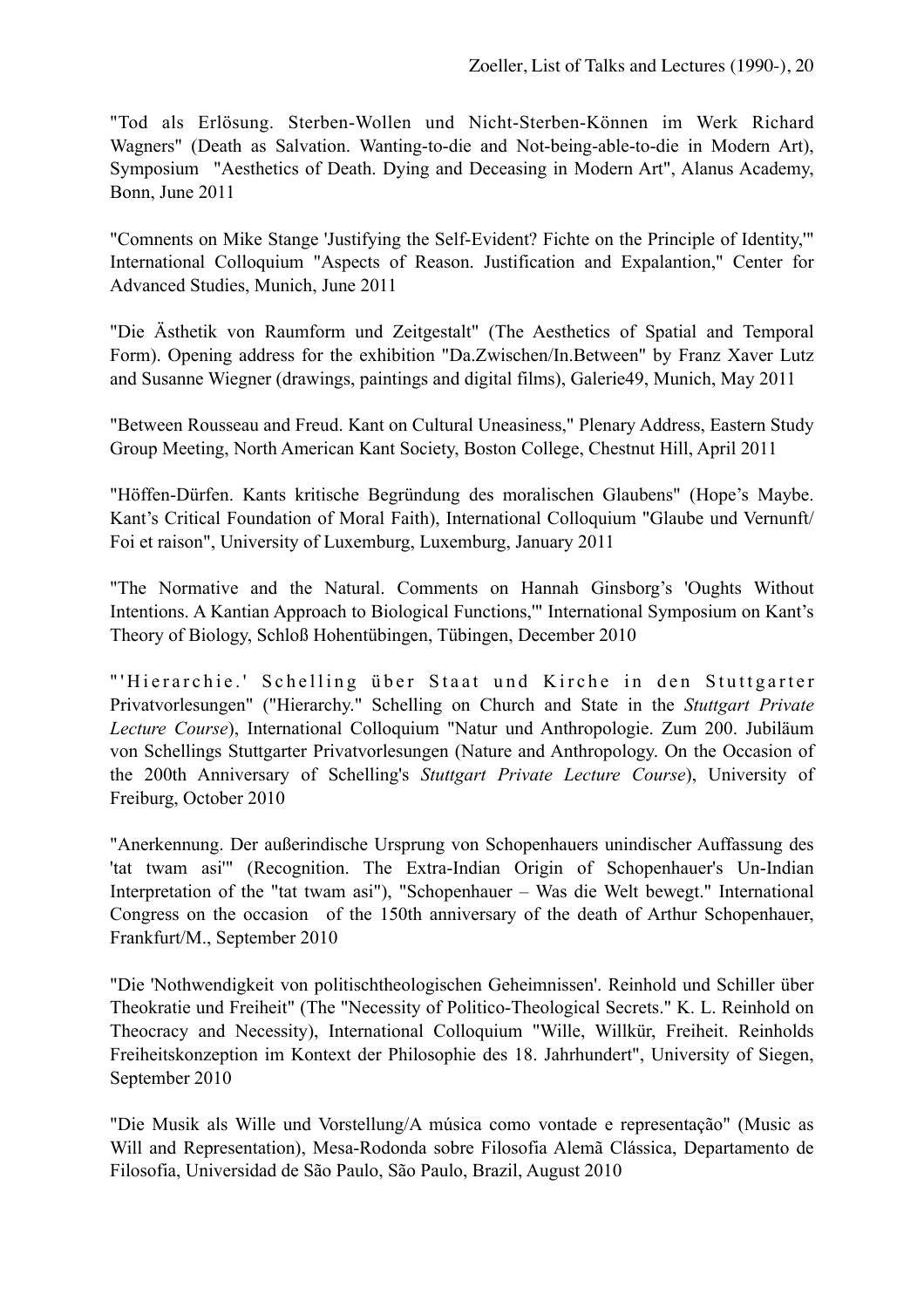"Kant und das Problem der Biologie/Kant e o problema da biologia" (Kant and the Problem of Biology), 5.o Colόquio Kant de Marilia "Kant e a Biologia", Universidade Estuadal Paulista, Marilia, Brazil, August 2010

"'In Truth the Purpose of the State Is Freedom.' Spinoza on the Political Character of the Relationhip Between Religion and Philosophy," German-Chinese Conference "Philosophy and Religion", Free University Berlin, July 2010

"Der Staat und das Reich. Fichtes politische Geschichtsphilosophie" (State and Realm. Fichte's Political Philosophy of History), International Colloquium "Der Staat als Mittel zum Zweck. Fichte über Freiheit, Recht und Gesetz" (The State As Means Toward an End), Carl Friedrich von Siemens Foundation, Munich, July 2010

"'Die eigentlich metaphysische Thätigkeit des Menschen.' Nietzsche über die ästhetische Rechtfertigung des Daseins der Welt" ("The Proper Metaphysical Actitivity of the Human Being." Nietzsche on the Aesthetic Justification of the Existence of the World), Lecture series "Es gibt Kunstwerke – wie sind sie möglich? Bildtheorien – Kreativitat – Synästhesiekonzepte" (There Are Works of Art – How Are they Possible? Theories of Images – Creativity – Concepts of Synesthesia), Department of Philosophy, University of Vienna, June 2010

"Ancients and Moderns. The Juridico-Political Background of Ethical Thought in Plato and Kant", Department of Philosophy, Aristoteles University, Thessaloniki, Greece, June 2010

"Kant über Freiheit und Autonomie" (Kant on Freedom an Autonomy), lecture series "Freiheitskonzepte" (Conceptions of Freedom), Kompetenzzentrum Ethik, University of Munich, June 2010

"Subjekt-Objektivität. Historisch-systematische Überlegungen zu einer Grundgestalt der modernen Philosophie" (Subject-Objectivity. Historical and Systematic Reflections On a Basic Form of Modern Philosophy), International Colloquium "Gegenständlichkeit und Objektivität. Das Gegenständliche in Phänomenologie, Hermeneutik und Deutschem Idealismus", University of Freiburg, May 2010

"Welt und Erde. Kants Anthropologie in geopolitischer Hinsicht" (World and Earth. Kant's Anthropology In a Geo-Political Regard), XIth International Kant Congress "Kant and Philosophy In a Cosmopolitan Sense," Pisa, Italy, May 2010

"Ursprung. Kants kritische Originalität" (Origin. Kant's Critical Originalty), Lecture series of the German Research Council-sponsored Research Group "Anfänge (in) der Moderne" (Beginnings of/in Modernity), University of Munich, May 2010

"Musik-Politik" (Musical Politics), Opening Lecture, Philosophen-Musik. Fortgesetzte Vorträge in Ton und Wort (Philosophers' Music. Continued Presentations in Sound and Word), Carl Friedrich von Siemens Foundation, Munich, May 2010

"Kant über die Grenzen der Vernunft" (Kant on the Bounds of Reason), International Colloquium "Allargare gli orizzonti della razionalità. Un nuovo composito del pensiero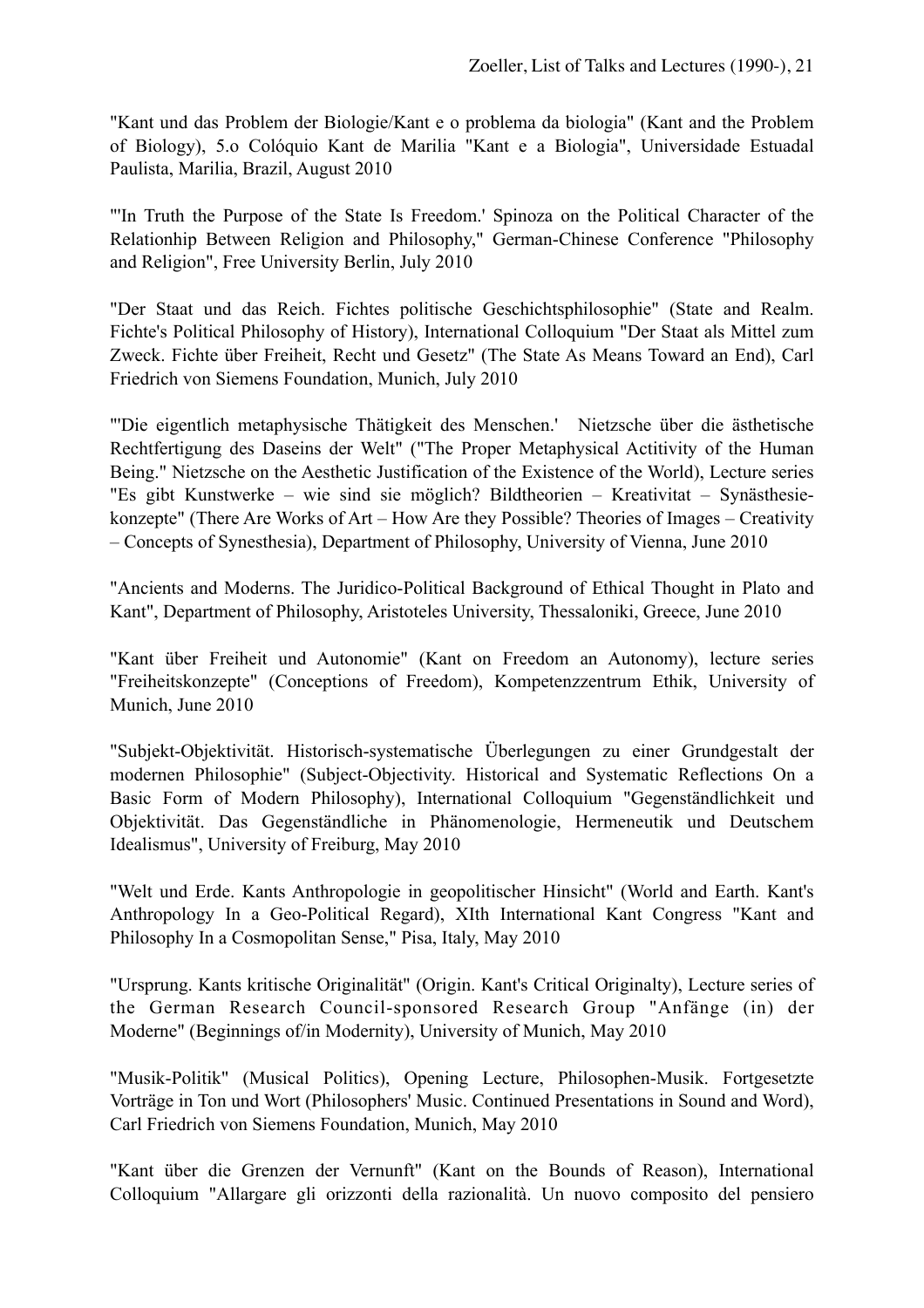europeo? Die Erweiterung des Horizonts der Rationalität. Eine neue Aufgabe für das europäische Denken?" (Enlarging the Horizons of Rationality. A New Task for European Thought?), Academia di studi italo-tedesschi, Merano – Akademie deutsch-italienischer Studien, Meran, Merano, Italy, May 2010

"Ancients and Moderns. The Juridico-Political Background of Ethical Thought in Plato and Kant," Department of Philosophy, University of Barcelona, Barcelona, Spain, May 2010

"An Other and Better World". Fichte's *The Vocation of Man* As a Theologico-Political Treatise," Fichte's *Vocation of Man*. Tenth Biennial Meeting of the North American Fichte Society, Fundação Luso-Americana, Lisbon, Portugal, April 2010

"Kant on Form and Content in Cognition. A Reply to McDowell," Department of Philosophy, Dongguk University, Seoul, South Korea, April 2010

"Deutsche Philosophie und Philosophie in Deutschland. Traditionelle und aktuelle Aspekte" (German Philosophy and Philosophy in Germany. Traditional and Current Perspectives), Department of Philosophy, Chonnam National University, Kwangju, South Korea, April 2010

"Autocracy. The Psycho-Politics of Self-Rule in Plato and Kant," Kyungpook National University, Daegu, South Korea, March 2010

"Philosophizing Under the Influence. Schopenhauer's Indian Thought", International conference "Understanding Schopenhauer through the Prism Of Indian Culture: Philosophy, Religion and Sanskrit Literature", Jawaharlal Nehru University, Centre for Sanskrit Studies, New Delhi, March 2010

"Autokratie. Die Psycho-Politik der Selbstherrschaft bei Platon und Kant" (Autocracy. The Psycho-Politics of Self-Rule in Plato and Kant), Hochschule für Philosophie, Munich, January 2010

"Deutsche Philosophie und Philosophie in Deutschland. Traditionelle und aktuelle Perspektiven" (German Philosophy and Philosophy in Germany. Traditonal and Contemporary Perspectives), lecture series "Tradition für Gegenwart. Deutsche Philosophie im XXI. Jahrhundert" (Tradition in the Present. German Philosophy in the 21st Century), University of Warsaw, Poland, January 2010

"Autocracy. The Psycho-Politics of Self-Rule in Plato and Kant", School of Philosophy, University of Tasmania, Hobart, Australia, December 2009

"Schelling ohne Heidegger. Zur Schätzung und Einschätzung der Freiheitsschrift" (Schelling Without Heidegger: Toward an Appreciation and Estimation of the Treatise, *On Human Freedom*), "Acçâo e Histôria: A Questâo da Liberdade Humana," International Colloquium Commemorating the Anniversary of Schelling's Treatise, *On Human Freedom*, Coimbra, Portugal, November 2009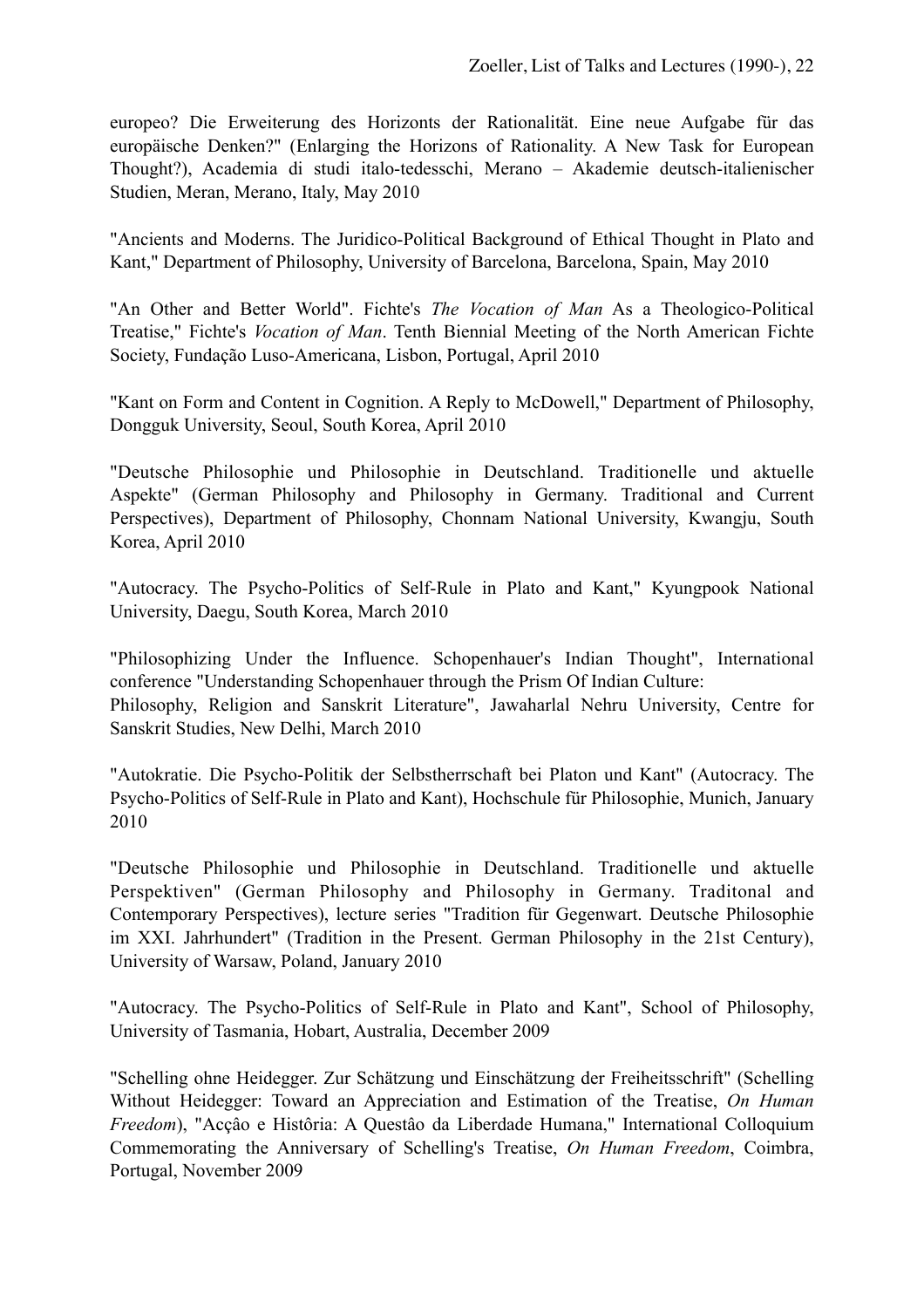"Autocracy. The Psycho-Politics of Self-Rule in Plato and Kant," Departamento de Filosofia, Universidad de Sao Paulo, Sao Paulo, Brazil, November 2009

"'Pouvoir musical'. Esthétique et politique de la musique chez Kant, Körner et Schiller" ("Musical Power." Aesthetics and Politics of Music in Kant, Körner et Schiller), 4.o Colόquio Kant de Marilia "Kant e a Musica," Universidade Estuadal Paulista, Marilia, Brazil, November 2009

"Globalization and Universality. Global, Universal and Universalist Practical Philosophy in Christian Wolff and Immanuel Kant," "Enlightenent and Globalization." Chinese-German Conference, University of Wuhan, Wuhan, P. R. China, October 2009

"Die Botschaft des 'Elias' ist nicht die Botschaft des Elias. Philosophische Reflexionen über ein modernes Kunstwerk" (The Message of "Elijahs" Is Not the Message of Elijah. Reflections on a Modern Work of Art), Vocale Benediktbeuern. The "Elijah" of Felix Mendelssohn Bartholdy, Benediktbeuern, October 2009

"'... die wahre πολιτεία ist nur im Himmel'. Politische Geschichtsphilosophie

im Spätwerk Fichtes und Schellings" ("The True πολιτεία Is Only in Heaven." Political Philosophy of History in Late Fichte and Schelling), plenary address, Seventh Congress of the International J. G. Fichte Society. "Fichte/Schelling. Der Idealismus in der Diskussion," Académie Royale des Sciences, des Lettrres et des Beaux-Arts, Brussels, October 2009

"The Modernity of the Ancients. Confucius and Confucianism From a Western Philosophical Perspective," 4th Congress of the International Confucius Association, Beijing, PR China, September 2009

"Reflexion und Regulation. Kant über Begriffe und Prinzipien der Vernunft in der Kritik der Urteilskraft" (Reflection and Regulation. Kant on Concepts and Principles of Reason in the Critique of the Power of Judgment), International Colloquium in Cooperation with the International Kant Society "Worauf die Philosophie hinaussieht. Kants regulative Ideen im Kontext von Teleologie und praktischer Philosophie," Haus am Dom, Frankfurt/M., September 2009

"Genesis und Klima. Geo-Anthropologie bei Kant und Herder" (Genesis and Cimate. Geo-Anthropology in Kant and Herder), International Colloquium "Herders *Metakritik*. Transformationen vorkritischer – Figurationen nachkantischer Philosophie," University of Siegen, July 2009

"The Second Person. A Fichtean Analysis," Department of Philosophy, The Chinese University of Hong Kong, Hong Kong, China, May 2009

"Autocracy. The Psycho-Politics of Self-Rule in Plato and Kant," International Conference "Kant in Asia", Hong Kong, China, May 2009

"Das 'erste System der Freiheit' in Fichtes neuer Darstellung der Wissenschaftslehre" (The "First System of Freedom" in Fichte's New Presentation of the Wissenschaftslehre),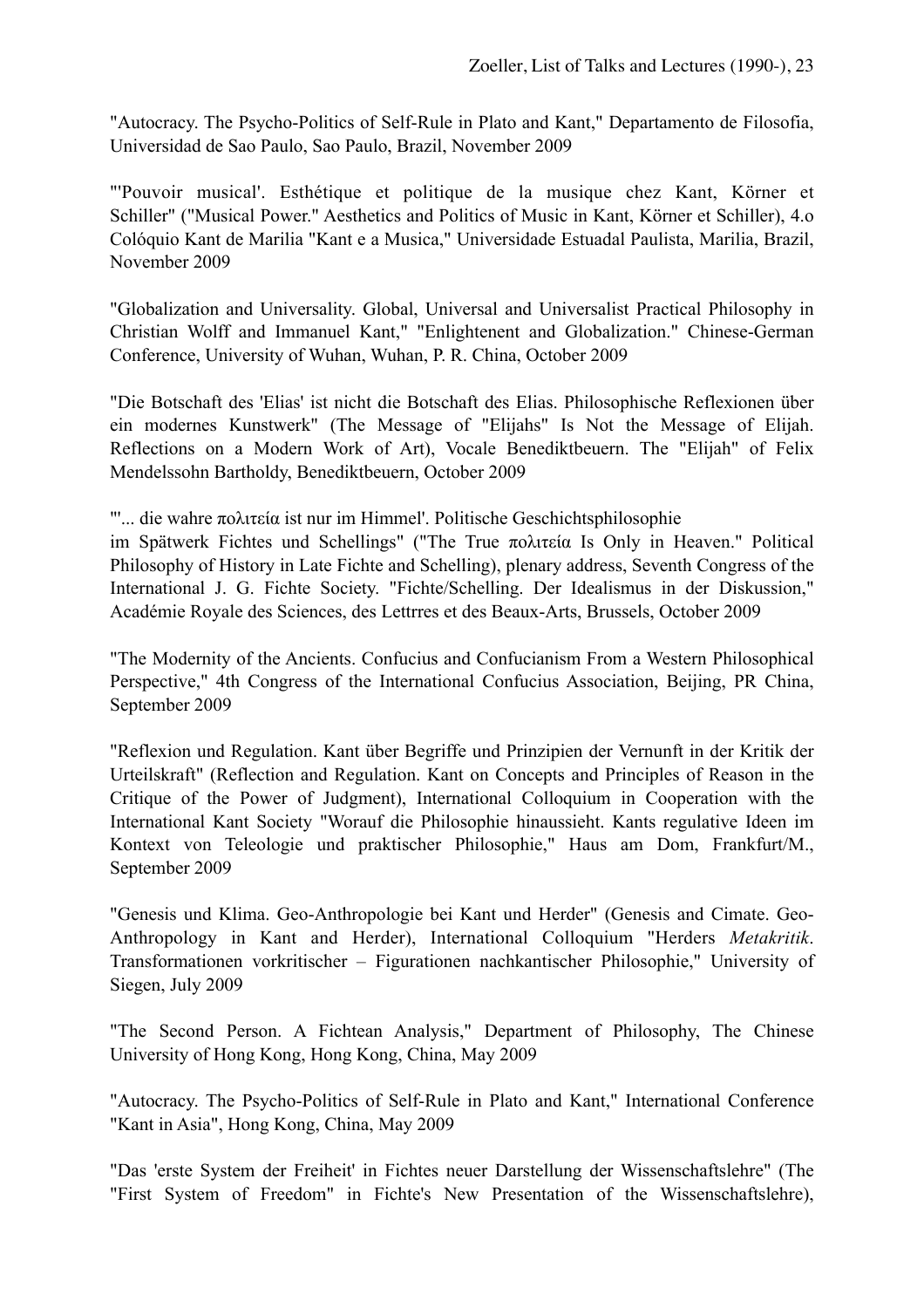International Colloquium "System und Systemkritik um 1800," University of Vienna, April 2009

"Autocracy. The Psycho-Politics of Self-Rule in Plato and Kant," International Conference "Bezüge des Selbst. Selbstreferentielle Prozesse in philosophischen Perspektiven"/"Self-Relations. Self-Referential Processes in Philosophical Perspective," University of Coimbra, Portugal, March 2009

"I and You. The Philosophical Discovery of the Second Person," Department of Philosophy, University of Warwick, March 2009

"Fichtebilderverbot. Historische und systematische Überlegungen zum philosophischen Umgang mit Fichtes Texten," International Colloquium "Bild, Bildung, Einbildung" (Image, Formation, Imagination), Academy of Sciences of the Czech Republic, Prague, Czech Republic, February 2009

"Absolute Erscheinung. Die Apersonalität Gottes, die Divinität des Menschen und die Idealität der Welt in Fichtes später Wissenschaftslehre" (Absolute Appearance. The Apersonality of God, the Divinity of the Human Being and the Ideality of the World in Fichte's Late Wissenschaftslehre), International Colloquium "Fichte's Late Wissenschaftslehre," St. Petersburg, Russia, November 2008

"Die Einheit imDenken Fichtes" (The Unity of Thinking in Fichte), Lecture Series "Philosophy of German Idealism," Free University Berlin, November 2008

"Kant, Fichte e la filosofia trascendentale. Trento tesi" (Kant, Fichte and Transcendental Philosophy. Thirty Theses), Philosophical Colloquium, University of Sassari, Sardinia, November 2008

"'In principio era l'atto.' Il primato del pratico e il fatto della ragione pura nella filosofia di Kant" ("In the Beginning Was the Deed." The Primacy of the Practical and the Fact of Pure Reason in Kant's Philosophy), Internationale Coference *Introduzione alla filosofia transcendentale. Spaere teoretico e sapere pratico tra criticismo e idealismo tedesco*, University of Sassari, Sardinia, November 2008

""Enlightenment About Enlightenment. Kant's Contribution," International Conference "The Fate of Reason: Contemporary Understanding of Enlightenment," Peking University, Villa of the Reclining Buddha (Wofu), Beijing, October 2008

"Who Is a Person And What Is a Subject?," Lecture at the Graduate Workshop "Subject and Person in Classical German Philosophy,", Chinese Academy of Social Sciences, Beijing, October 2008

"Was ist Philosophie? Zwanzig Thesen" (What Is Philosophy? Twenty Theses), lecture at Doshisha University, Kyoto, Japan, October 2008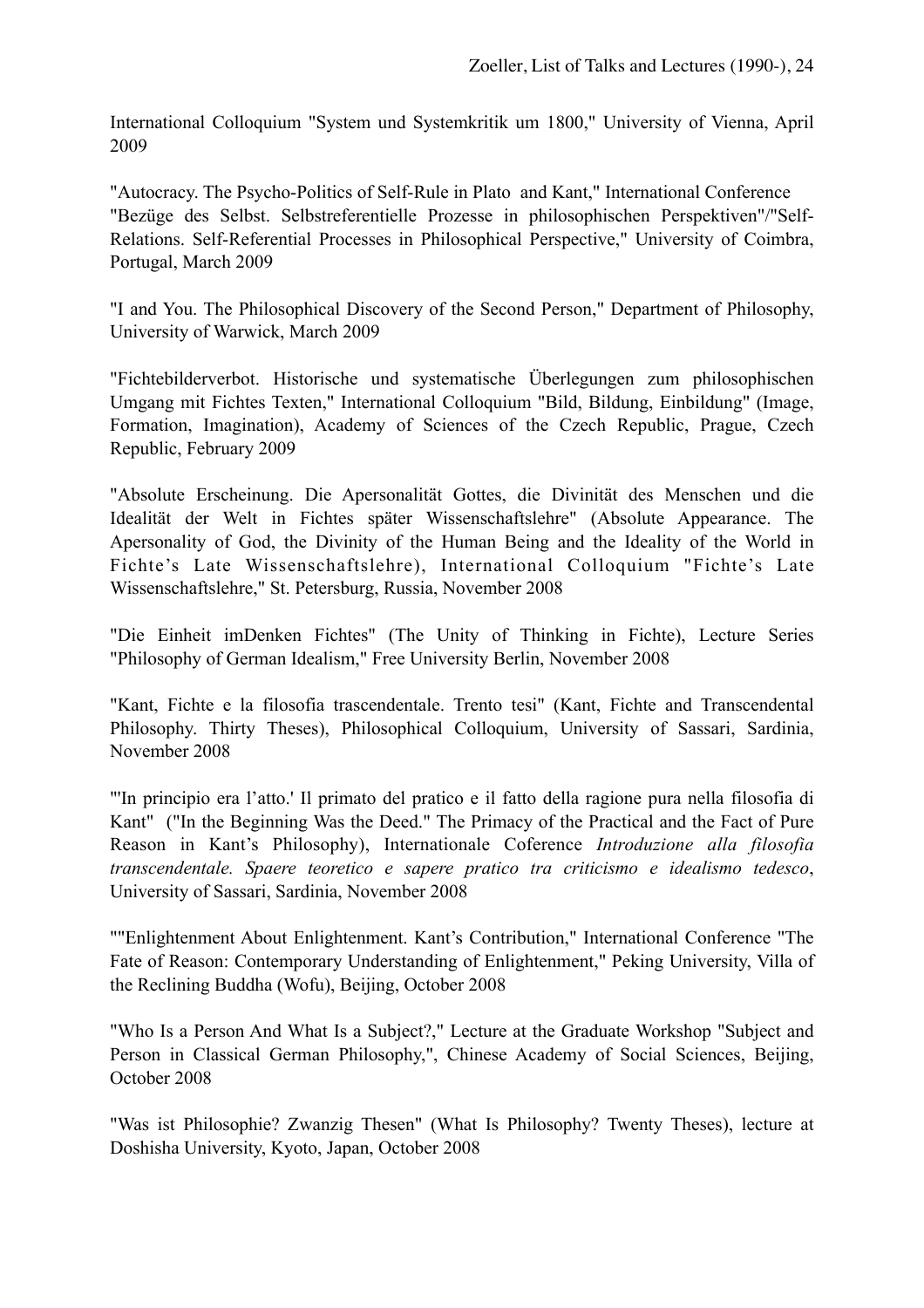"Philosophie und Leben. Dreißig Thesen" (Philosophy and Life. Thirty Theses), lecture at Doshisha University, Kyoto, Japan, October 2008

"Fichte über Volk, Staat und Nation" (Fichte on People, State and Nation), lecture at Sophia University, Tokyo, Japan, September 2008

"Newtons des Grashalms? - Die Lebenswissenschaften aus kantischer Sicht" (Newtons of the Grass Leaf? The Life Sciences in a Kantian Perspective), XXI. German Congress for Philosophy, Essen, September 2008

"'Die beiden Grundprincipien der Menschheit'. Glaube und Verstand in Fichtes später Staatsphilosophie" ("The Two Basic Principles of Humanity." Faith and Understanding in Fichte's Late Philosophy of the State), Department of Philosophy, Seoul National University, Seoul, Korea, August 2008

"Kant über die Grenzbestimmung der reinen Vernunft" (Kant on the Determination of the Boundary of Reason), Korean Kant-Society, Dongguk University, Seoul, Korea, August 2008

"Idee und Notwendigkeit einer Metaphysik der Sitten" (Idea and Necessity of a Metaphysics of Morals), InternationalColloquium of the German Research Agency Research Network "Kant's Doctrine of Virtue", Munich, July 2008

"Kant on Eternal Peace in Philosophy," XXIIth World Congress of Philosophy, Seoul, Korea, July 2008

'"'Das Hinausgehen über die Endlichkeit'. Die Grenzbestimmung der Vernunft bei Kant und Hegel" ("Surpassing Finitude". The Determination of the Boundary of Reason in Kant and Hegel), Department Philosophie, Humboldt-Universität zu Berlin, July 2008

"Der Fall Schopenhauer" (The Schopenhauer Case), Symposium "Wagner – Schopenhauer - Nietzsche" on the occasion of the 125th return of Richard Wagner's death, Nietzsche-Forum Munich, July 2008

"Die Musik als Wille und Vorstellung" (Music als World and Representation), International Symposium "Schopenhauer's Philosophy of Music", University of Mainz, June 2008

"Der negative und der positive Nutzen der Ideen. Kant über die Grenzbestimmung der reinen Vernunft (The Negative and the Positive Utility of Ideas. Kant on the Determination of the Boundary of Reason), International Symposium "On the Utility of Illusions. The Regulative Ideas in Kant's Theoretical Philosophy", International Kant Society, Frankfurt/M., June 2008

"Die Philosophie im tragischen Zeitalter der Deutschen. Nietzsches Antikenprojekt" (Philosophy in the Tragic Age of the Germans. Nietzsche Antiquities Project), International Symposium"Philosophy of the Tragic", University of Freiburg, May 2008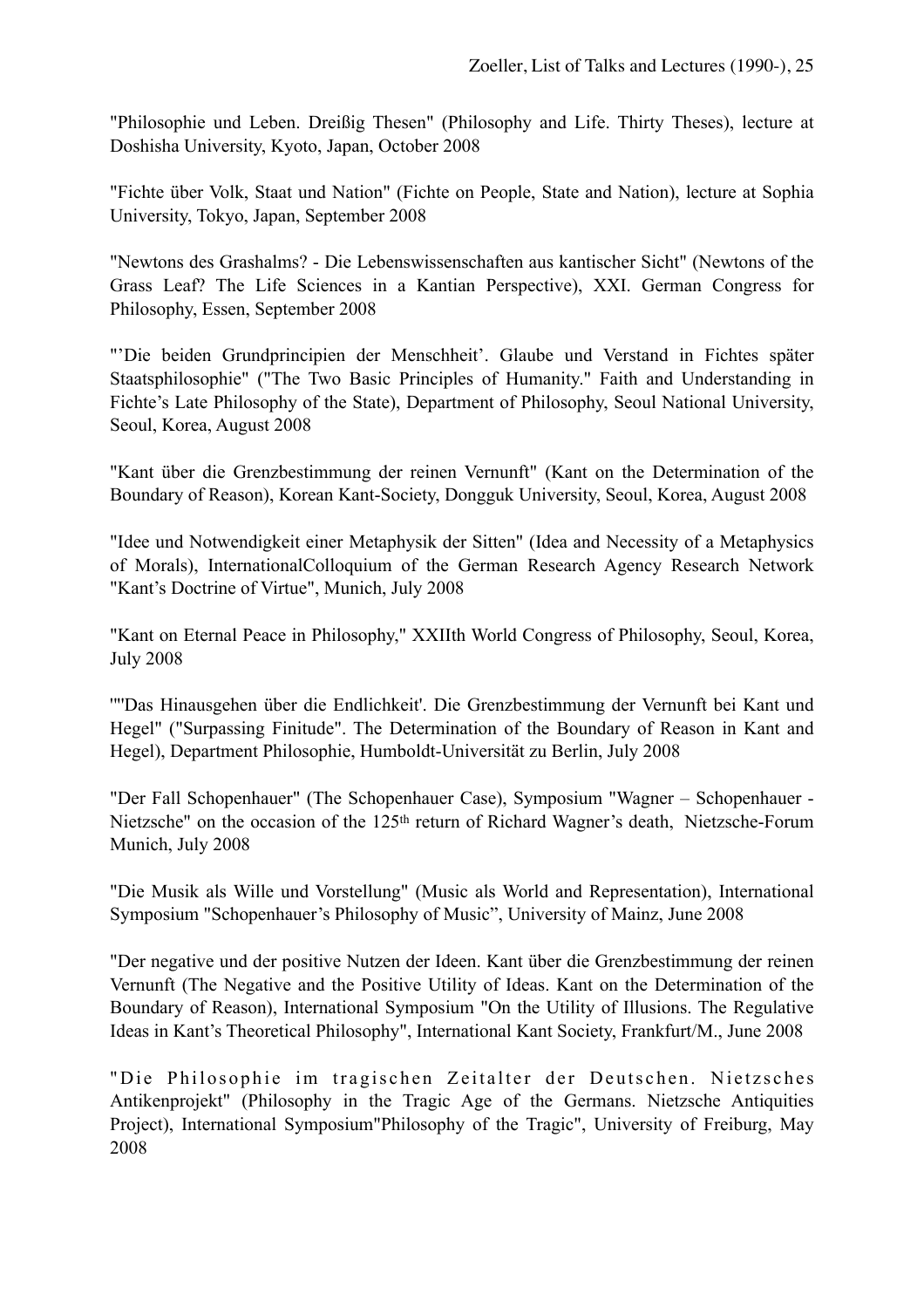"'Die beiden Grundprincipien der Menschheit.' Glaube und Verstand in Fichtes später Staatsphilosophie" ("The Two Basic Principles of Humanity." Faith and Understanding in Fichte's Late Philosophyof the State), International Symposium "Philosophy and Religion", Gadamer Professorship 2008, University of Heidelberg, May 2008

"The Reception and Effective History of Fichte's System of Ethics," Ninth Biennial Meeting of the North American Fichte Society. Fichte's *System of Ethics* (1798), DePaul University, Chicago, April 2008

"Fichte's Theory of Drive and Will," Graduate Seminar, Department of Philosophy, McGill University, April 2008

"Schopenhauer's Fairy Tale About Fichte. The Origin of *The World As Will and Representation* in German Idealist Thought," Department of Philosophy, McGill University, April 2008

"'Menschenbildung'. Staatspolitische Erziehung beim späten Fichte" ("Shaping Humanity." The State and Political Education in Late Fichte), Symposium "Bildung als Mittel oder Selbstzweck. Zur Aktualität der Bildungskonzepte der klassischen deutschen Philosophie" (Educational Formation As Means and Final Purpose. On the Current Significance of the Concepts of Educational Formation in Classical Germany Philosophy), Carl Friedrich von Siemens Foundation, Munich, March 2008

"Das Bürgerlich-Erhabene" (The Bourgeois Sublime), Birthday Symposium for Aage Hansen-Löve and Milos Sedmidubsky "Bunte Steine. Zum Habsburger Biedermeier" (Colored Stones. On Habsburg Biedermeier), University of Munch and Lyrik-Kabinett (Poetry Cabinet), Munich, February 2008

"Fichtes Philosophie des Geistes" (Fichte's Philosophy of Spirit), Colloquium Lecture, Department of Philosophy, University of Freiburg, January 2008

"Aufklärung nach Kant" (Enlightenment After Kant), Department of Philosophy, University of Vienna, January 2008

"'Freiheit aller von der Freiheit aller'. Das Reich des Rechts in Fichtes geschichtsphilosophischer Staatslehre" ("Freedom of all From the Freedom of All." Law's Empire in the Philosophy of History of Fichte's Doctrine of the State), International Symposium of the German Research Council (DFG) Research Group "Anfänge (in) der Moderne" (Beginnings of/in Modernity) on the topic "Übertragene Anfänge. Imperial Figurations Around 1800" (Transferred Beginnings. Imperial Figurations Around 1800), Carl Friedrich von Siemens Foundation, Munich, January 2008

"Dialogues With Place. Philosophical Reflections on the Space of Art", Plenary Address at the Annual Meeting of the Australasian Society for Continental Philosophy on the topic "Dialogues in Place", University of Tasmania, Hobart, Australia, December 2007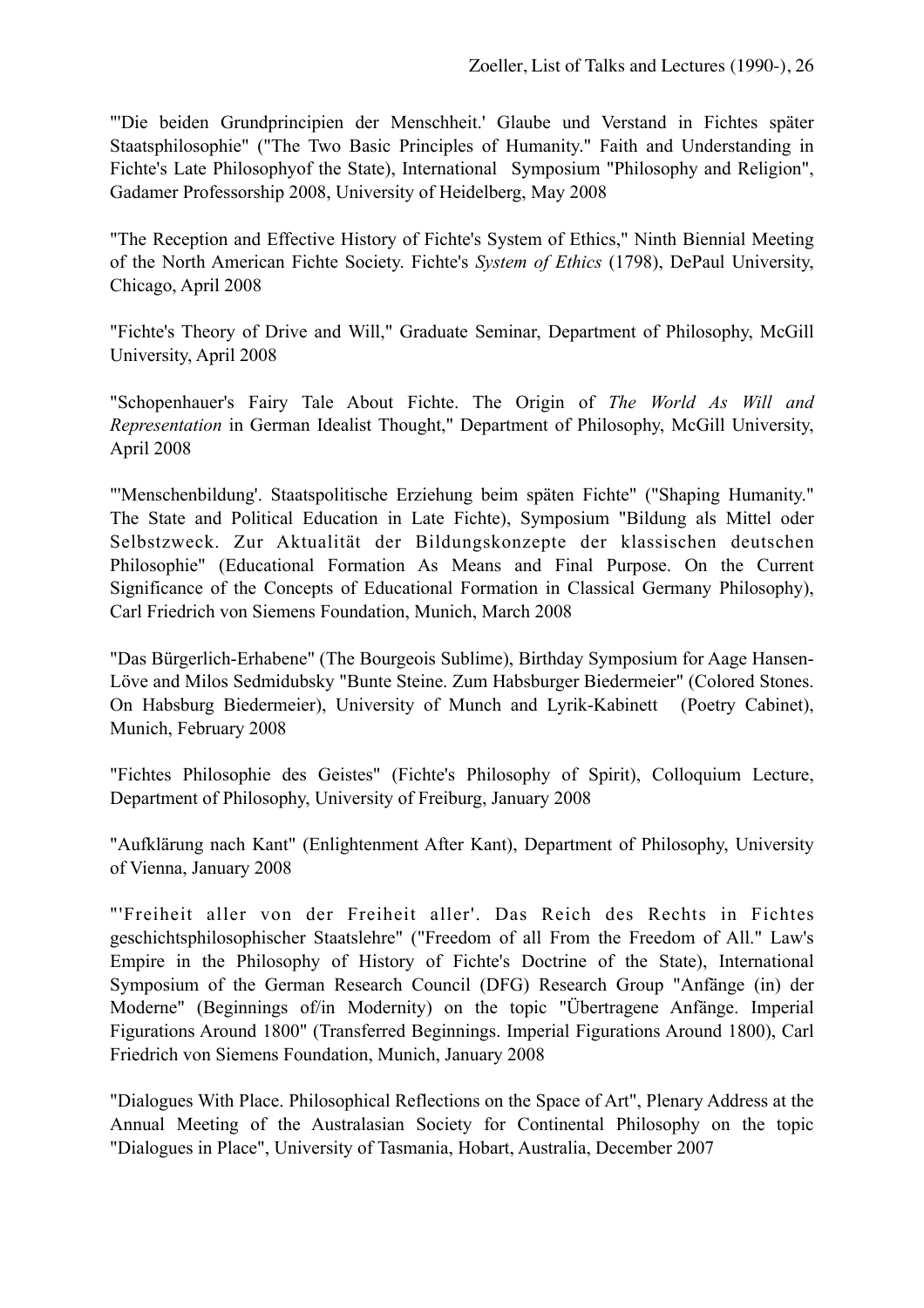"Leben statt Sein. Fichtes Kritik der 'neuern Platoniker'" (Living Rather Than Being), International Colloquium "Wege der Neuplatonismusrezeption im deutschen Idealismus" (Ways of the Reception of Neoplatonism in German Idealism), Bavarian Academy of Sciences, Munich, November 2007

"Aufklärung über Aufklärung. Kants Konzeption des selbständigen, öffentlichen und gemeinschaftlichen Gebrauchs der Vernunft" (Enlightenment about Enlightenment. Kant's Conception of the Independent, Public and Common Use of Reason), Colloquium Lecture, University of Marburg, November 2007

"Aufklärung über Aufklärung. Kants Konzeption des selbständigen, öffentlichen und gemeinschaftlichen Gebrauchs der Vernunft" (Enlightenment about Enlightenment. Kant's Conception of the Independent, Public and Common Use of Reason), International Colloquium "Kant und die Zukunft der europäischen Aufklärung" (Kant and the Future of European Enlightenment), Stiftung Alfried Krupp Kolleg Greifswald, Greifswald, October 2007

"Metaphysischer Minimalismus. Kants Grenzbestimmung der reinen Vernunft" (Metaphysical Minimalism. The Determination of the Boundaries of Pure Reason in Kant), Department of Philosophy, University of Siegen, September 2007

"From Transcendental Philosophy to *Wissenschaftslehre*. Fichte's Modification of Kant's Idealism", Department of Philosophy, University of Padua, June 2007

"Nation commune'. L'idée d'une histoire universelle de l'Europe au point de vue cosmopolitique dans les *Discours à la nation allemande* de Fichte" ("Common Nation". The Idea of a Universal European History with a Cosmopolitan Aim in Fichte's *Addresses to the German Nation*), International Colloquium "Fichte et la Politique" (Fichte and Politics), Madrid, May 2007

"Anfang und Ende der Gelassenheit. Kritische Überlegungen im Hinblick auf die philosophische Moderne" (The Beginning and the End of *Gelassenheit*. Critical Reflections with a View to Philosophical Modernity), International Colloquium "Schelling, Schopenhauer und die Tradition der Gelassenheit", Venice International University, Venice, April/Mai 2007

"Kant on the Time of the Sublime", Seminar "Lectures and Lessons from Kant", Department of Philosophy, University of Padova, June 2007

"From Transcendental Philosophy to *Wissenschaftslehre*. Fichte's Modification of Kant's Idealism", Seminar "Lectures and Lessons from Kant", Department of Philosophy, University of Padova, June 2007

"Ex aliquo nihil. Fichtes Antikreationismus" (Nothing Out of Something. Fichte's Anti-Creationism), International Conference "Der Eine oder der Andere. 'Gott' in der klassischen deutschen Philosophie und im Denken der Gegenwart" (The One and the Other. "God" in Classical German Philosophy and in Contemporary Thought), Technical University Berlin, March 2007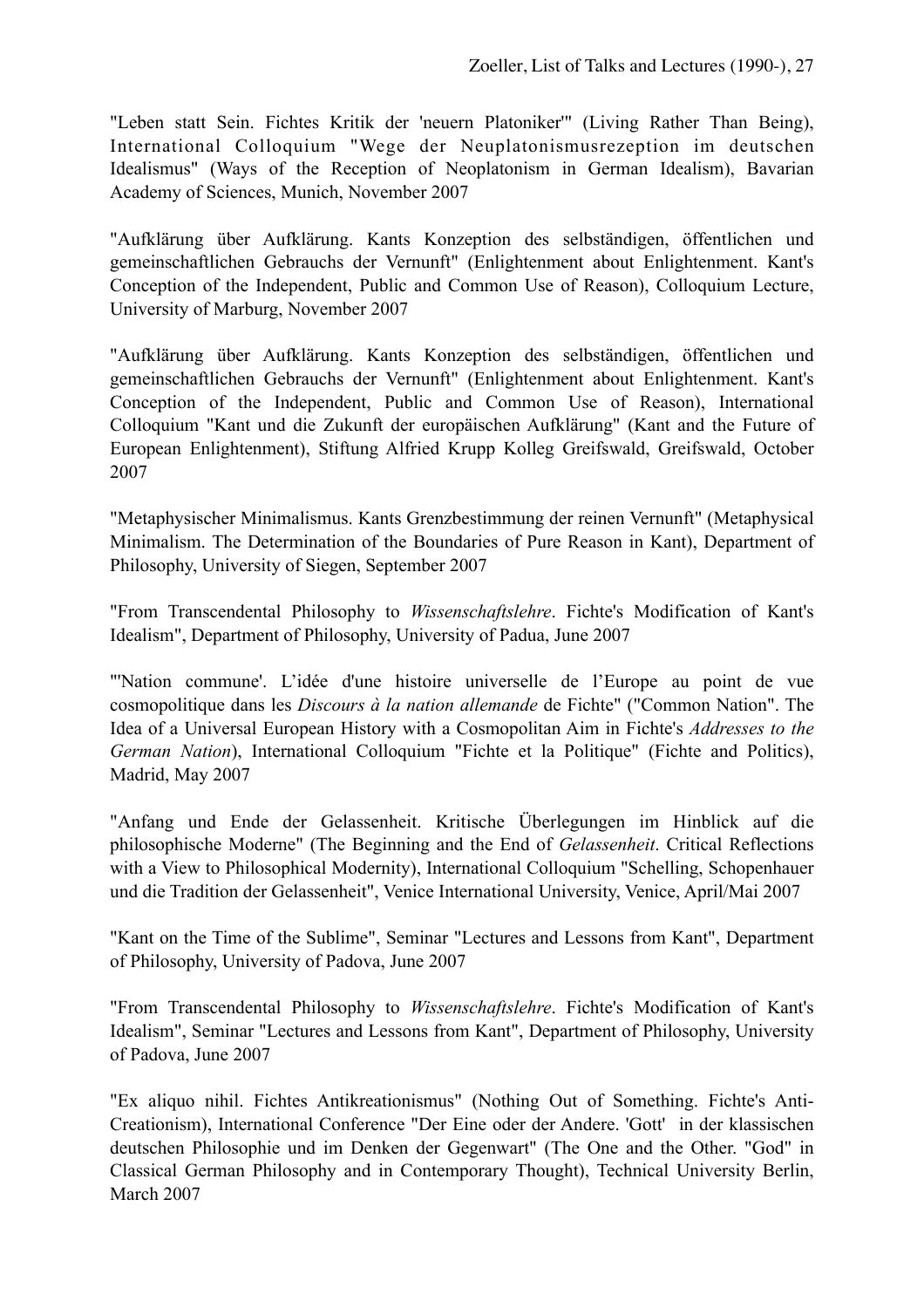"Der Geist der Sittlichkeit und die Sittlichkeit des Geistes. Fichtes systematischer Beitrag" (The Spirit of Ethics and the Ethicality of Spirit. Fichte's Systematic Contribution), International Symposion "Geist und Sittlichkeit", Vienna, November 2006

"Fichte und das Problem der Metaphysik" (Fichte and the Problem of Metaphysics), Opening Address at the International Fichte Congress "Freiheit, Geschichte. Die Philosophie Fichtes im 19. und 20. Jahrhundert", Halle/Saale, October 2006

"Ex aliquo nihil. Fichtes Kreationismus" (Nothing From Something. Fichte's Anti-Creationism), First Workshop of the German Research Council Research Group "Beginnings in/of Modernity" on the topic "Beginning of Time - Times of Beginning. Anthropological, Philosophical and Cultural-Historical Perspectives", University of Munich, July 2006

"Die zweite Person. Fichtes systematischer Beitrag" (The Second Person. Fichte's Systematic Contribution), University of Heidelberg, June 2006

"'Absoluter Glaube'. Wissen durch Nicht-Wissen in Fichtes Wissenschaftslehre 1805" ("Absolute Faith": Knowledge Through Lack of Knowledge in Fichte's Science of Knowledge 1805), International Conference "The Relation of Knowledge and Faith in Classical German Philosophy", University of St. Petersburg, Russia, June 2006

"Intelligenza nella fede'. Il fondamento oscuro del sapere nella dottrina della scienza de 1805 di Fichte" ("Insight Through Faith": The Dark Ground of Knowledge in Fichte's Science of Knowledge 1805), Department of Philosophy, University of Naples, Italy, May 2006

"Identitas discernibilium. Spinoza und Fichte über Streben, Trieb und Affekt" (The Identity of Discernibles: Spinoza and Fichte on Striving, Drive and Affect), International Conference "Fichte and Spinoza. Monism of Substance Versus Science of Knowlege", Rammenau, May 2006

"From Transcendental Philosophy to *Wissenschaftslehre*: Fichte's Transformation of Kant's Idealism", Colloquium Lecture, University of Nebraska, Omaha, April 2006

"Die Transzendentalphilosophie bei Kant und Fichte. Dreißig Thesen" (Transcendental Philosophy in Kant and Fichte. Thirty Theses), Doshisha University, Kyoto, March 2006

"'Einsicht im Glauben'. Der dunkle Grund des Wissens in der Wissenschaftslehre 1805" ("Insight Through Faith". The Dark Ground of Knowledge in Fichte's Science of Knowledge 1805), Doshisha University, Kyoto, March 2006

"Of Empty Thoughts and Blind Intuitions: Kant's Answer to McDowell", Department of Philosophy, Emory University, March 2006

"From Transcendental Philosophy to *Wissenschaftslehre*. Fichte's Transformation of Kant's Idealism", International Conference on Transcendentalism and Naturalism, University College London, March 2006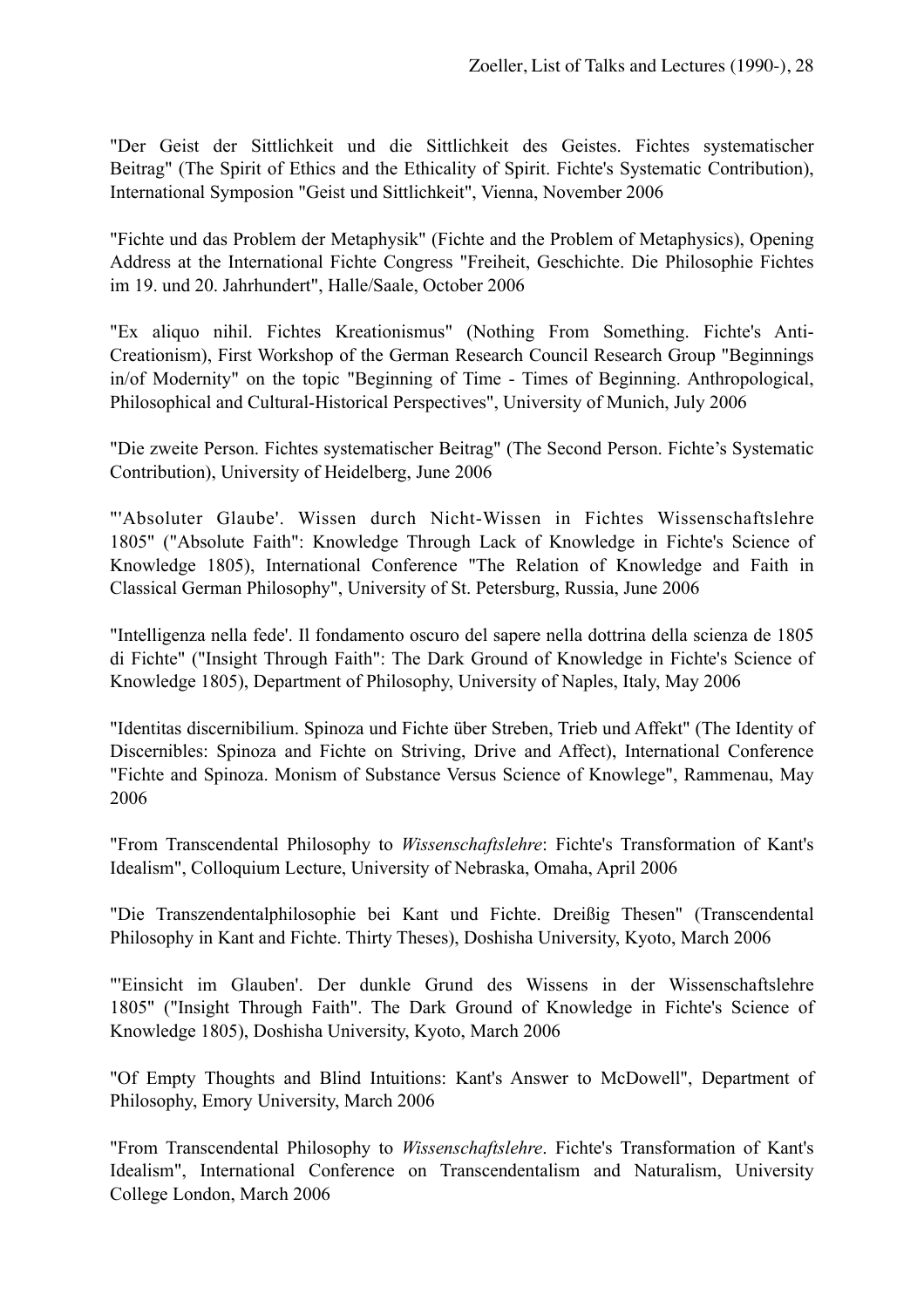"Die zweite Person. Fichtes systematischer Beitrag" (The Second Person. Fichte's Systematic Contribution), German-Polish Conference on Social Philosophy, Technical University Berlin, February 2006

"'Der bestirnte Hiummel über mir ...'. Ein Blick mit Kant auf Elsheimer" ("The Starry Heavens Above Me...". Looking at Elsheimer With Kant), Public Lecture in the Exposition "Von neuen Sternen. Adam Elsheimers 'Flucht nach Ägypten'" (Of New Stars. Adam Elsheimer's "Flight to Egypt"), Alte Pinakothek Munich, January 2006

"'Das proton pseudos der gewöhnlichen profanen Philosophie'. Gott und Welt in Fichtes Erlanger Darstellung der Metaphysik" ("The Proton Pseudos of Ordinary Profane Philosophy". God and World in Fichte's Erlangen Presentation of Metaphysics), International Colloquium "Fichte in Erlangen 1805. Ein Rückblick nach 200 Jahren", University of Erlangen, December 2005

"Of Empty Thoughts and Blind Intuitions. Kant's Answer to McDowell", Department of Philosophy, University of Tasmania, August 2005

"Of Empty Thoughts and Blind Intuitions. Kant's Answer to McDowell", Department of Philosophy, University of Melbourne, August 2005

"Of Empty Thoughts and Blind Intuitions. Kant's Answer to McDowell", Department of Philosophy, University of Sydney, August 2005

"'Einsicht im Glauben'. Der dunkle Grund des Wissens in der Wissenschaftslehre 1805" ("Insight through Faith": The Dark Ground of Knowledge in Fichte's Science of Knowledge of 1805), First Fichte Day Rammenau "Fichte's Erlangen Wissenschaftslehre 1805-2005", May 2005

"Kichtenhauer. Der Schritt von der Wissenschaftslehre zur Welt als Wille und Vorstellung" (Kichtenhauer. The Step from the Science of Knowledge to the Worlds as Will and Representation), International Congresss of the International Schopenhauer Society, Freiburg April 2005

"The Concept of the You Arises From the Union of the It and the I.' Fichte's Deduction of the Second Person", International Conference on the Second Person, The University of Chicago April 2005

"Fichte, Schelling und die Riesenschlacht um das Sein" (Fichte, Schelling and the Battle Over Being), University of Cagliari, Italy, March 2005

"Metaphysik nach der Metaphysik. Die limitative Konzeption der Ersten Philosophie bei Kant Metaphysik" (Metaphysics after Metaphysics. The Limitative Conception of First Philosophy in Kant), University of Cagliari, Italy, March 2005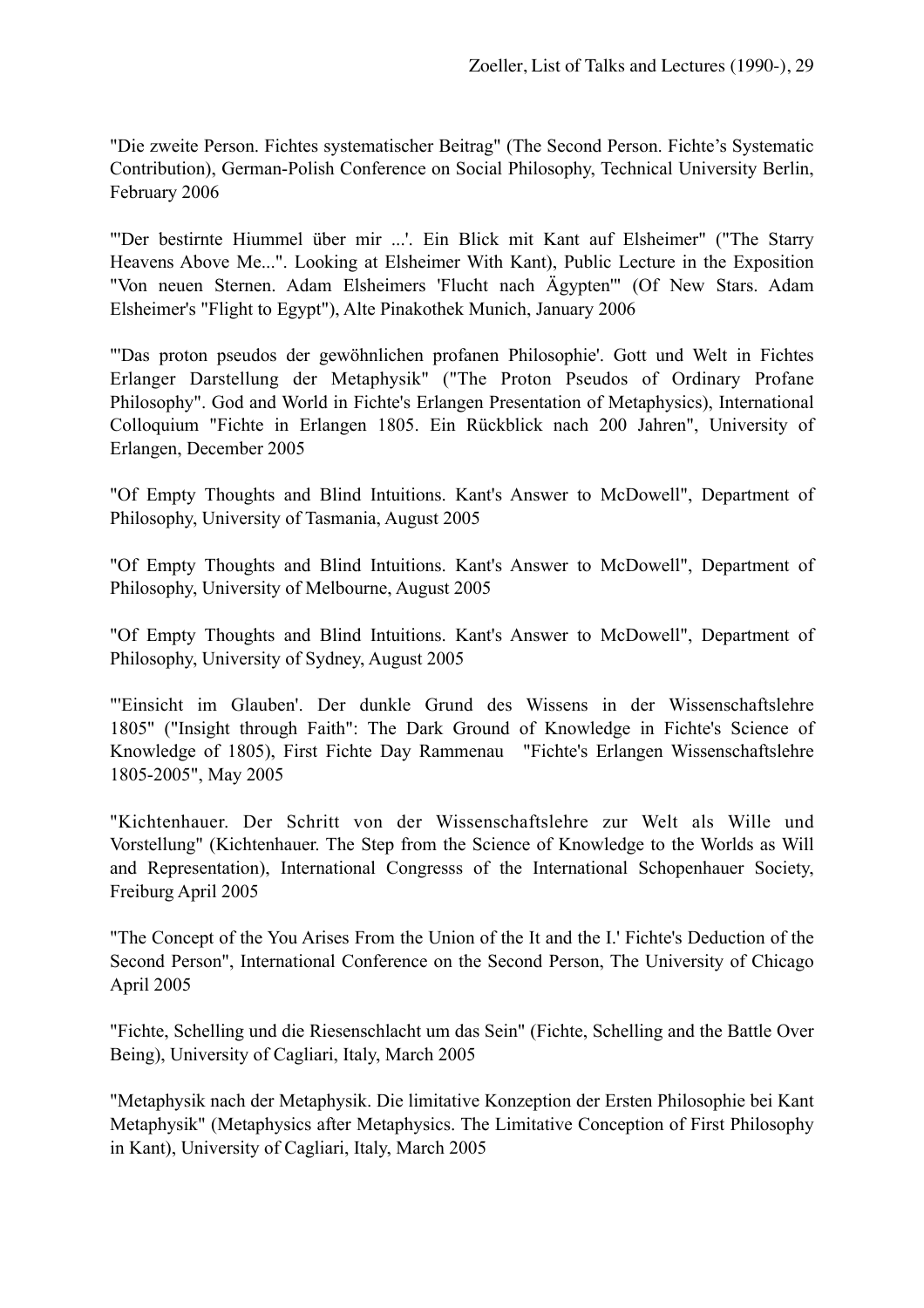"'Mannigfaltigkeit und Tätigkeit'. Wilhelm von Humboldts kritische Kulturphilosophie" ("Manifoldness and Activity". Wilhelm von Humboldt's Critical Philosophy of Culture), Conference on the Idea of Aesthetic Education in Classical German Philosophy, Schulpforta, February 2005

"Von leeren Begriffen und blinden Anschauungen. Kants Antwort auf McDowell" (Of Empty Thoughts and Blind Intuitions. Kant's Answer to McDowell), Department of Philosophy, Humboldt University Berlin, January 2005

"Metaphysica limitativa. La dialectique entre sensibilité et entendement chez Kant" (Limitative metaphysics. The dialectic of sensibility and understandnig in Kant), International Conference on Dialectic, University of Clermond-Ferrand, December 2004

"Fichte, Schelling und die Riesenschlacht um das Sein" (Fichte, Schelling and the Battle Over Being), International Conference on the Two-Hundredth Anniversary of Fichte's *Wissenschaftslehre 1804*, University of Poitiers, November 2004

"Aufklärung über Aufklärung. Kant über den autonomen, öffentlichen und gemeinschaftlichen Gebrauch der Vernunft" (Enlightenment About Enlightenment. Kant on the Autonomous, Public and Communal Use of Reason), "Kant - Nach 200 Jahren", University of Zagreb, November 2004

"Von Reinhold zu Kant: Zur Grundlegung der Moralphilosophie zwischen Vernunft und Willkür" (From Reinhold to Kant. On the Foundation of Moral Philosophy Between Reason and Arbitrary Choice), Third International Conference on the Philosophy of Karl Leonhard Reinhold, Rome, October 2004

"Of Empty Thoughts and Blind Intuitions: Kant's Answer to McDowell", Department of Philosophy, Temple University, September 2004

Enlightenment About Enlightenment: Kant's Conception of the Autonomous, Public and Communal Employment of Reason," Keynote Address, Bicentennial Kant Conference "Morality, Beauty and Religion", Auckland, New Zealand, July 2004

"'Tätigkeit und Mannigfaltigkeit': Wilhelm von Humboldts kritische Kulturphilosophie" ("Activity and Manifoldness". Wilhelm von Humboldt's Critical Philosophy of Culture), Bergische Universität,Wuppertal, June 2004

"Illuminismo dell'illuminismo. La concezione kantiana dell'uso autonomo, pubblico e communitario della ragione" (Enlightenment about Enlightenment. Kant's Conception of the Autonomus, Public and Common Use of Reason), lecture on the occasion of the two hundredth anniversary of Kant's death, Department of Philosophy, University of Naples, May 2004

"Art as Cognition. Schopenhauer on Aesthetic Ideas", Department of Philosophy, University of Leiden, The Netherlands, March 2004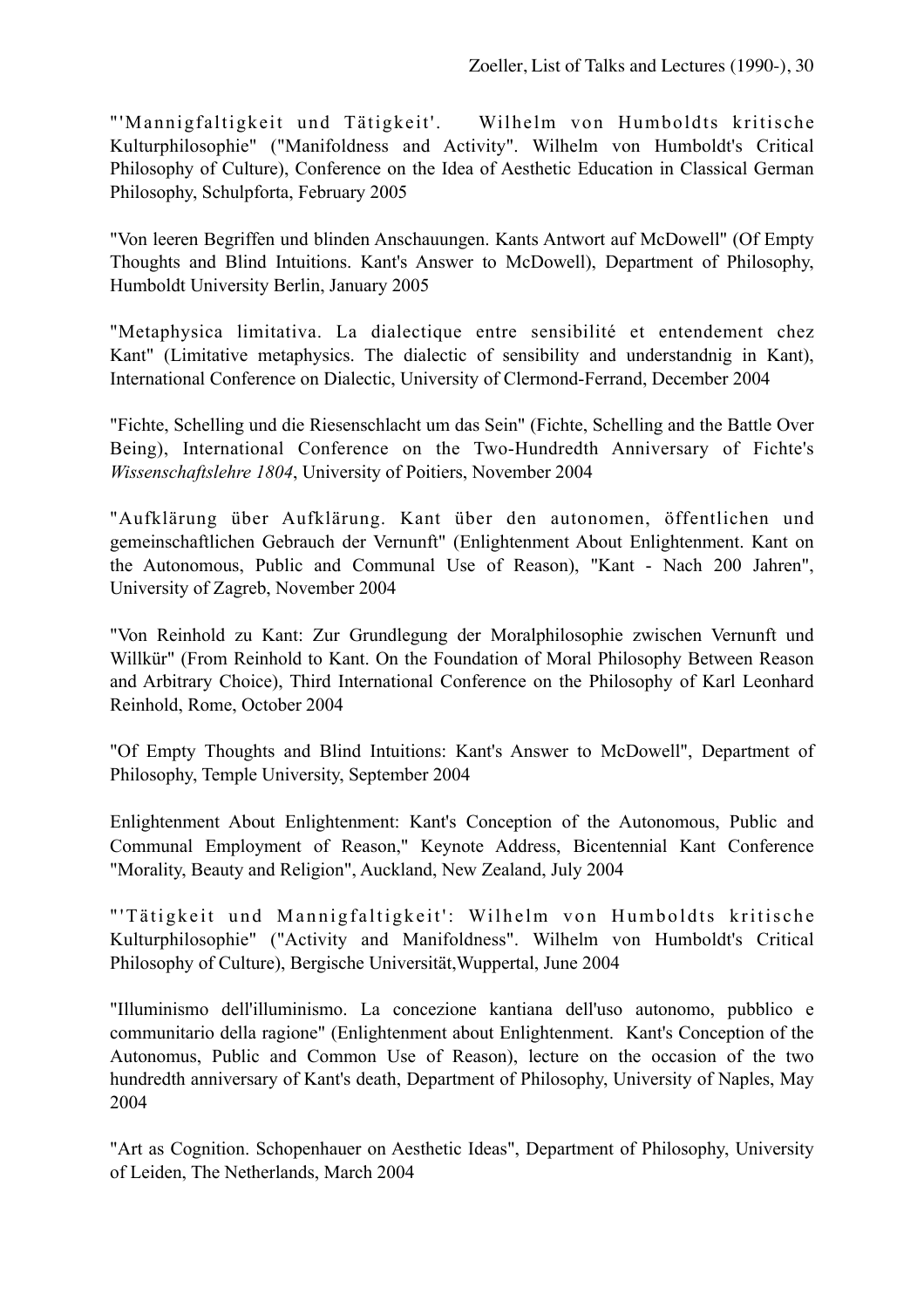"Die 'Bestimmung alles Wissens'. Absolutes, Wissenschaft und Handeln in Schellings *Vorlesungen über die Methode des akademischen Studiums*" (The "Destination of All Knowledge". Absolute, Science and Action in Schelling's *Lectures on the Method of Academic Studies*), International Colloquium "L'idea della scienza nell'università europea – Die Idee der Wissenschaft in der europäischen Universität – Schellling's *Vorlesungen über die Methode des akademischen Studiums* als Wissenschaftse- und Universitätsprogramm" (The Idea of Science in the European University - Schelling's *Lectures on the Method of Academic Studies* as a Program for Science and the University), University of Padua, March 2004

"Of Empty Thoughts and Blind Intuitions: Kant's Answer to McDowell", Department of Philosophy, Boston University, January 2004

"'Veredlung des Menschengeschlechts durch wissenschaftliche Bildung'. Die Universität als Kunstschule des wissenschaftlichen Verstandesgebrauchs bei J. G. Fichte" ("Refinement of the Human Species through Scientific Formation". The University as School for the Art of the Scientific Employment of the Understanding in J. G. Fichte), International Conference on "Philosophy and the Shape of the European University", Budapest November 2003

"Die Synthesis der Geisterwelt" (The Synthesis of the World of Mind), opening remarks at the colloquium of the Schelling Society and the Fichte Society "The Correspondence between Schelling and Fichte," Leonberg, September 2003

"Metaphysik nach der Metaphysik. Die limitative Konzeption der Ersten Philosophie bei Kant Metaphysik" (Metaphysics after Metaphysics. The Limitative Conception of First Philosophy in Kant), Conference on Metaphysics in the Post-Metaphysical Age, Lucerne, June 2003

"Kant, Fichte und die Aufklärung" (Kant, Fichte and the Enlightenment), International Conference "Fichte e l'illuminismo", Bologna, April 2003

"Fragen und Vorschläge an die Konstellationsforschung" (Questions and Suggestions to Constellation Research), International Colloquium on Constellation Research, Munich, November 2002

"Idealismus und Realismus beim späten Fichte " (Idealism and Realism in Late Fichte), Lead Lecture, Conference on "Fichte in Berlin. Spekulative Ansätze einer Philosophie der Praxis" (Fichte in Berlin. Speculative Conceptions of a Philosophy of Praxis), Berlin-Brandenburg Academy of Sciences, November 2002

"The Philosophy of Music of Peter Kivy", Radio Program on Hesse Radio, Frankfurt, November 2002

"Pax Kantiana. Kant zum ewigen Frieden in der Philosophie" (Pax Kantiana. Kant on Eternal Peace in Philosophy), Incontro internazionale di Studio "Filosofia e guerra nell'età dell'idealismo tedesco" (International Conference "Philosophy and War in the Age of German Idealism"), University of Padua, September 2002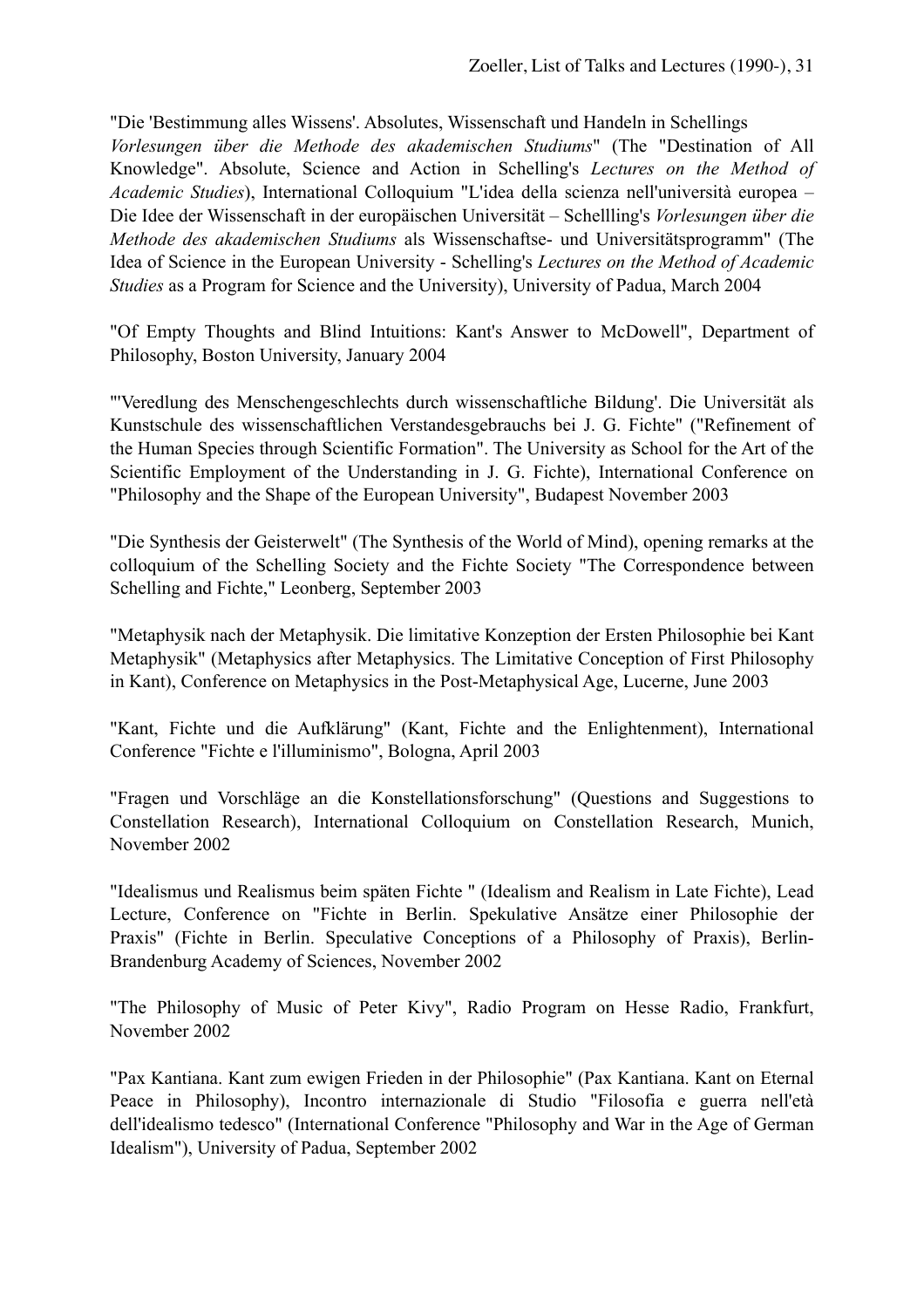"The Philosophical Discovery of the Other. Solicitation, Recognition and the Body in Fichte's *Foundations of Natural Right*", Seminar at Venice International University, October 2002

"Mehr oder weniger? Zur Kommentierung philosophischer Texte" (More or Less. Philosophical Texts and their Commentaries), Congress of the General Society of Philosophy in Germany, University of Bonn, September 2002

"Die transzendentalen Bedingungen von Sozialität in Fichtes 'Grundlage des Naturrechts'" (The Transcendental Conditions of Sociality in Fichte's *Fondation of Natural Right*), Graduate Seminar "Freedom and Law" Inter-University Centre Dubrovnik, September 2002

"Schriftliche Mündlichkeit im Werk Johann Gottlieb Fichtes" (Written Orality in the Work of Johann Gottlieb Fichte), "Textkritik als Herausforderung für die Kulturwissenschaft" (Textual Criticism as Challenge of the Humanities), International Symposium of the Graduiertenkolleg Textkritik, University of Munich, Kloster Seeon, Upper Bavaria, July 2002

"Absolute Musik. Form und Wahrheit" (Absolute Music. Form and Truth). "Wahrheit und Form. Welchen Sinn zeigt die Kunst?" (Truth and Form. What Meaning Does Art Show?) Interdisciplinary International Symposium on Positions in Aesthetic Theory, University of Munich, July 2002

"Fichtes Vermächtnis", Colloquium Lecture, Department of Philosophy, University of Marburg, June 2002

"Le legs de Jean Amadé Fichte. Les derniers textes sur la Wissenschaftslehre (1813-14)," International Colloquium "Fichte's *Doctrine of the State* and His Late Philosophy", University of Louvain-La-Neuve, May 2002

"Tod und Verklärung. Jacobi und Jean Paul über den Spinozimus der Wissenschaftslehre" (Death and Transfiguration. Jacobi and Jean Paul on the Spinozism of the *Wissenschaftslehre*), International Conference "Friedrich Heinrich Jacobi and Classical German Philosophy", University of Jena, April 2002

"Das Absolute und seine Erscheinung. Die Schelling-Rezeption des späten Fichte" (The Absolute and Its Appearance. The Schelling Reception of the late Fichte), Recht - Moral - Selbst (Law - Ethics - Self), Symposium in Memory of Wolfgang H. Schrader, University of Siegen, April 2002

"L'assoluto e il suo fenomeno. La recezione di Schelling da parte del tardo Fichte" (The Absolute and Its Appearance. The Schelling Reception of the late Fichte), Scuola Normale Superiore, Pisa, April 2002

"Von Leibniz zu Kant und Fichte. Reinhold über die Fortschritte der Metaphysik" (From Leibniz to Kant and Fichte. Reinhold on the Progress of Metaphysics), Second International Conference on the Philosophy of Karl Leonhard Reinhold, Lucerne, March 2002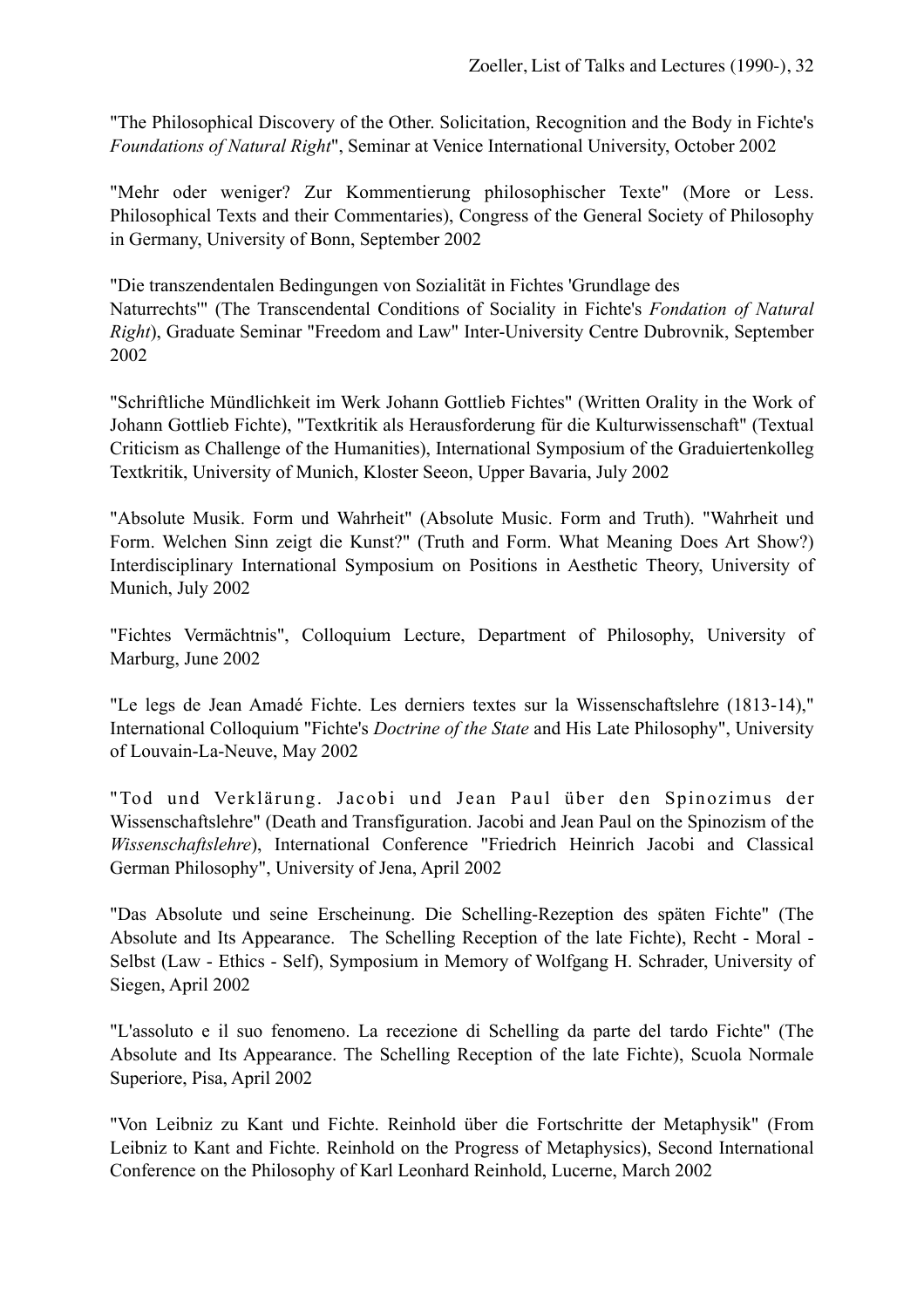"'All Consciousness is Only Self-Consciousness.' Fichte's Theory of Subejct-Objectivity", Symposium on Self-Consciousness in Kant, Fichte, and Husserl of the Norsk Kant-selskap (Norwegian Kant Society), University of Oslo, December 2001

"Die Philosophie in der Gesellschaft. Vernunftkunst, Weltweisheit oder Lebenshilfe?" (Philosophy in Society: Art of Reason, Worldly Wisdom or Advice for Life?), Philosophisches Nachtgespräch (Philosophical Night Colloquium), Munich, Café Muffathalle, November 2001

"Das Absolute und seine Erscheinung. Die Schelling-Rezeption des späten Fichte" (The Absolute and Its Appearance. The Schelling Reception of the late Fichte), International Conference on Conceptions of Rationality in German Idealism, Halle, Germany, October 2001

"Fichtes Vermächtnis" (Fichte's Legacy), Colloquium Colloquium, Department of Philosophy, University of Heidelberg, July 2001

"Setzen hält Leib und Seele zusammen: Fichtes transzendentale Somatologie im der *Grundlage des Naturrechts*" (Fichte's Transcendental Somatology in the *Foundations of Natural Right*) Arbeitstagung "Kant und der Frühidealismus" (Colloquium "Kant and Early Idealism"), Austrian Academy of Sciences, Vienna, May 2001

"Fichte's Foundation of Natural Law and the Mind-Body Problem", The Political, Social and Legal Philosophy of J. G. Fichte, Sixth Biennial Meeting of the North American Fichte Society, University of California, San Diego, March 2001

"'On revient toujours ...': Die transzendentale Theorie des Wissens beim letzten Fichte" (The Transcendental Theory of Knowledge in Fichte's Last Works), International Congress of the International J. G. Fichte Society, Berlin, October 2000

"'Schreibe ich mich darüber klar': Performative Textualität in Fichtes Diarium" ("I shall write myself clear on this matter". Performative Textuality in Fichte's Philosophical Diary), Gradiertenkolleg "Textkritik", University of Munich, July 2000

"The Unpopularity of Transcendental Philosophy. Fichte's Controversy with Reinhold (1799-1801)," Keynote Address, Conference on Fichtean Thought in Jena, University of Warwick, May 2000

"Die Bestimmung der Bestimmung des Menschen bei Mendelssohn und Kant" (The Determination of the Destination of Man in Mendelssohn and Kant), Ninth International Kant Congress, Humboldt University, Berlin, Germany, March 2000

"In der Begrenzung zeigt sich der Meister. Der metaphysische Minimalismus der *Kritik der reinen Vernunft*" (Mastery in Self-Limitation: The Metaphysical Minimalism of the *Critique of Pure Reason*), Berner Philosophische Gesellschaft (Berne Philosophical Society), University of Berne, Switzerland, January 2000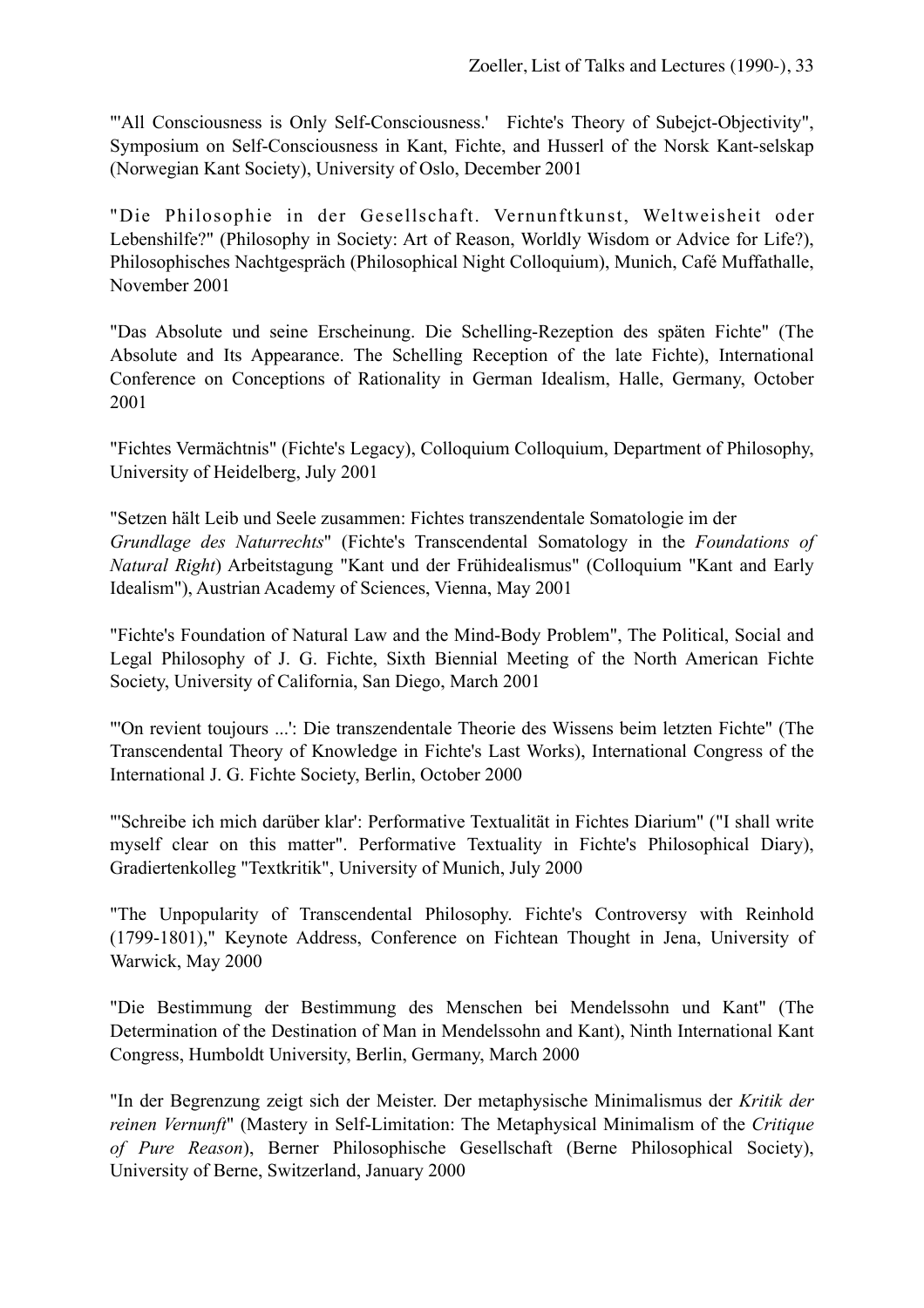"In der Begrenzung zeigt sich der Meister. Der metaphysische Minimalismus der *Kritik der reinen Vernunft*" (Mastery in Self-Limitation. The Metaphysical Minimalism of the *Critique of Pure Reason*), Faculty Colloquium, Carl Friedrich von Siemens Foundation, Munich, December 1999

"Leben und Wissen. Der Stand der Wissenschaftslehre beim letzten Fichte" (Life and Knowledge. The Achievement of the Wissenschaftslehre in Fichte's Last Years), Fichte Kolloquium "Idee, Erbe und Auftrag einer transzendentalen Philosophie," Genoa, Italy, November 1999

"In der Begrenzung zeigt sich der Meister. Der metaphysische Minimalismus der *Kritik der reinen Vernunft*" (Mastery in Self-Limitation. The Metaphysical Minimalism of the *Critique of Pure Reason*), Metaphysics and Critique. International Colloquium on Kant's Transcendental Dialectic, Prague, September/October 1999

"Thinking and Willing in Late Fichte," Fifth Biennial Meeting of the North American Fichte Society, Montreal, May 1999

Comments on Ian Proops, "'The Question of Fact' in Kant's Deduction of the Categories", American Philosophical Association, Central Division Meeting, Chicago, May 1998

"'The Soul of the System'. The Concept of System and the System of Concepts in Kant's Transcendental Philosophy", Faculty Colloquium, Department of Philosophy, The University of Iowa, April 1998

"Zukunftsmusik. Beethoven's Cantata on the Death of Joseph II (1790) and the Electoral Bonn of the Late Eighteenth-Century", Annual Meeting of the Society for Eighteenth Century Studies, University of Notre Dame, April 1998

"Die Unpopularität der Transzendentalphilosophie. Fichtes Auseinandersetzung mit Reinhold (1799-1801) (The Unpopularity of Transcendental Philosophy. Fichte's Controversy with Reinhold [1799-1801]", Colloquium on Karl Leonhard Reinhold, Werner Reimers Foundation, Bad Homburg, Germany, March 1998

"Fichtes Wollen" (Fichte's Will), Department of Philosophy, University of Munich, November 1997

"Denken und Wollen beim späten Fichte" (Thinking and Willing in Late Fichte), Congress of the International Fichte Society, Schulpforta, Germany, September 1997

"'Die Seele des Systems'. Systembegriff und Begriffssystem in Kants Transzendentalphilosophie" ("The Soul of the System". The Concept of System and the System of Concepts in Kant's Transcendental Philosophy), Symposium on Architectonic and System in the Philosophy of Kant, Austrian Academy of Sciences, Vienna, October 1997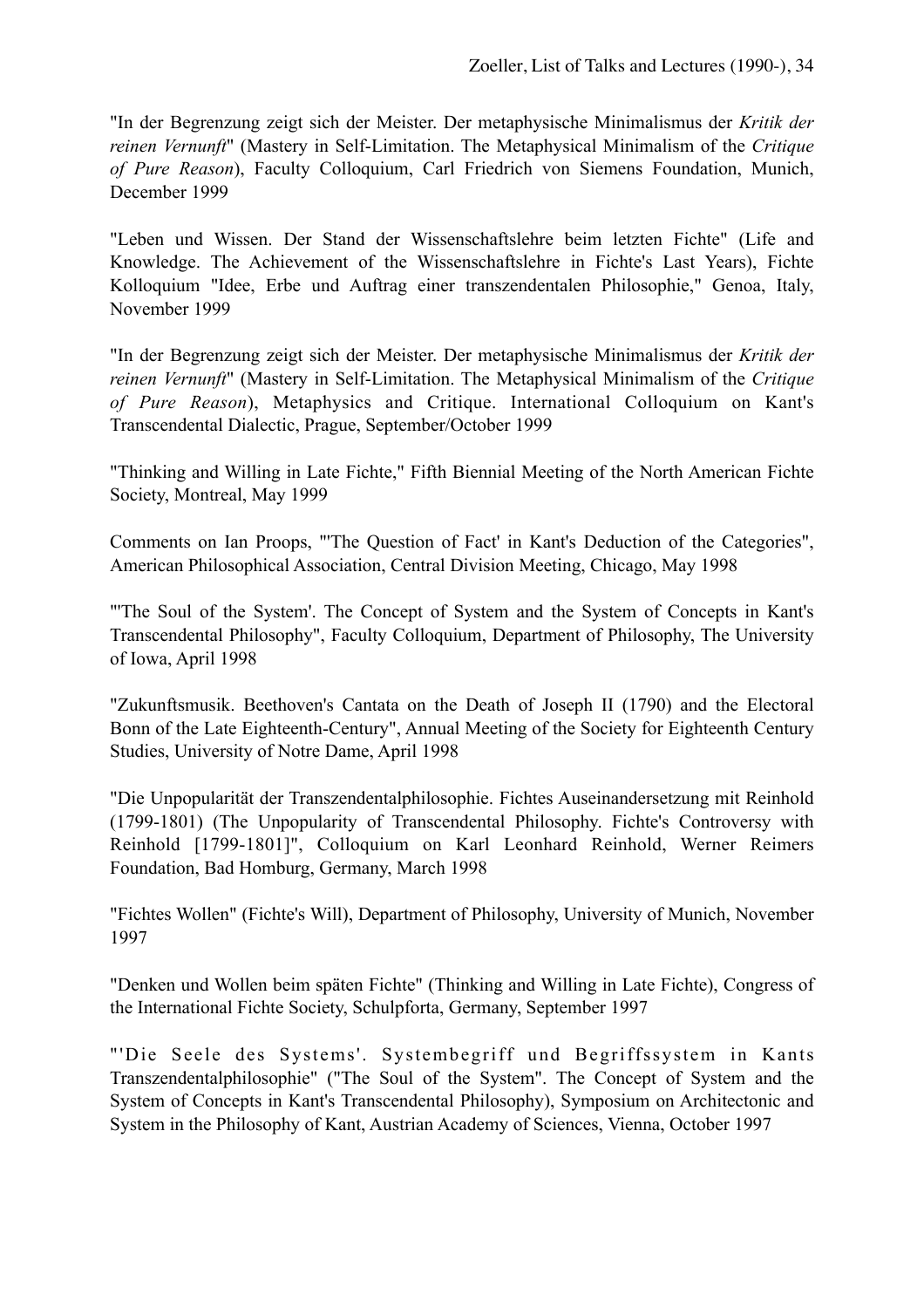"Neues aus dem Raum der Vernunft. John McDowells zweiter Naturalismus" (News From the Space of Reasons: John McDowell's Second Naturalism), Gerhard-Mercator-Universität Duisburg, June 1997

"Mystery, But not Miracle. Schopenhauer on the Freedom of the Will", Keynote Address, Sixth Annual Augustana College Undergraduate Philosophy Conference, Augustana College, April 1997

"Turning Media Into Monuments. An Introduction to the Work of Joseph Beuys", The University of Iowa Museum of Art, April 1997

"The Individuality of the I in Fichte's Second Jena Wissenschaftslehre (1796-99)", Fourth Biennial Meeting of the North American Fichte Society, Marquette University, April 1997

"The Self as Will and Representation in Schopenhauer", Annual Meeting of the Iowa Philosophical Society, Grinnell College, November 1996

"'Das Geisterreich ist nicht verschlossen'. Selbst und Welt in Fichtes *Wissenschaftslehre*" ('The World of Spirits Is Not Barred. Self and World in Fichtes *Wissenschaftslehre*), Department of Philosophy, University of Cologne, May 1996

"'Das Geisterreich ist nicht verschlossen'. Selbst und Welt in Fichtes *Wissenschaftslehre*" ('The World of Spirits Is Not Barred. Self and World in Fichtes *Wissenschaftslehre*), Department of Philosophy, University of Wuppertal, May 1996

"Die Einheit von Selbst und Welt in der Wissenschaftslehre nova methodo" (The Unity of Self and World in the Wissenschaftslehre nova methodo), International Conference on the Unity of the System in Fichte's *Wissenschaftslehre*, Madrid, April 1996

"'Das Element aller Gewissheit'. Jacobi, Kant und Fichte über den Glauben" ('The Element of All Certainty: Jacobi, Kant and Fichte on Faith), International Colloquium on the Philosophy of F.H. Jacobi, Carl Friedrich von Siemens Foundation, Munich, March 1996

"The Artist Among the Philosophers. The Thinking of Joseph Beuys", Annual Meeting of the Iowa Philosophical Society, The University of Iowa, November 1995

"Three-in-One. Kant on the Unity of Reason", The Midwest Seminar in Early Modern Philosophy, The University of Iowa, September 1995

"From Propaedeutic to System. Fichte's Completion of Kant's Transcendental Idealism", International Conference "The Idea of a System of Transcendental Idealism in Kant, Fichte, Schelling and Hegel", Dartmouth College, August 1995

"Setzen und Bestimmen in Fichte's Grundlage der gesammten Wissenchaftslehre" (Positing and Determining in Fichte's *Foundation of the Entire Wissenschaftslehre*), Instituto Italiano per gli Studi Filosofici, Naples, Italy, April 1995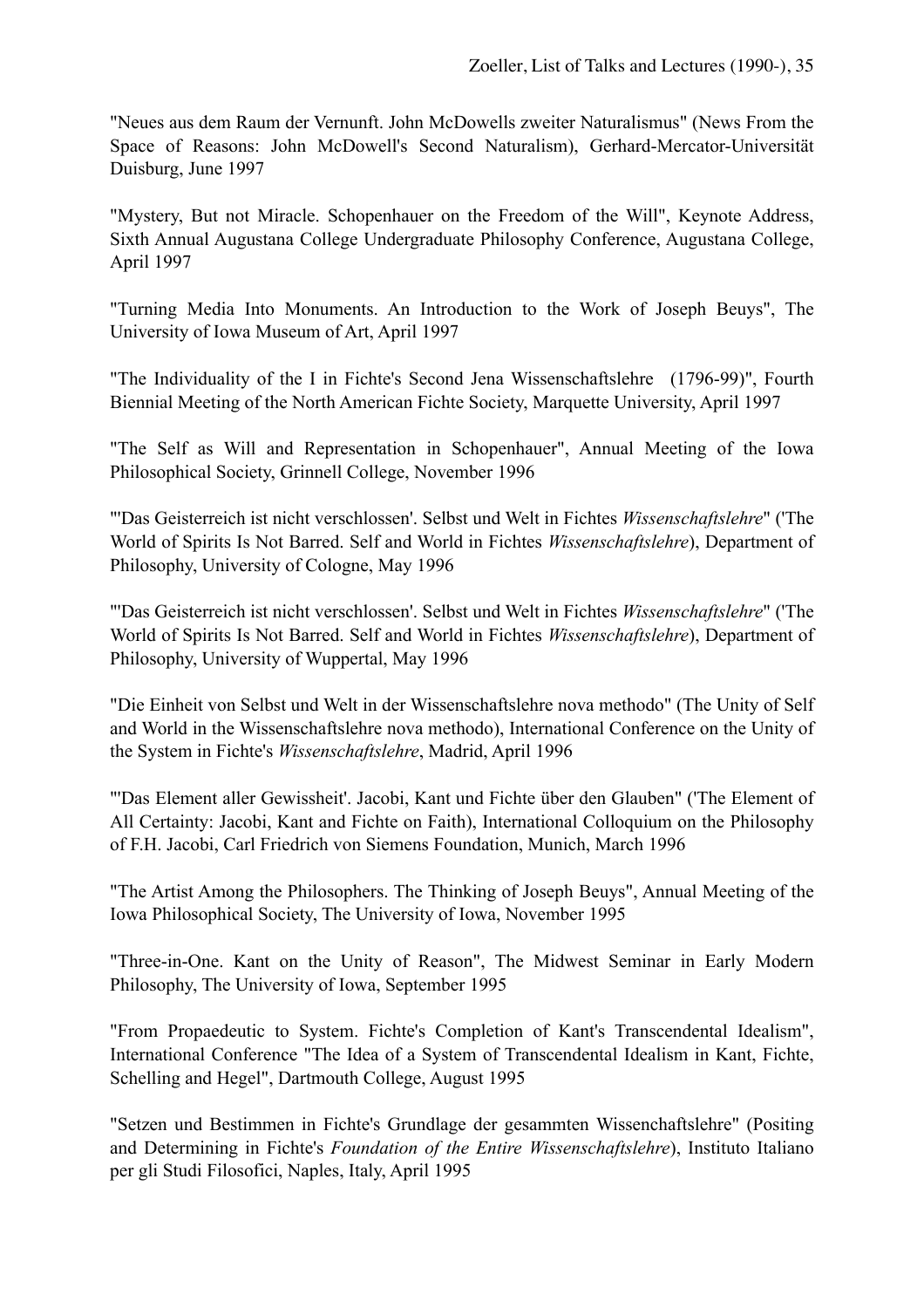"Positing and Determining in Fichte's Foundation of the Entire Wissenschaftslehre", Third Biennial Meeting of the North American Fichte Society, Shaker Village, Pleasant Hill, Kentucky, March 1995

"Changing the Appearances. Fichte's Transcendental Theory of Practical Self-Determination", Eighth International Kant Congress, University of Memphis, March 1995

"Duplicité Originaire. L'idéal et le réel dans la philosophie transcendantale du sujet chez Fichte" (Original Duplicity. The Ideal and the Real in Fichte's Transcendental Theory of the Subject), International Colloquium on Fichte, Poitiers, October 1994

"Geist oder Gespenst. Fichte's Noumenalism in the *Wissenschaftslehre nova methodo*" (Spook or Spirit. Fichte's Noumenalism in the *Wissenschaftslehre nova methodo*), Congress of the International Fichte Society, Jena, September 1994

"From Plato to Proust and Joyce. Philosophical Reflections on Memory", Tenth Annual Summer Workshop, James Joyce Foundation, Zurich, August 1994

"Bestimmung zur Selbstbestimmung. Fichtes Theorie des Willens" (Determination to Self-Determination. Fichte's Theory of the Will), Department of Philosophy, University of Tübingen, June 1994

"Kant and the Unity of Reason", American Philosophical Association, Central Division Meeting, Kansas City, May 1994

"Original Duplicity. The Ideal and the Real in Fichte's Transcendental Theory of the Subject", Interantional Conference "The Modern Subject. Classical German Idealist Conceptions of the Self", University of Notre Dame, April 1994

"Philosophy as 'Science of Knowledge'. The Contribution of Johann Gottlieb Fichte", Department of Philosophy, Cambridge University, February 1994

"Philosophy as 'Science of Knowledge'. The Contribution of Johann Gottlieb Fichte", Department of Philosophy, Wellesley College, April 1993

"Schopenhauer and the Problem of Metaphysics. Critical Reflections on Rudolf Malter's Interpretation", North American Division of the Schopenhauer Society (with American Philosophical Association, Central Division Meeting), Chicago, April 1993

"Willing and Thinking in Fichte's Theory of Subjectivity", Second Biennial Meeting of North American Fichte Society, University of Denver, March 1993

"Philosophy as 'Science of Knowledge'. The Contribution of Johann Gottlieb Fichte", Department of Philosophy, University of Illinois, Urbana-Champaign, November 1992